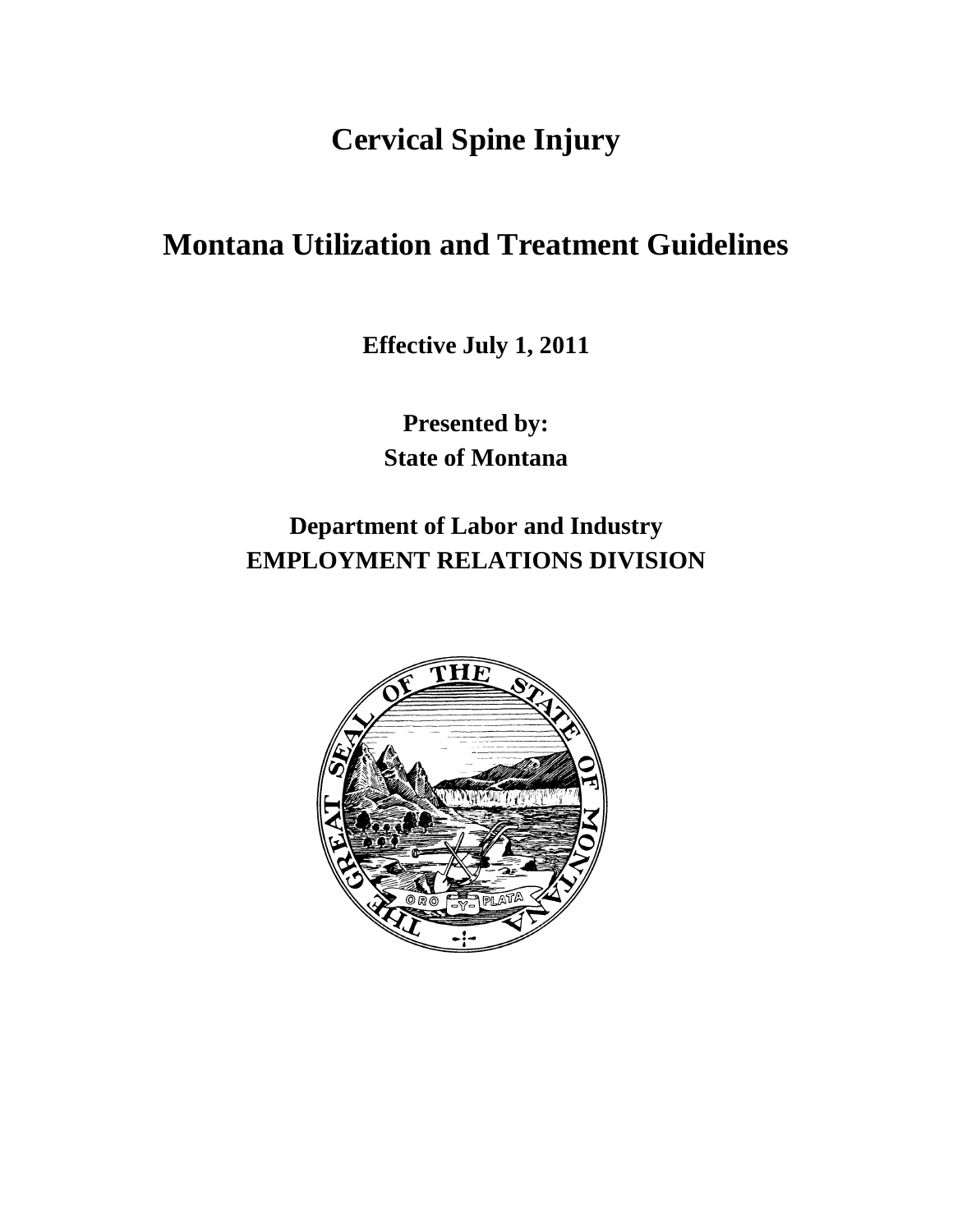# **A. Table of Contents**

| A. Table of Contents |  |
|----------------------|--|
|                      |  |
|                      |  |
|                      |  |
|                      |  |
|                      |  |
|                      |  |
|                      |  |
|                      |  |
|                      |  |
|                      |  |
|                      |  |
|                      |  |
|                      |  |
|                      |  |
|                      |  |
|                      |  |
|                      |  |
|                      |  |
|                      |  |
|                      |  |
|                      |  |
|                      |  |
|                      |  |
|                      |  |
|                      |  |
|                      |  |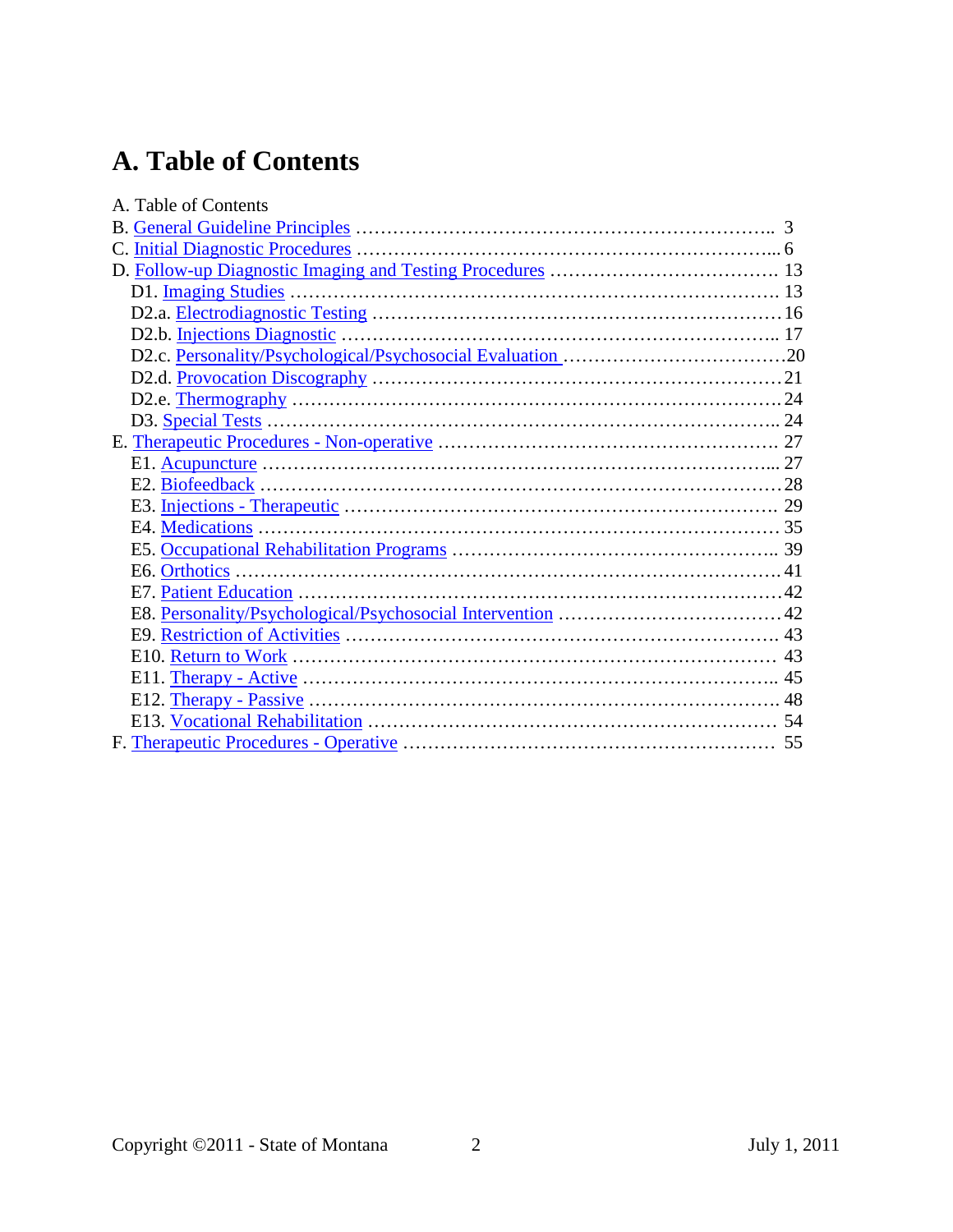# <span id="page-2-0"></span>**B. General Guideline Principles**

The principles summarized in this section are key to the intended implementation of these guidelines and critical to the reader's application of the guidelines in this document.

**1. APPLICATION OF GUIDELINES** The Department provides procedures to implement medical treatment guidelines and to foster communication to resolve disputes among the providers, payers, and patients through the Administrative Rules of Montana. In lieu of more costly litigation, parties may wish to request an independent medical review from the Department's Medical Director prior to submitting a Petition for a Workers' Compensation Medication Conference.

**2. EDUCATION** of the patient and family, as well as the employer, insurer, policy makers and the community should be the primary emphasis in the treatment of cervical spine pain and disability. An education-based paradigm should start with communication providing reassuring information to the patient. A more in-depth education within a treatment regime employing functional restorative and innovative programs of prevention and rehabilitation is optimal. A treatment plan should address issues of individual and/or group patient education as a means of facilitating self-management of symptoms and prevention.

**3. TREATMENT PARAMATER DURATION** Time frames for specific interventions commence once treatments have been initiated, not on the date of injury. Obviously, duration will be impacted by patient compliance, as well as availability of services. Clinical judgment may substantiate the need to accelerate or decelerate the time frames discussed in this document.

**4. ACTIVE INTERVENTIONS** emphasizing patient responsibility, such as therapeutic exercise and/or functional treatment, are generally emphasized over passive modalities, especially as treatment progresses. Generally, passive interventions are viewed as a means to facilitate progress in an active rehabilitation program with concomitant attainment of objective functional gains.

**5. ACTIVE THERAPEUTIC EXERCISE PROGRAM** Exercise program goals should incorporate patient strength, endurance, flexibility, coordination, and education. This includes functional application in vocational or community settings.

**6. FUNCTIONAL IMPROVEMENT GOALS** should be consistently addressed. Positive patient response results are defined primarily as functional gains that can be objectively measured. Objective functional gains include, but are not limited to, positional tolerances, rangeof-motion (ROM), strength, and endurance, activities of daily living, cognition, psychological behavior, and efficiency/velocity measures that can be quantified. Subjective reports of pain and function should be considered and given relative weight when the pain has anatomic and physiologic correlation. Anatomic correlation must be based on objective findings.

**7. RE-EVALUATE TREATMENT EVERY 3 TO 4 WEEKS** If a given treatment or modality is not producing positive results within 3 to 4 weeks, the treatment should be either modified or discontinued. Reconsideration of diagnosis should also occur in the event of poor response to a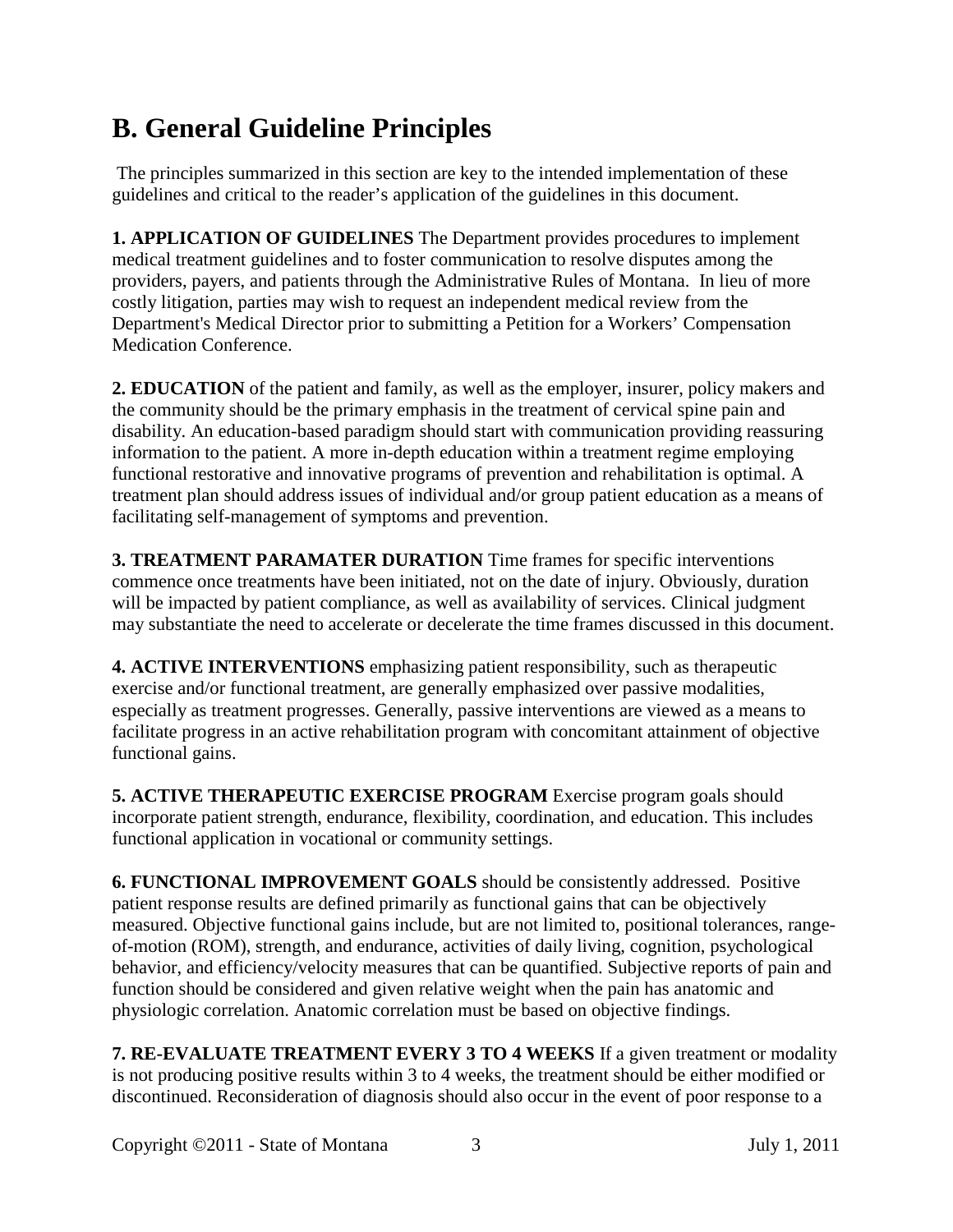seemingly rational intervention.

**8. SURGICAL INTERVENTIONS** Surgery should be contemplated within the context of expected functional outcome and not purely for the purpose of pain relief. The concept of "cure" with respect to surgical treatment by itself is generally a misnomer. All operative interventions must be based upon positive correlation of clinical findings, clinical course, and diagnostic tests. A comprehensive assimilation of these factors must lead to a specific diagnosis with positive identification of pathologic conditions.

**9. SIX-MONTH TIME FRAME** The prognosis drops precipitously for returning an injured worker to work once he/she has been temporarily totally disabled for more than six months. The emphasis within these guidelines is to move patients along a continuum of care and return-towork within a six-month time frame, whenever possible. It is important to note that time frames may not be pertinent to injuries that do not involve work-time loss or are not occupationally related.

**10. RETURN-TO-WORK** is therapeutic, assuming the work is not likely to aggravate the basic problem or increase long-term pain. The practitioner must provide specific written physical limitations and the patient should be released to return to work with specific physical activity limitations clearly spelled out per the specific job requirement. Release to "sedentary" or "light duty" is not a specific physical limitation. The following physical limitations should be considered and modified as recommended: lifting, pushing, pulling, crouching, walking, using stairs, overhead work, bending at the waist, awkward and/or sustained postures, tolerance for sitting or standing, hot and cold environments, data entry and other repetitive motion tasks, sustained grip, tool usage and vibration factors. Even if there is residual chronic pain, return-towork is not necessarily contraindicated.

The practitioner should understand all of the physical demands of the patient's job position before returning the patient to full duty and should request clarification of the patient's job duties. Clarification should be obtained from the employer or, if necessary, including, but not limited to, a health care professional with experience in ergonomics, an occupational health nurse, a physical therapist, an occupational therapist, a vocational rehabilitation specialist, or an industrial hygienist.

**11. DELAYED RECOVERY** Strongly consider a psychological evaluation, if not previously provided, as well as initiating interdisciplinary rehabilitation treatment and vocational goal setting, for those patients who are failing to make expected progress 6 to 12 weeks after an injury. The Department recognizes that 3 to 10% of all industrially injured patients will not recover within the timelines outlined in this document despite optimal care. Such individuals may require treatments beyond the limits discussed within this document, but such treatment will require clear documentation by the authorized treating practitioner focusing on objective functional gains afforded by further treatment and impact upon prognosis.

#### **12. GUIDELINE RECOMMENDATIONS AND INCLUSION OF MEDICAL EVIDENCE**

Guidelines are recommendations based on available evidence and/or consensus recommendations. When possible, guideline recommendations will note the level of evidence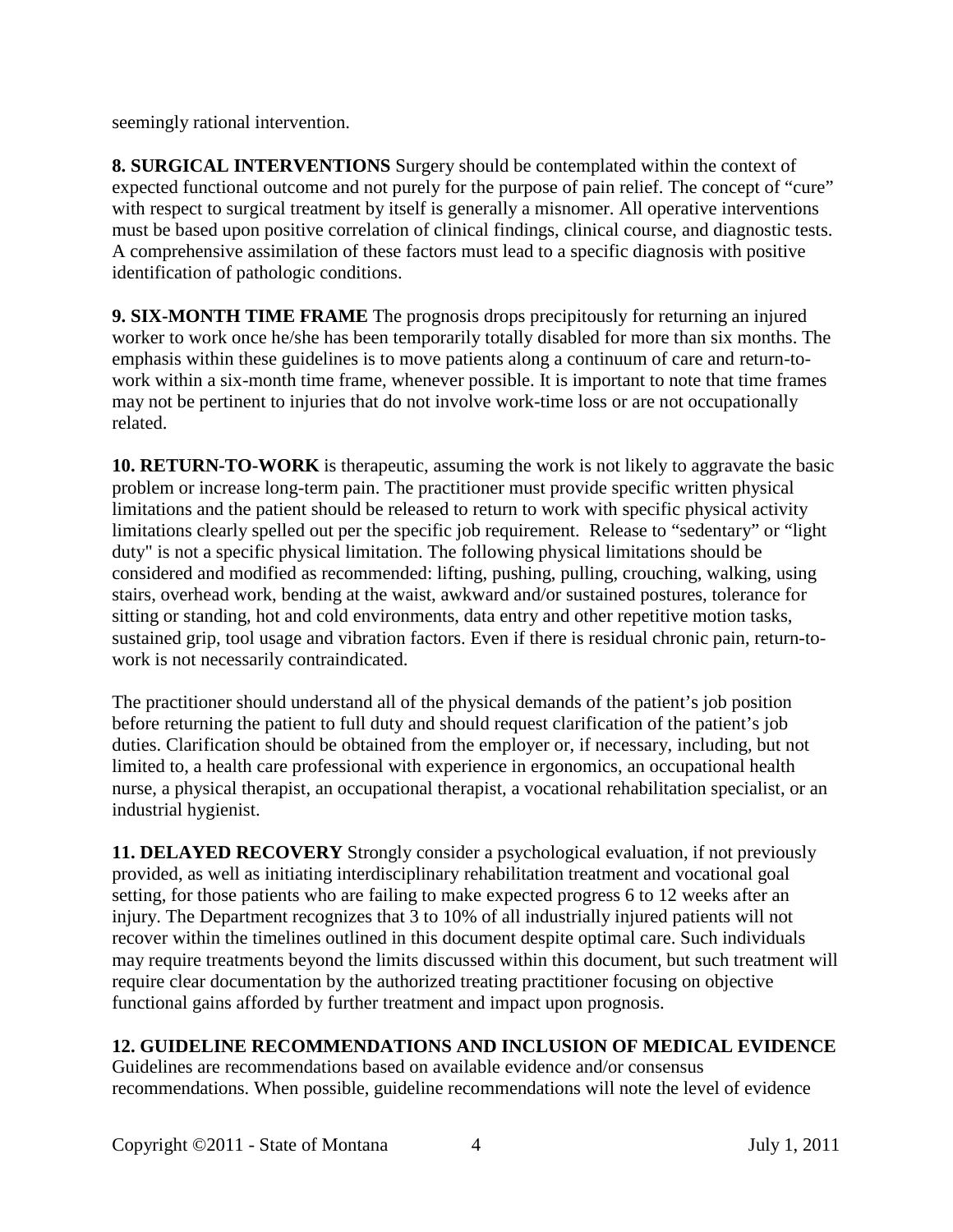supporting the treatment recommendation. When interpreting medical evidence statements in the guideline, the following apply:

Consensus means the opinion of experienced professionals based on general medical principles. Consensus recommendations are designated in the guideline as *"generally well accepted," "generally accepted," "acceptable/accepted,"* or *"well-established."* 

"*Some*" means the recommendation considered at least one adequate scientific study, which reported that a treatment was effective.

"*Good*" means the recommendation considered the availability of multiple adequate scientific studies or at least one relevant high-quality scientific study, which reported that a treatment was effective.

"*Strong*" means the recommendation considered the availability of multiple relevant and high quality scientific studies, which arrived at similar conclusions about the effectiveness of a treatment.

All recommendations in the guideline are considered to represent reasonable care in appropriately selected cases, regardless of the level of evidence or consensus statement attached to it. Those procedures considered inappropriate, unreasonable, or unnecessary are designated in the guideline as "not recommended."

**13. CARE BEYOND MAXIMUM MEDICAL IMPROVEMENT (MMI)** MMI should be declared when a patient's condition has plateaued to the point where the authorized treating physician no longer believes further medical intervention is likely to result in improved function. However, some patients may require treatment after MMI has been declared in order to maintain their functional state. The recommendations in this guideline are for pre-MMI care and are not intended to limit post-MMI treatment.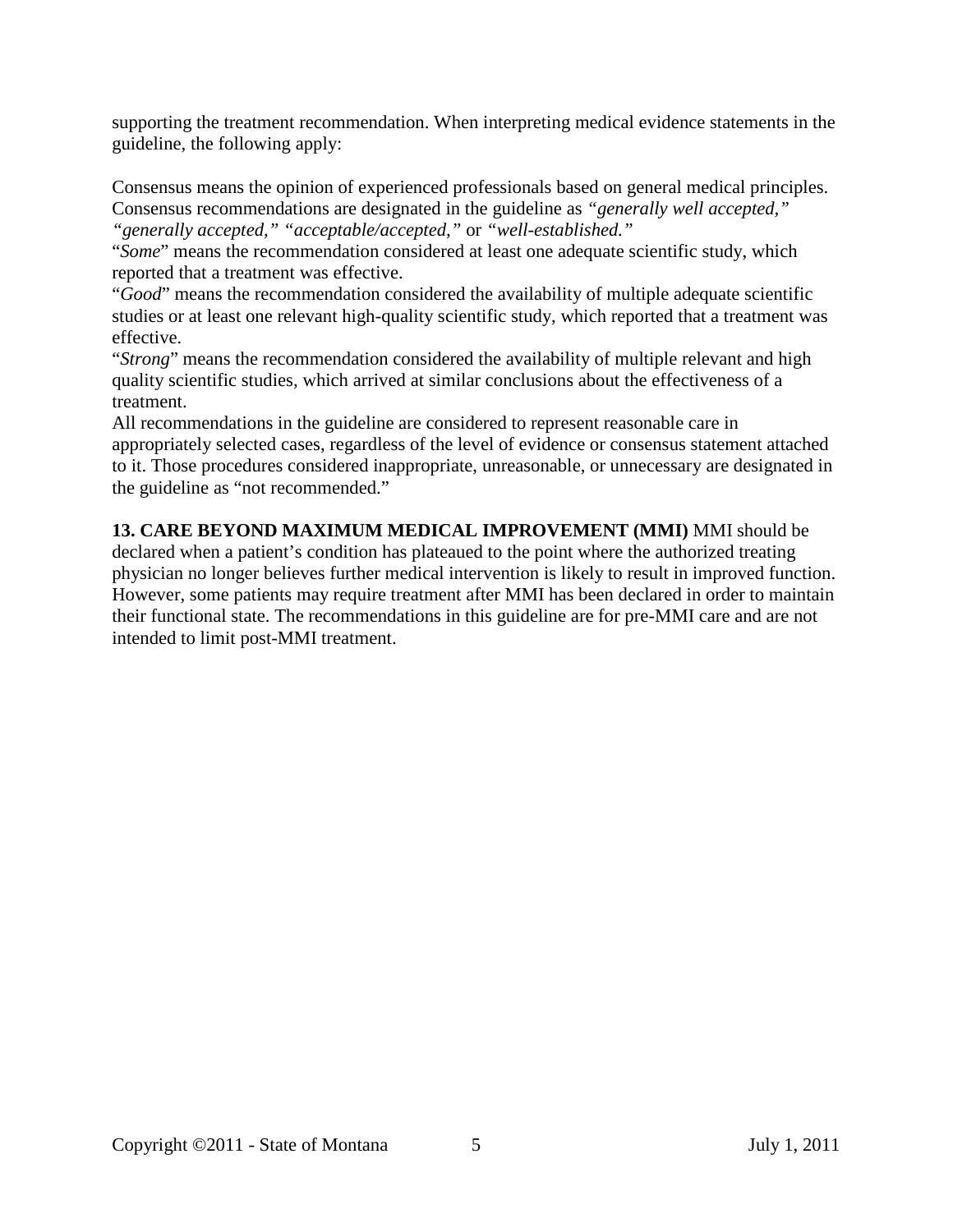# <span id="page-5-0"></span>**C. Initial Diagnostic Procedures**

The Department recommends the following diagnostic procedures be considered, at least initially, the responsibility of the workers' compensation carrier to ensure that an accurate diagnosis and treatment plan can be established. Standard procedures, that should be utilized when initially diagnosing a work-related cervical spine complaint, are listed below.

**HISTORY-TAKING AND PHYSICAL EXAMINATION (HX & PE)** are generally accepted, well-established and widely used procedures that establish the foundation/basis for and dictate subsequent stages of diagnostic and therapeutic procedures. When findings of clinical evaluations and those of other diagnostic procedures are not complementing each other, the objective clinical findings should have preference. The medical records should reasonably document the following.

# **C.1.a History of Present Injury**

A detailed history, taken in temporal proximity to the time of injury, should primarily guide evaluation and treatment. The history should include:

- 1. Mechanism of injury. This includes details of symptom onset and progression. The mechanism of injury should include a detailed description of the incident and the position of the body before, during, and at the end of the incident. Inclusion of normal work body postures, frequency during the workday and lifting/push/pull requirements, should be included in the absence of a known specific incident.
- 2. Location of pain, nature of symptoms, and alleviating/exacerbating factors (e.g. sleep positions). Of particular importance, is whether raising the arm over the head alleviates radicular-type symptoms. The history should include both the primary and secondary complaints (e.g., primary neck pain, secondary arm pain, headaches, and shoulder girdle complaints). The use of a patient completed pain drawing, Visual Analog Scale (VAS) is highly recommended, especially during the first two weeks following injury to assure that all work related symptoms are being addressed.
- 3. Presence and distribution of upper and/or lower extremity numbness, paresthesias, or weakness, especially if precipitated by coughing or sneezing;
- 4. Prior occupational and non-occupational injuries to the same area including specific prior treatment, chronic or recurrent symptoms, and any functional limitations. Specific history regarding prior motor vehicle accidents may be helpful; and
- 5. Ability to perform job duties and activities of daily living.

## **C.1.b Past History**

1. Past medical history includes neoplasm, arthritis, and diabetes;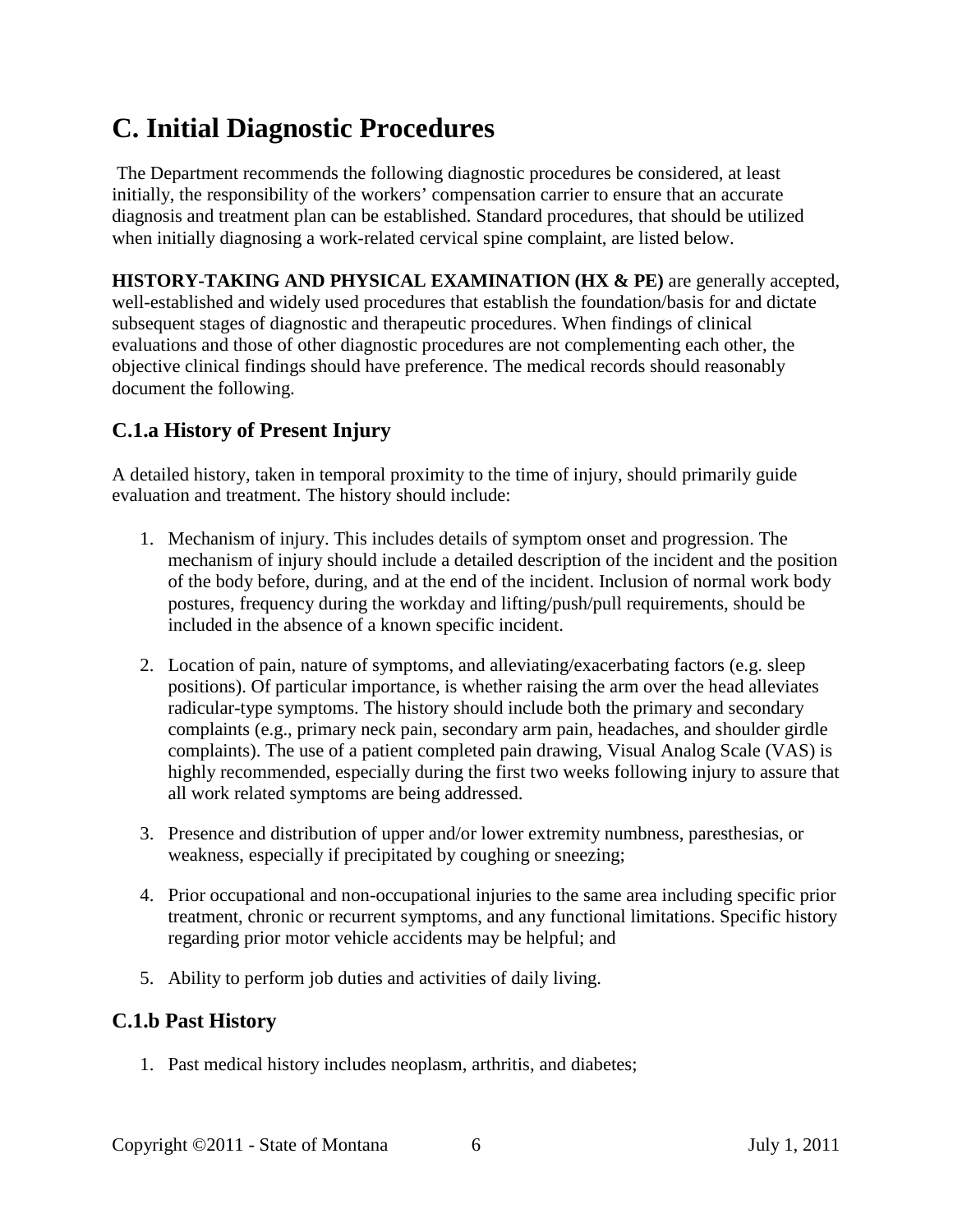- 2. Review of systems includes symptoms of rheumatologic, neurologic, endocrine, neoplastic, infectious, and other systemic diseases;
- 3. Smoking history;
- 4. Vocational and recreational pursuits;
- 5. History of depression, anxiety, or other psychiatric illness.

#### **C.1.c Physical Examination**

Physical Examination should include accepted tests and exam techniques applicable to the area being examined, including:

- 1. Visual inspection, including posture;
- 2. Cervical range-of-motion, quality of motion, and presence of muscle spasm. Motion evaluation of specific joints may be indicated. Range-of-motion should not be checked in acute trauma cases until fracture and instability have been ruled out on clinical examination, with or without radiographic evaluation;
- 3. Examination of thoracic spine;
- 4. Palpation of spinous processes, facets, and muscles noting myofascial tightness, tenderness, and trigger points;
- 5. Motor and sensory examination of the upper muscle groups with specific nerve root focus, as well as sensation to light touch, pin prick, temperature, position and vibration. More than 2 cm difference in the circumferential measurements of the two upper extremities may indicate chronic muscle wasting; and
- 6. Deep tendon reflexes. Asymmetry may indicate pathology. Inverted reflexes (e.g. arm flexion or triceps tap) may indicate nerve root or spinal cord pathology at the tested level. Pathologic reflexes include wrist, clonus, grasp reflex, and Hoffman's sign.

# **C.1.d Relationship to Work**

This includes a statement of the probability that the illness or injury is work-related. If further information is necessary to determine work relatedness, the physician should clearly state what additional diagnostic studies or job information is required.

# **C.1.e Spinal Cord Evaluation**

In cases where the mechanism of injury, history, or clinical presentation suggests a possible severe injury, additional evaluation is indicated. A full neurological examination for possible spinal cord injury may include:

1. Sharp and light touch, deep pressure, temperature, and proprioceptive sensory function;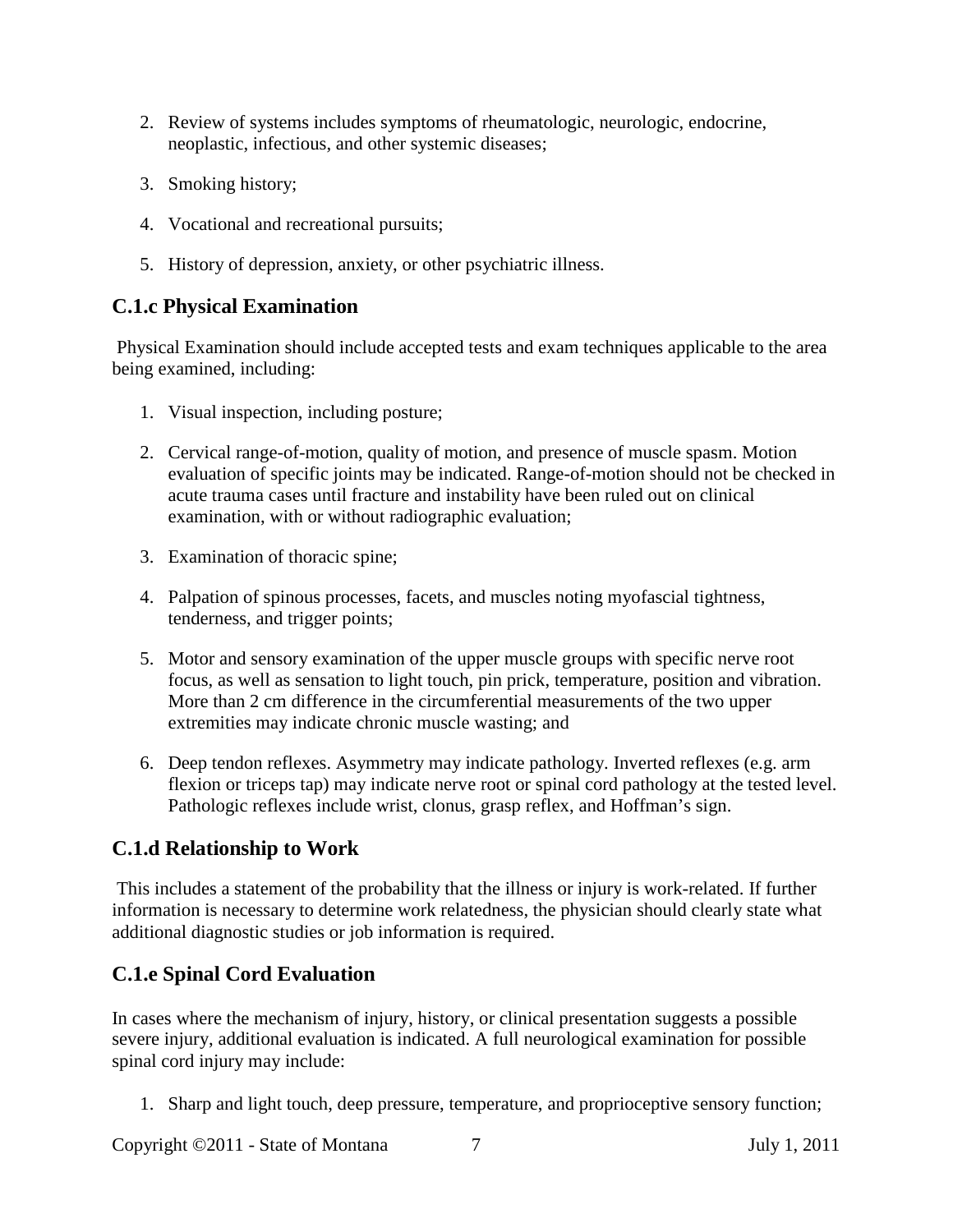- 2. Strength testing;
- 3. Anal sphincter tone and/or perianal sensation;
- 4. Presence of pathological reflexes of the upper and lower extremities; or
- 5. Evidence of an Incomplete Spinal Cord Injury Syndrome—

A) Anterior Cord Syndrome is characterized by the loss of motor function and perception of pain and temperature below the level of the lesion with preservation of touch, vibration, and proprioception. This is typically seen after a significant compressive or flexion injury. Emergent CT or MRI is necessary to look for a possible reversible compressive lesion requiring immediate surgical intervention. The prognosis for recovery is the worst of the incomplete syndromes.

B) Brown-Sequard Syndrome is characterized by ipsilateral motor weakness and proprioceptive disturbance with contralateral alteration in pain and temperature perception below the level of the lesion. This is usually seen in cases of penetrating trauma or lateral mass fracture. Surgery is not specifically required, although debridement of the open wound may be.

C) Central Cord Syndrome is characterized by sensory and motor disturbance of all limbs, often upper extremity more than lower, and loss of bowel and bladder function with preservation of perianal sensation. This is typically seen in elderly patients with a rigid spine following hyperextension injuries. Surgery is not usually required. D) Posterior Cord Syndrome, a rare condition, is characterized by loss of sensation below the level of the injury, but intact motor function.

6. Spinal cord lesions should be classified according to the American Spine Injury Association (ASIA) impairment scale.

|         | ASIA IMPAIRMENT SCALE                                                                                                                                                           |
|---------|---------------------------------------------------------------------------------------------------------------------------------------------------------------------------------|
| $\circ$ | A=Complete: No motor or sensory function<br>is preserved in the sacral segments S4-S5                                                                                           |
| $\circ$ | B=Incomplete: Sensory but not motor<br>function is preserved below the neurological<br>level and includes the sacral segments S4-<br>S5                                         |
| $\circ$ | C=Incomplete: Motor function is preserved<br>below the neurological level, and more than<br>half of key muscles below the neurological<br>level have a muscle grade less than 3 |
| $\circ$ | D=Incomplete: Motor function is preserved<br>below the neurological level, and at least<br>half of key muscles below the neurological<br>level have a grade of 3 or more        |
| ∩       | E= Normal: motor and sensory function are                                                                                                                                       |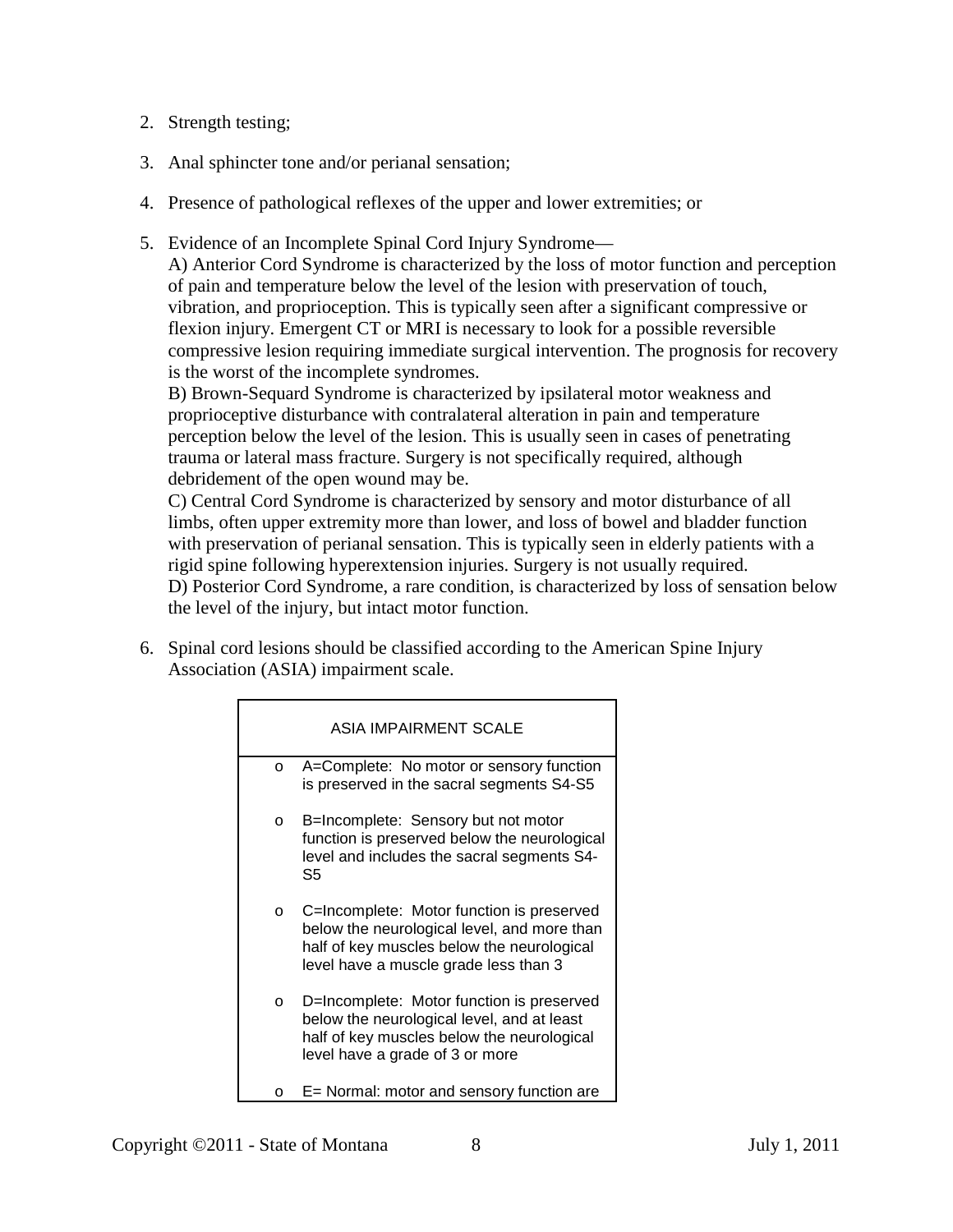normal

A worksheet which details dermatomes and muscle testing required is available from ASIA.

# **C.1.f Soft Tissue Injury Evaluation**

Soft tissue injuries are traumatic injuries to the muscles, ligaments, tendons, and/or connective tissue. The most common mechanism is sudden hyperextension and/or hyperflexion of the neck. Acceleration/deceleration on the lateral plane may also result in one of these syndromes. A true isolated cervical strain is not associated with focal neurological symptoms. The signs and pathophysiology of these injuries are not well understood. Soft tissue injuries may include cervical strain, myofascial syndromes, somatic dysfunction, and fractures. The Quebec Classification is used to categorize soft tissue and more severe cervical injuries:

- 1. Grade I Neck complaints of pain, stiffness, or tenderness only, without physical signs. Lesion not serious enough to cause muscle spasm. Includes whiplash injury, minor cervical sprains, or strains.
- 2. Grade II Neck complaints with musculoskeletal signs, such as limited range-ofmotion. Includes muscle spasm related to soft tissue injury, whiplash, cervical sprain, and cervicalgia with headaches, sprained cervical facet joints and ligaments.
- 3. Grade III —Neck complaints, such as limited range-of-motion, combined with neurologic signs. Includes whiplash, cervicobrachialgia, herniated disc, cervicalgia with headaches.
- 4. Grade IV Neck complaints with fracture or dislocation.

## **C.1.g Assessing Red Flags**

Features of the patient's history or examination that indicate the possibility of potentially serious disorders are referred to as "red flags." These include features that suggest the possibility of acute fractures, acute dislocations (e.g., spondylolisthesis), spinal infection, tumor, or serious or progressive neurologic deficit. While recognizing these "red flag" disorders is clearly important, there are no high quality prospective cohort studies to provide the evidence base for this section of the guidelines.

| <b>Table 3. Red Flags for Potentially Serious Neck or Thoracic Spine Conditions</b> |                        |                                                          |  |  |  |
|-------------------------------------------------------------------------------------|------------------------|----------------------------------------------------------|--|--|--|
| <b>Disorder</b>                                                                     | <b>Medical History</b> | <b>Physical Examination/Diagnostic</b><br><b>Testing</b> |  |  |  |
| <b>SPINAL DISORDERS</b>                                                             |                        |                                                          |  |  |  |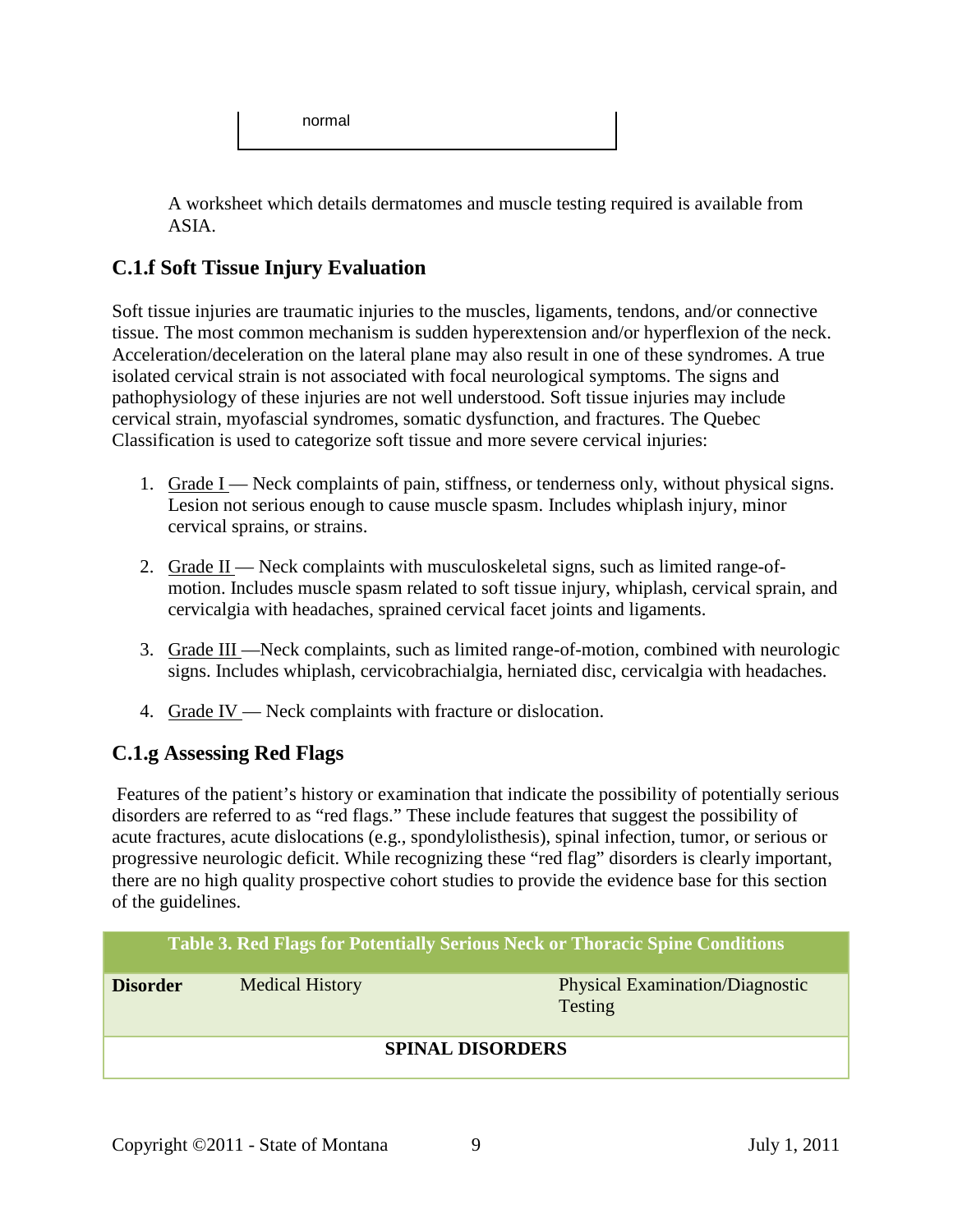| <b>Fracture</b>                                           | Major trauma, such as vehicular<br>accident or fall from height (Hoffman<br>98, 01; Boissonnault 05)<br>Minor trauma or strenuous lifting in<br>older or potentially osteoporotic<br>patients<br>Metabolic risks for osteopenia<br>(including renal failure,<br>hyperthyroidism, rheumatic disorders,<br>debility and inheritance) | Percussion tenderness over specific<br>spinous processes<br>Careful neurological examination for<br>signs of neurological compromise                                                                                                                                                                                                                          |
|-----------------------------------------------------------|------------------------------------------------------------------------------------------------------------------------------------------------------------------------------------------------------------------------------------------------------------------------------------------------------------------------------------|---------------------------------------------------------------------------------------------------------------------------------------------------------------------------------------------------------------------------------------------------------------------------------------------------------------------------------------------------------------|
| <b>Tumor</b> and<br><b>Neoplasia</b>                      | Severe localized pain over specific<br>spinal processes<br>History of cancer<br>Age $>50$ years<br>Constitutional symptoms, such as recent<br>unexplained weight loss or fatigue<br>Pain that worsens when patient is<br>supine<br>Pain at night or at rest                                                                        | Pallor, reduced blood pressure,<br>diffuse weakness<br>Tenderness over spinous process and<br>percussion tenderness<br>Decreased range of motion due to<br>protective muscle spasm<br>C8 or T1 nerve root (or ulnar nerve)<br>symptoms or findings, especially in a<br>smoker (Pancoast tumor)                                                                |
| <b>Infection</b>                                          | Risk factors for spinal infection: recent<br>bacterial infection (e.g., urinary tract<br>infection); IV drug abuse; diabetes<br>mellitus; or immune suppression (due to<br>corticosteroids, transplant, or HIV)<br>Constitutional symptoms, such as recent<br>fever, chills, or unexplained weight<br>loss                         | Tenderness over spinous processes<br>Decreased range of motion<br>Vital signs consistent with systemic<br>infection (late):<br>Tachycardia<br>Tachypnea<br>Hypotension<br>Elevated temperature, high<br>white blood cell count, or<br>inflammatory markers<br>(sedimentation rate, C-<br>reactive protein, etc.)<br>Pelvic or abdominal mass or<br>tenderness |
| <b>Progressive</b><br><b>Neurologic</b><br><b>Deficit</b> | Severe spine pain<br>Progressive limb numbness or<br>weakness, bowel or bladder control<br>impairment, gait ataxia                                                                                                                                                                                                                 | Significant and progressive<br>myotomal motor weakness<br>Significant and increased sensory<br>loss – in anatomical distribution<br>Radicular signs<br>Corticospinal tract involvement (gait                                                                                                                                                                  |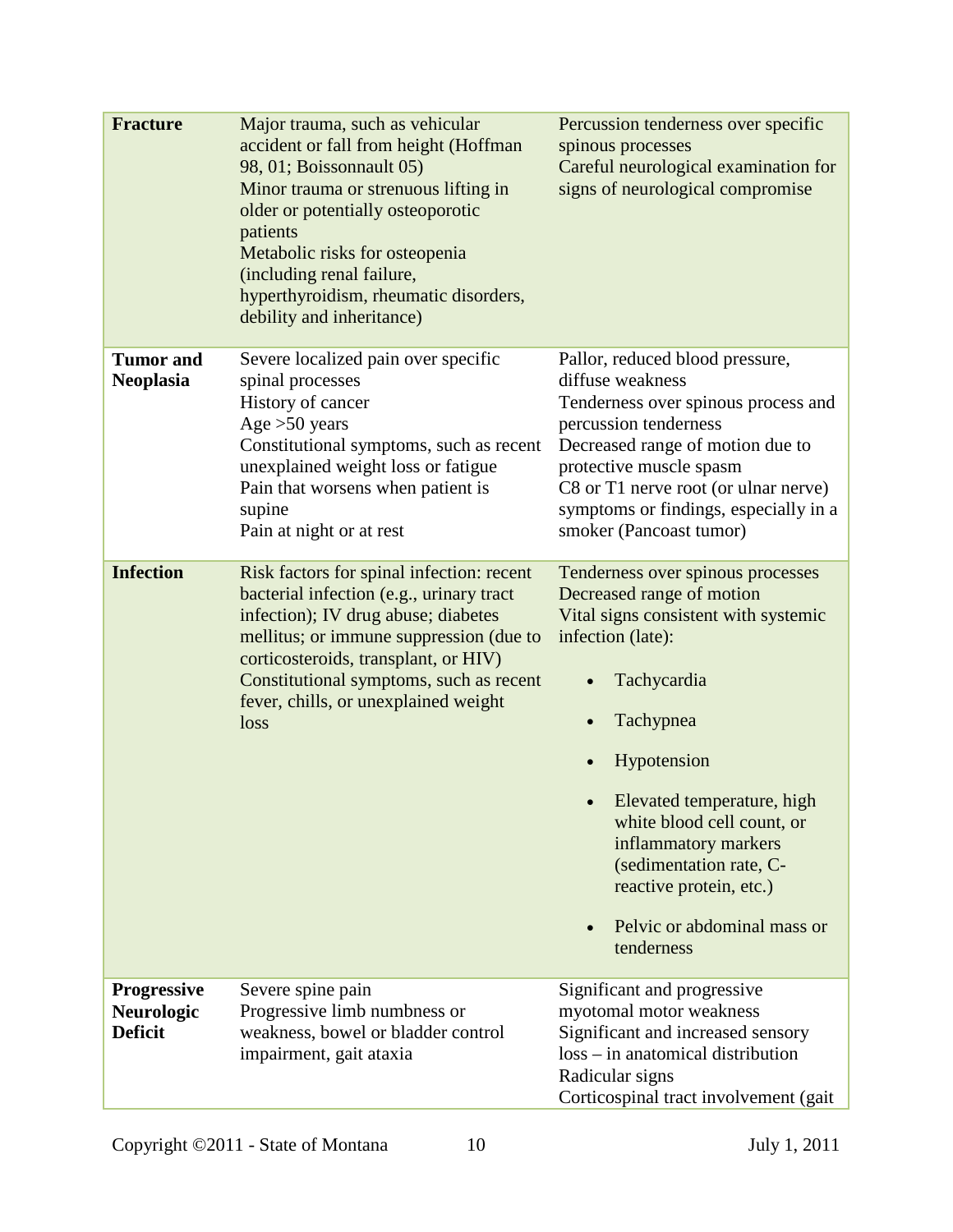|                              |                                                                                                                            | ataxia, Babinski sign, Hoffman<br>pathologic reflex, hyperreflexia, and<br>limb spasticity, etc.)                                                                                                     |  |  |  |
|------------------------------|----------------------------------------------------------------------------------------------------------------------------|-------------------------------------------------------------------------------------------------------------------------------------------------------------------------------------------------------|--|--|--|
| <b>Myelopathy</b>            | Ataxic gait, impaired upper limb<br>coordination, bladder and/or bowel<br>control impairment (incontinence)                | Hyperreflexia, ataxia, clonus,<br>pathologic reflexes (Babinski,<br>Hoffman)                                                                                                                          |  |  |  |
| <b>EXTRASPINAL DISORDERS</b> |                                                                                                                            |                                                                                                                                                                                                       |  |  |  |
| <b>Pneumonia</b>             | Fatigue<br>Dyspnea<br>May have chest pain, usually pleuritic<br>Sputum production<br>Subacute onset without inciting event | Fever, tachypnea<br>Decreased breath sounds. May have<br>rhonchous breath sounds, generally<br>in only 1 or 2 segments, but could be<br>widespread<br>Dullness to chest percussion<br>Purulent sputum |  |  |  |

Adapted from: van den Hoogen HM, Koes BW, van Eijk JT, Bouter LM. On the accuracy of history, physical examination, and erythrocyte sedimentation rate in diagnosing low back pain in general practice. A criteria-based review of the literature. Spine. 1995;20(3):318-27; Jarvik JG, Deyo RA. Diagnostic evaluation of low back pain with emphasis on imaging. Ann Intern Med. 2002;137(7):586-97; and Bigos S, Bowyer O, Braen G, et al. Acute low back problems in adults. Clinical Practice Guideline No. 14. AHCPR publication No. 95-0642. Rockville, MD: Agency for Health Care Policy and Research, Public Health Services, U.S. Department of Health and Human Services; 1994. Available at

www.ncbi.nlm.nih.gov/books/bv.fcgi?rid=hstat6.section.26230. Accessed December 18, 2007.

## **C.2 Imaging**

Imaging of the cervical spine is a generally accepted, well-established and widely used diagnostic procedure. Basic views are the anteroposterior (AP), lateral, right, and left obliques, swimmer's, and odontoid. CT scans may be necessary to visualize C7 and odontoid in some patients. Lateral flexion and extension views are done to evaluate instability but may have a limited role in the acute setting. MRI or CT is indicated when spinal cord injury is suspected. The mechanism of injury and specific indications for the imaging should be listed on the request form to aid the radiologist and x-ray technician. Alert, non-intoxicated patients, who have isolated cervical complaints without palpable midline cervical tenderness, neurologic findings, or other acute or distracting injuries elsewhere in the body, may not require imaging. The following suggested indications are:

- 1. History of significant trauma, especially high impact motor vehicle accident, rollover, ejection, bicycle, or recreational vehicle collision or fall from height greater than one meter.
- 2. Age over 65 years.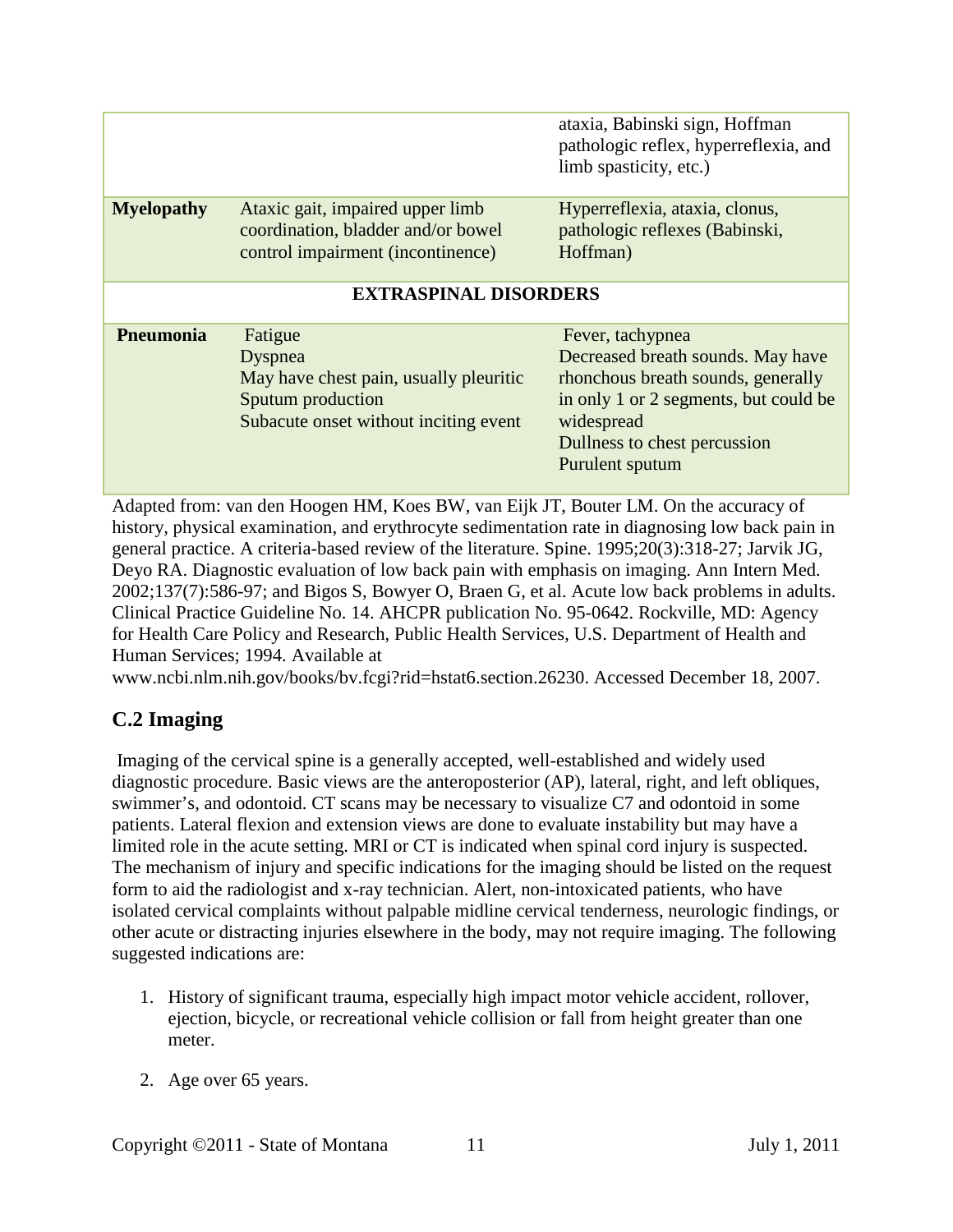- 3. Suspicion of fracture, dislocation, instability, or neurologic deficit Quebec Classification Grade III and IV.
- 4. Unexplained or persistent cervical pain for at least 6 weeks or pain that is worse with rest.
- 5. Localized pain, fever, constitutional symptoms, suspected tumor, history of cancer, or suspected systemic illness such as a rheumatic/rheumatoid disorder or endocrinopathy.

## **C.3 Laboratory Testing**

Laboratory tests are generally accepted, well-established and widely used procedures. They are, however, rarely indicated at the time of initial evaluation, unless there is suspicion of systemic illness, infection, neoplasia, or underlying rheumatologic disorder, connective tissue disorder, or based on history and/or physical examination. Laboratory tests can provide useful diagnostic information. Tests include, but are not limited to:

- 1. Complete blood count (CBC) with differential can detect infection, blood dyscrasias, and medication side effects;
- 2. Erythrocyte sedimentation rate (ESR), rheumatoid factor (RF), anti-nuclear antigen (ANA), human leukocyte antigen (HLA), and C-reactive protein (CRP), can be used to detect evidence of a rheumatologic, infection, or connective tissue disorder;
- 3. Serum calcium, phosphorous, uric acid, alkaline phosphatase, and acid phosphatase can detect metabolic bone disease; and
- 4. Liver and kidney function may be performed for prolonged anti-inflammatory use or other medications requiring monitoring.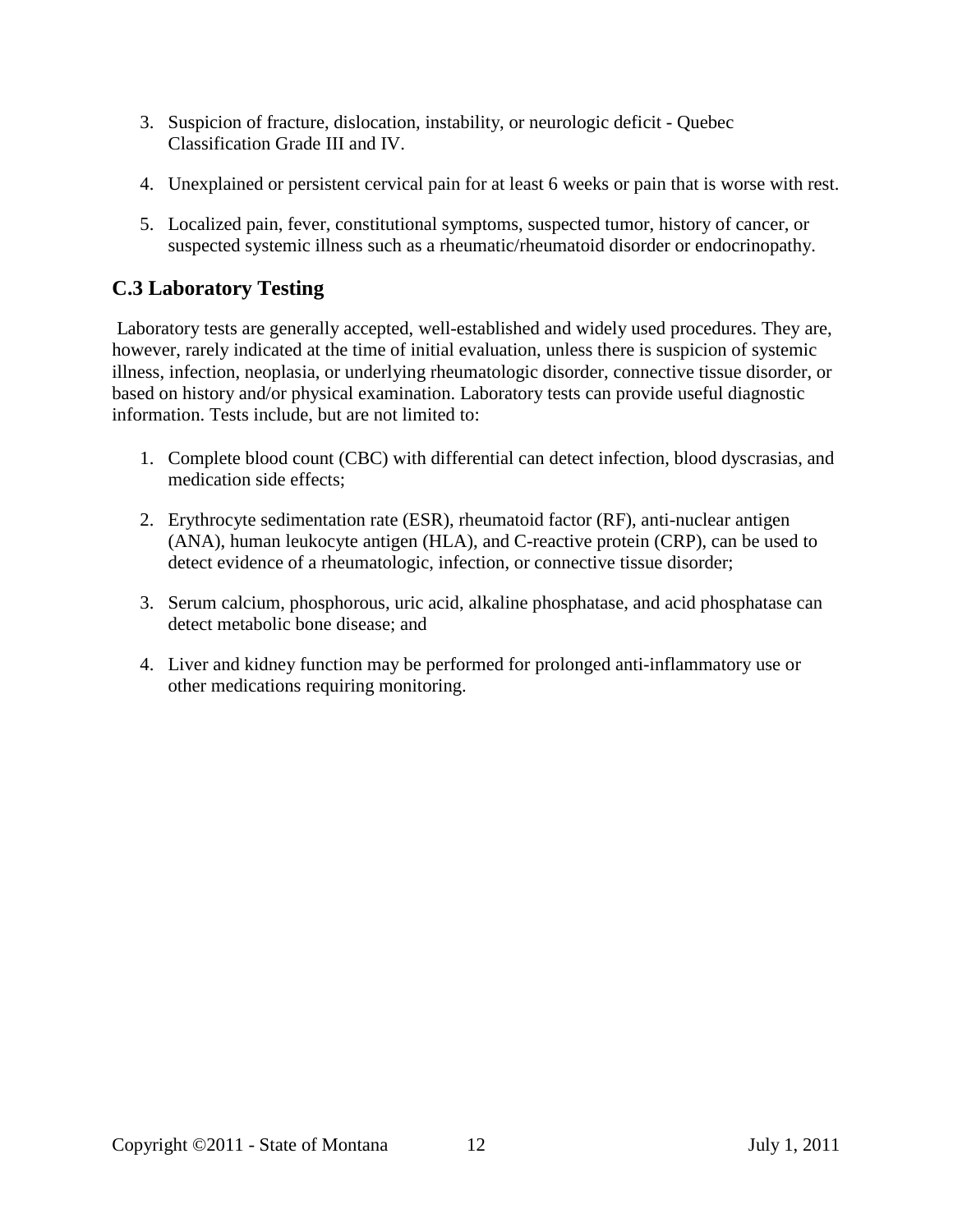# <span id="page-12-0"></span>**D. Follow-up Diagnostic Imaging and Testing Procedures**

One diagnostic imaging procedure may provide the same or distinctive information as does another procedure. Therefore, prudent choice of a single diagnostic procedure, a complement of procedures, or a sequence of procedures will optimize diagnostic accuracy, and maximize cost effectiveness (by avoiding redundancy), and minimize potential adverse effects to patients.

All imaging procedures have a degree of specificity and sensitivity for various diagnoses. No isolated imaging test can assure a correct diagnosis. Clinical information obtained by history taking and physical examination should form the basis for selecting an imaging procedure and interpreting its results.

Magnetic resonance imaging (MRI), myelography, or computed axial tomography (CT) scanning following myelography may provide useful information for many spinal disorders. When a diagnostic procedure, in conjunction with clinical information, provides sufficient information to establish an accurate diagnosis, the second diagnostic procedure will become a redundant procedure. At the same time, a subsequent diagnostic procedure can be a complementary diagnostic procedure if the first or preceding procedures, in conjunction with clinical information, cannot provide an accurate diagnosis. Usually, preference of a procedure over others depends upon availability, a patient's tolerance, and/or the treating practitioner's familiarity with the procedure.

#### <span id="page-12-1"></span>**D.1 Imaging Studies**

Imaging Studies are generally accepted, well-established and widely used diagnostic procedures. In the absence of myelopathy or progressive neurological changes, imaging usually is not appropriate until conservative therapy has been tried and failed. Six to eight weeks of treatment are usually an adequate period of time before an imaging procedure is in order, but the clinician should use judgment in this regard. When the findings of the diagnostic imaging and testing procedures are not consistent with the clinical examination, clinical findings should have preference. There is good evidence that in the over 40 asymptomatic population, the prevalence of disc degeneration is greater than 50%. Disc degeneration, seen as loss of signal intensity on MRI, may be due to age-related biochemical changes rather than structural deterioration, and may not have pathological significance. Disc bulging and posterior disc protrusion, while not rare, is more commonly symptomatic in the cervical spine than in the lumbar spine due to the smaller cervical spinal canal. Mild reduction in the cross-sectional area of the spinal cord may be seen without myelopathy in patients older than 40, therefore, clinical correlation is required. The studies below are listed in frequency of use, not importance:

#### **D.1.a Roentgenograms (X-rays)**

This review focuses on patients presenting to office based medical practices, and not on patients presenting to emergency rooms, and especially not to patients presenting by ambulance after major trauma.

X-rays demonstrate bony structure. Standard film views are generally an anterior-posterior (AP)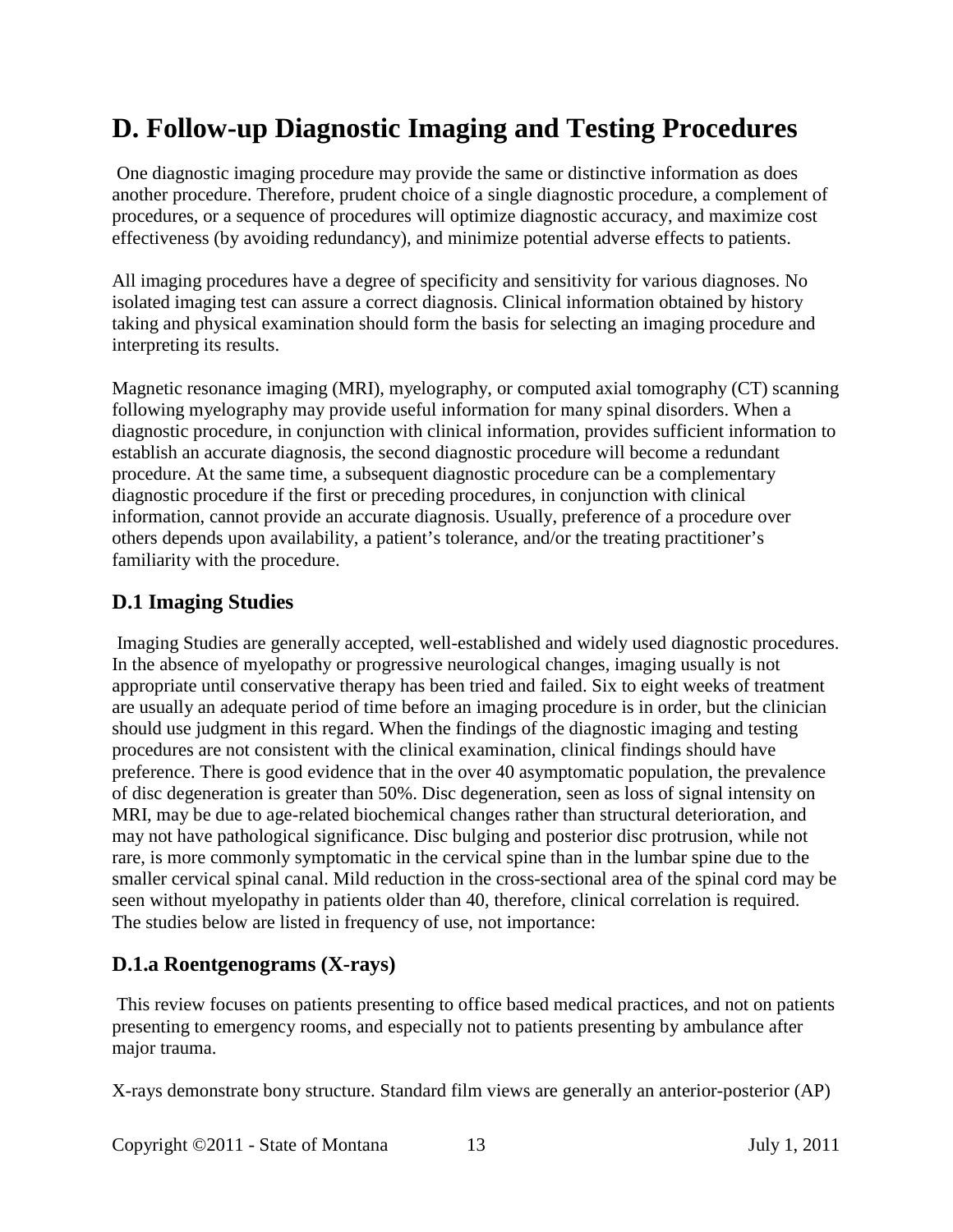film, and a lateral film. Oblique views give an excellent view of the neural foramena, and can strongly suggest foraminal stenosis. A coned-down or focused view of the odontoid may be included particularly for evaluation of traumatic or rheumatoid arthritis cases. Flexion and extension films are not standard films, but are occasionally used to evaluate spinal instability, particularly in the setting of rheumatoid arthritis, degenerative spondylolisthesis, and fractures. The criteria for cervical instability are a measurement of 4mm or more of movement of one vertebral body in relation to an adjacent vertebral body, or angular motion at one interspace that is 12 degrees or more greater than the motion at either the level above or below. Depending on the translation forward or backwards this is referred to as anterolisthesis or retrolisthesis.

## **D.1.b Magnetic Resonance Imaging (MRI)**

Magnetic Resonance Imaging (MRI) is the imaging study of choice for most abnormalities of the cervical spine. MRI is useful in suspected nerve root compression, in myelopathy to evaluate the spinal cord and/or masses, infections such as epidural abscesses or disc space infection, bone marrow involvement by metastatic disease, and/or suspected disc herniation or cord contusion following severe neck injury. MRI should be performed immediately if there is a question of infection or metastatic disease with cord compression. MRI is contraindicated in patients with certain implanted devices.

In general, the high field, conventional, MRI provides better resolution. A lower field scan may be indicated when a patient cannot fit into a high field scanner or is too claustrophobic despite sedation. Inadequate resolution on the first scan may require a second MRI using a different technique. All questions in this regard should be discussed with the MRI center and/or radiologist.

#### **Specialized MRI Scans**

#### MRI with 3-dimensional reconstruction

On rare occasions, MRI with 3-dimensional reconstruction views may be used as a pre-surgical diagnostic procedure to obtain accurate information of characteristics, location, and spatial relationships among soft tissue and bony structures.

#### Dynamic-kinetic MRI of the spine

Dynamic-kinetic MRI of the spine uses an MRI unit configured with a top-front open design which enables upright, weight-bearing patient positioning in a variety of postures not obtainable with the recumbent images derived from conventional, closed unit MRI systems. Imaging can be obtained in flexion, extension, and rotation of the spine, as well as in erect positioning. There is a theoretical advantage to imaging sequences obtained under more physiologic conditions than in the supine position. There is currently ongoing research to establish whether the theoretical advantages of positional and kinetic MRI result in improved sensitivity and specificity in detecting spine pathology. Currently it remains investigational, and is not recommended until the correlation with clinical syndromes is firmly established.

## **D.1.c Computed Axial Tomography (CT)**

Computed Axial Tomography (CT) provides excellent visualization of bone and is used to further evaluate bony masses and suspected fractures not clearly identified on radiographic

Copyright ©2011 - State of Montana 14 July 1, 2011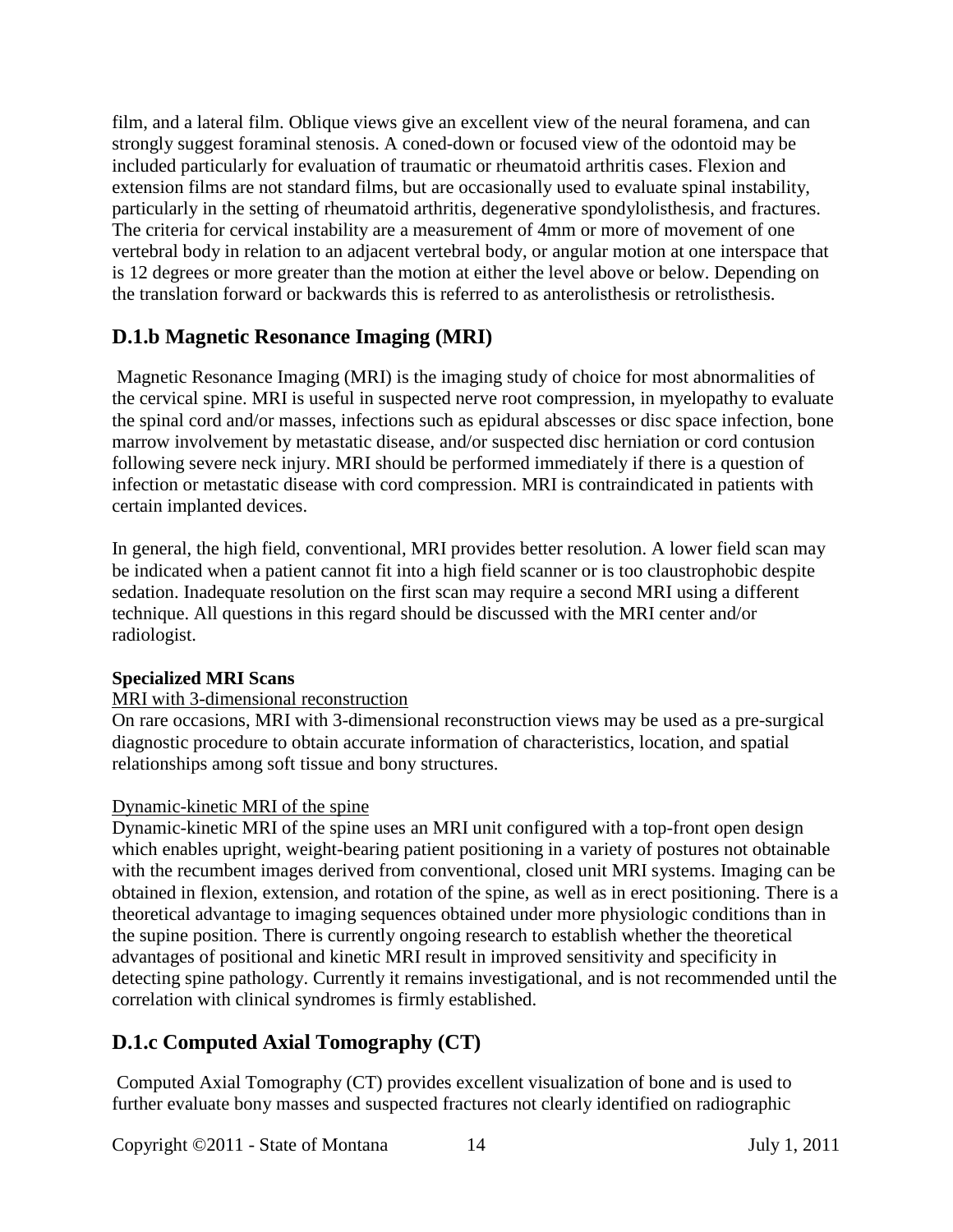evaluation. It may sometimes be done as a complement to MRI scanning to better delineate bony osteophyte formation in the neural foramen. CT is usually utilized for suspected cervical spine fracture in a patient with negative plain films, or to further delineate a cervical fracture. CT scanning is also quite useful for congenital anomalies at the skull base and at the C1-2 levels. Plain CT scanning is poor for the C6-7 or C7-T1 levels because of shoulder artifact. Instrumentscatter reduction software provides better resolution when metallic artifact is of concern.

## **D.1.d Myelography**

Myelography is the injection of radiopaque material into the spinal subarachnoid space, with xrays then taken to define anatomy. It may be used as a pre-surgical diagnostic procedure to obtain accurate information of characteristics, location, and spatial relationships among soft tissue and bony structures. Myelography is an invasive procedure with complications including nausea, vomiting, headache, convulsion, arachnoiditis, CSF leakage, allergic reactions, bleeding, and infection. Therefore, myelography should only be considered when CT and MRI are unavailable, for morbidly obese patients or those who have undergone multiple operations, and when other tests prove non-diagnostic in the surgical candidate. The use of small needles and a less toxic, water-soluble, nonionic contrast is recommended.

## **D.1.e CT Myelogram**

CT Myelogram provides more detailed information about relationships between neural elements and surrounding anatomy and is appropriate in patients with multiple prior operations or tumorous conditions.

## **D.1.f Lineal Tomography**

Lineal Tomography is infrequently used, yet may be helpful in the evaluation of bone surfaces, bony fusion, or pseudarthrosis.

## **D.1.g Bone Scan (Radioisotope Bone Scanning)**

Bone Scan (Radioisotope Bone Scanning) is generally accepted, well-established and widely used. Bone scanning is more sensitive but less specific than MRI. 99MTechnetium diphosphonate uptake reflects osteoblastic activity and may be useful in diagnosing metastatic/primary bone tumors, stress fractures, osteomyelitis, and inflammatory lesions, but cannot distinguish between these entities. In the cervical spine, the usual indication is to evaluate for neoplastic conditions. Other indications include occult fracture or infection.

## **D.1.h Other Radioisotope Scanning**

Other Radioisotope Scanning Indium and gallium scans are generally accepted, wellestablished, and widely used procedures, usually to help diagnose lesions seen on other diagnostic imaging studies. 67Gallium citrate scans are used to localize tumor, infection, and abscesses. 111Indium-labeled leukocyte scanning is utilized for localizing infection or inflammation and is usually not used for the cervical spine.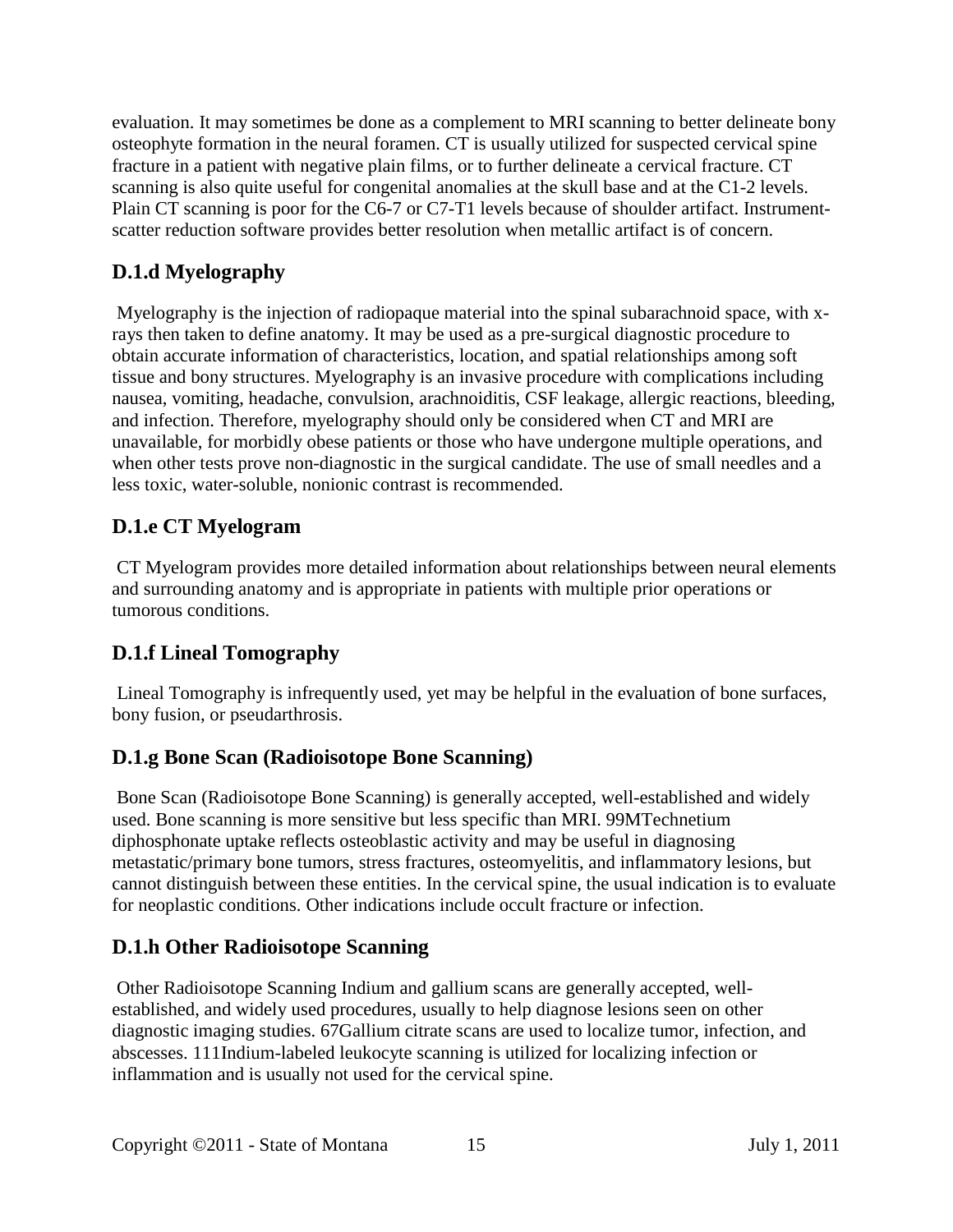## **D.1.i Dynamic [Digital] Fluoroscopy**

Dynamic [Digital] Fluoroscopy of the cervical spine measures the motion of intervertebral segments using a videofluoroscopy unit to capture images as the subject performs cervical flexion and extension, storing the anatomic motion of the spine in a computer. Dynamic Fluoroscopy may be used in state-designated trauma centers to evaluate the cervical spine. Its superiority over MRI has not been established. If performed, full visualization of the cervical spine (C1 - T1), in accordance with Section C. 2. (Initial Diagnostic Procedures-Imaging), should be accomplished prior to the procedure.

In the post-acute setting in some rare cases, Dynamic [Digital] Fluoroscopy may be used but is primarily an investigational tool and therefore, requires prior authorization in the post-acute setting. No studies have yet demonstrated predictive value in terms of standard operative and non-operative therapeutic outcomes.

## <span id="page-15-0"></span>**D.2.a Electrodiagnostic Testing**

## **D.2.a.i Electromyography (EMG), and Nerve Conduction Studies. (NCS)**

These are generally accepted, well-established and widely used diagnostic procedures. EMG and NCS, when performed and interpreted by a trained physician/electrophysiologist, may be useful for patients with suspected neural involvement whose symptoms are persistent or unresponsive to initial conservative treatments. They are used to differentiate peripheral neural deficits from radicular and spinal cord neural deficits and to rule out concomitant myopathy. However, F-Wave Latencies are not diagnostic for radiculopathy.

In general, EMG and NCS are complementary to imaging procedures such as CT, MRI, and/or myelography or diagnostic injection procedures. Electrodiagnostic studies may provide useful, correlative neuropathophysiological information that would be otherwise unobtainable from the radiologic studies discussed above.

#### **D.2.a.ii Portable Automated Electrodiagnostic Device (also known as Surface EMG)**

Portable Automated Electrodiagnostic Device (also known as Surface EMG) is not a substitute for conventional diagnostic testing in clinical decision-making and therefore, is not recommended.

## **D.2.a.iii Somatosensory Evoked Potential (SSEP)**

Somatosensory Evoked Potential (SSEP) is useful for the evaluation of myelopathy. It is not recommended to identify radiculopathy

## **D.2.a.iv Current Perception Threshold Evaluation (CPT)**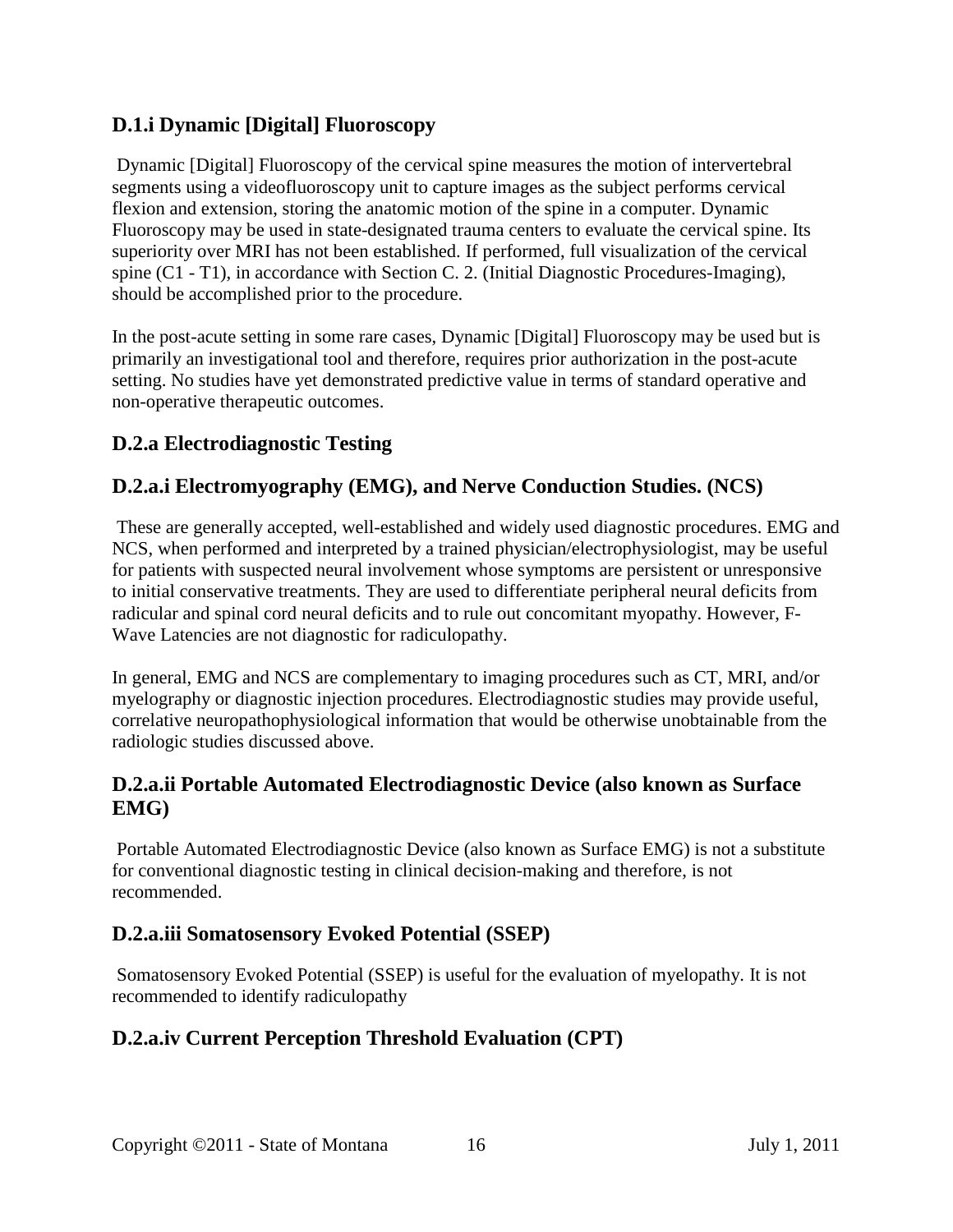Current Perception Threshold Evaluation (CPT) may be useful as a screening tool, but its diagnostic efficacy in the evaluation of cervical spine pain has not been determined. Therefore, CPT is not recommended as a diagnostic tool.

## <span id="page-16-0"></span>**D2.b. Injections Diagnostic**

## **D.2.b.i-vi Diagnostic Injections**

- 1. Description Diagnostic cervical injections are generally accepted well-established procedures. These injections may be useful for localizing the source of pain, and may have added therapeutic value when combined with injection of therapeutic medication(s). Each diagnostic injection has inherent risks, and risk versus benefit should always be evaluated when considering injection therapy.
- 2. Since these procedures are invasive, less invasive or non-invasive procedures should be considered first. Selection of patients, choice of procedure, and localization of the level for injection should be determined by clinical information indicating strong suspicion for pathologic condition(s) and the source of pain symptoms. Because injections are invasive with an inherent risk, the number of diagnostic procedures should be limited in any individual patient to those most likely to be primary pain generators. Patients should not receive all of the diagnostic blocks listed merely in an attempt to identify 100% of the pain generators.
- 3. The interpretation of the test results are primarily based on functional change, symptom report, and pain response (via a recognized pain scale before and at an appropriate time after the injection). The diagnostic significance of the test result should be evaluated in conjunction with clinical information and the results of other diagnostic procedures. Injections with local anesthetics of differing duration may be used to support a diagnosis. In some cases, injections at multiple levels may be required to accurately diagnose cervical conditions. Refer to Section E.3, Injections – Therapeutic for information on specific injections.

It is obligatory that sufficient data be accumulated by the examiner performing this procedure such that the diagnostic value of the procedure is evident to other reviewers. This entails, at a minimum, documentation of patient response immediately following the procedure with details of any symptoms with a response and the degree of response. Additionally, a log must be recorded as part of the medical records which documents response, if any, on an hourly basis for, at a minimum, the expected duration of local anesthetic phase of the procedure. Responses must be identified as to specific body part (e.g., neck, arm pain). The practitioner must identify the local anesthetic used and the expected duration of response for diagnostic purposes.

Multiple injections provided at the same session without staging may seriously dilute the diagnostic value of these procedures. Practitioners must carefully weigh the diagnostic value of the procedure against the possible therapeutic value.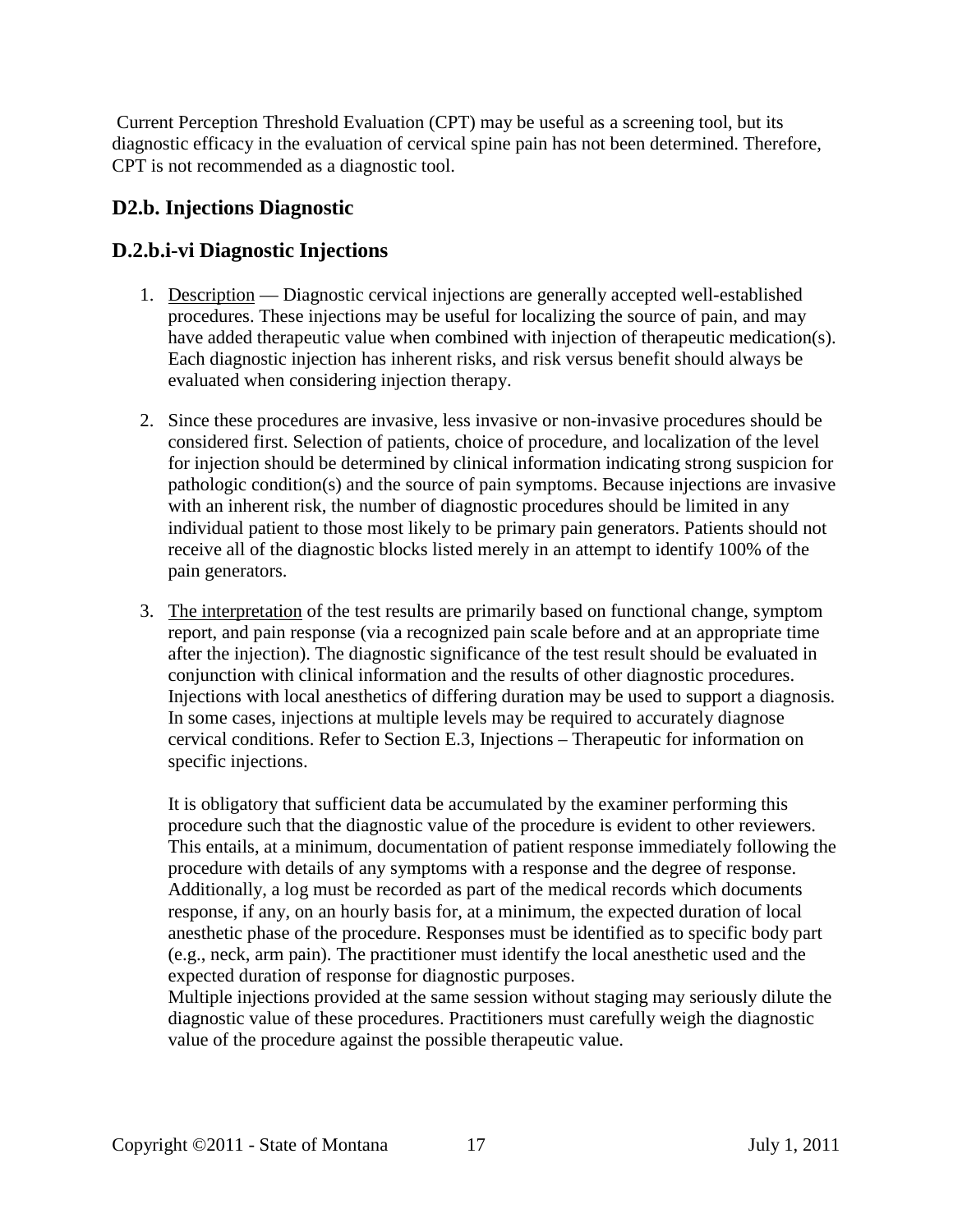- 4. Special Requirements for Diagnostic Injections Since multi-planar fluoroscopy during procedures is required to document technique and needle placement, an experienced physician should perform the procedure. Permanent images are required to verify needle placement. The subspecialty disciplines of the physicians performing the injections may be varied, including, but not limited to: anesthesiology, radiology, surgery, or physiatry. The practitioner should have completed fellowship training in pain medicine with interventional training, or its equivalent. They must also be knowledgeable in radiation safety.
- 5. Complications General complications of diagnostic injections may include transient neurapraxia, nerve injury, infection, headache, vasovagal effects, as well as epidural hematoma, permanent neurologic damage, dural perforation and CSF leakage, and spinal meningeal abscess. Severe complications are remote but can include spinal cord damage, quadriplegia, and/or death. Injections at a C2-C3 level frequently cause temporary neuritis with ataxia.
- 6. Contraindications Absolute contraindications to diagnostic injections include: (a) bacterial infection – systemic or localized to region of injection, (b) bleeding diatheses, (c) hematological conditions, and (d) possible pregnancy.

Relative contraindications to diagnostic injections may include: allergy to contrast, poorly controlled Diabetes Mellitus, and hypertension. Drugs affecting coagulation require restriction from use. The following are suggested time period restrictions:

- o Aspirin withhold for seven days;
- o NSAIDs-withhold for three days;
- o Clopidogrel-withhold for three days;
- o Other anti-platelet therapy and anti-coagulants should also be addressed individually by a knowledgeable specialist.

#### **D.2.b.vii Specific Diagnostic Injections**

In general, relief should last for at least the duration of the local anesthetic used and should significantly relieve pain and result in functional improvement. Refer to "Injections – Therapeutic" for information on specific therapeutic injections.

#### **D.2.b.vii.A Medial branch Blocks**

Medial branch blocks are generally-accepted diagnostic injections, used to determine whether a patient is a candidate for radiofrequency medial branch neurotomy (also known as facet rhizotomy). The International Spine Intervention Society (ISIS) suggests controlled blocks – using either placebo or an anesthetic with a varying length of activity (i.e., bupivacaine longer than lidocaine). To be a positive diagnostic block, the patient should report a reduction of pain of 80% or greater from baseline for the length of time appropriate for the local anesthetic used. In almost all cases, this will mean a reduction of pain to 1 or 2 on the Visual Analog Scale (VAS)

Copyright ©2011 - State of Montana 18 July 1, 2011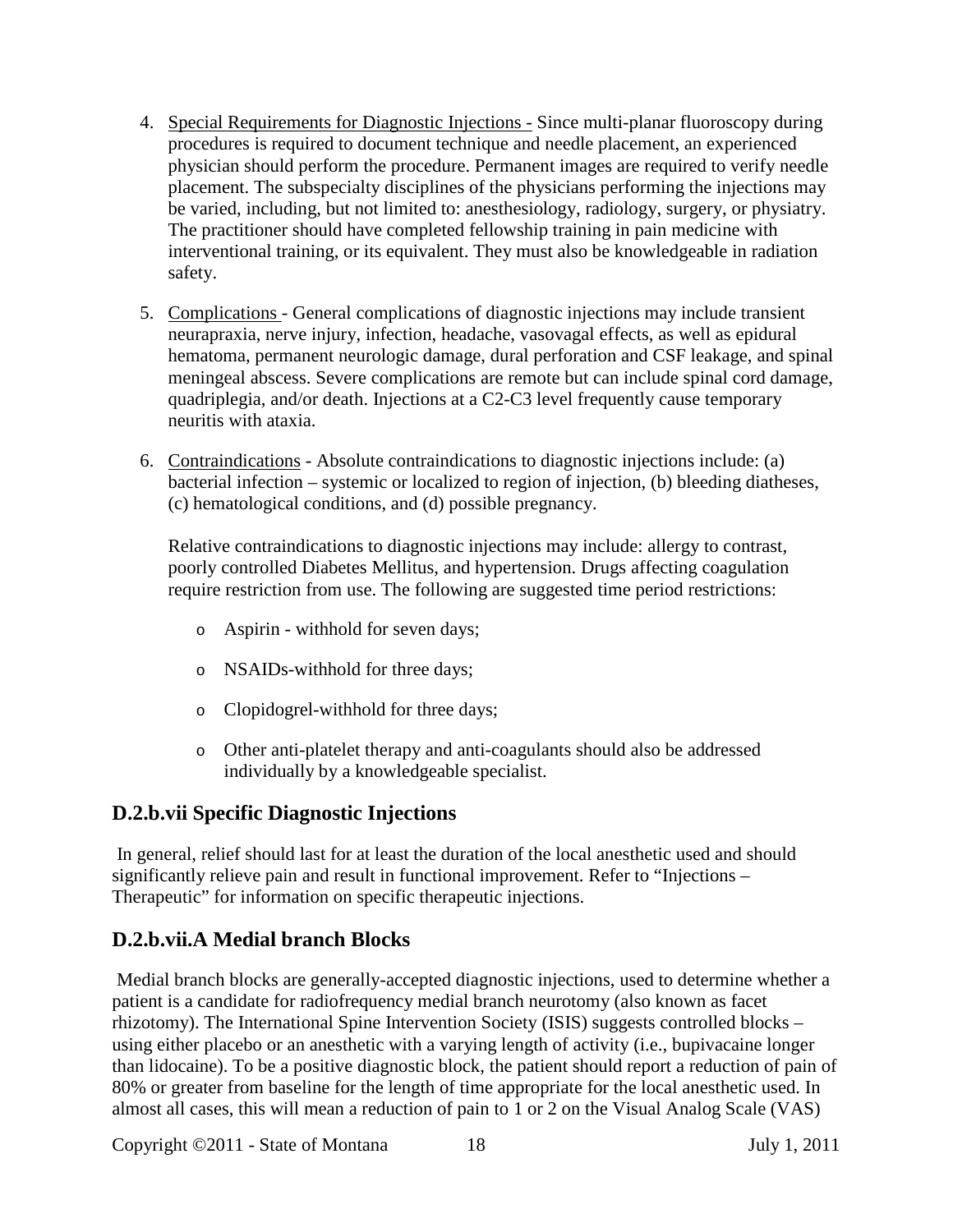10-point scale correlated with functional improvement. The patient should also identify activities of daily living (which may include measurements of range-of-motion) that are impeded by their pain and can be observed to document functional improvement in the clinical setting. Ideally, these activities should be assessed throughout the observation period for function. The observer should not be the physician who performed the procedure. It is suggested that this be recorded on a form similar to ISIS recommendations.

A separate comparative block on a different date should be performed to confirm the level of involvement. A comparative block uses anesthetics with varying lengths of activity. Medial Branch blocks are probably not helpful to determine the likelihood of success for spinal fusion.

• Frequency and Maximum Duration: May be repeated once for comparative blocks. Limited to 4 levels

# **D.2.b.vii.B Atlanto-Axial and Atlanto-Occipital injections**

Atlanto-Axial and Atlanto-Occipital injections are generally accepted for diagnosis and treatment but do not lend themselves to denervation techniques owing to variable neuroanatomy. Injection of this articulation is complicated by the proximity of the vertebral artery, which may be tortuous at the level of the C1 joint. Inadvertent injection of the vertebral artery may cause respiratory arrest, seizure, stroke, or permanent neurological sequelae. Only practitioners skilled in these injections should perform them.

• Frequency and Maximum Duration: Once per side

# **D.2.b.vii.C Transforaminal Injections**

Transforaminal injections are generally accepted and useful in identifying spinal pathology. When performed for diagnosis, small amounts of local anesthetic should be used to determine the level of nerve root irritation. A positive diagnostic block should result in a positive diagnostic functional benefit and an 80% reduction in nerve-root generated pain appropriate for the anesthetic used as measured by accepted pain scales (such as a VAS).

- Time to Produce Effect: Less than 30 minutes for local anesthesia; corticosteroids up to 72 hours for most patients
- Frequency and Maximum Duration: Once per suspected level. limited to two levels

# **D.2.b.vii.D Zygapophyseal (Facet) Blocks**

Facet blocks are generally accepted but should not be considered diagnostic blocks for the purposes of determining the need for a rhizotomy (radiofrequency medial branch neurotomy), nor should they be done with medial branch blocks.

These blocks should not be considered a definitive diagnostic tool. They may be used diagnostically to direct functional rehabilitation programs. A positive diagnostic block should result in a positive diagnostic functional benefit and an 80% reduction in pain appropriate for the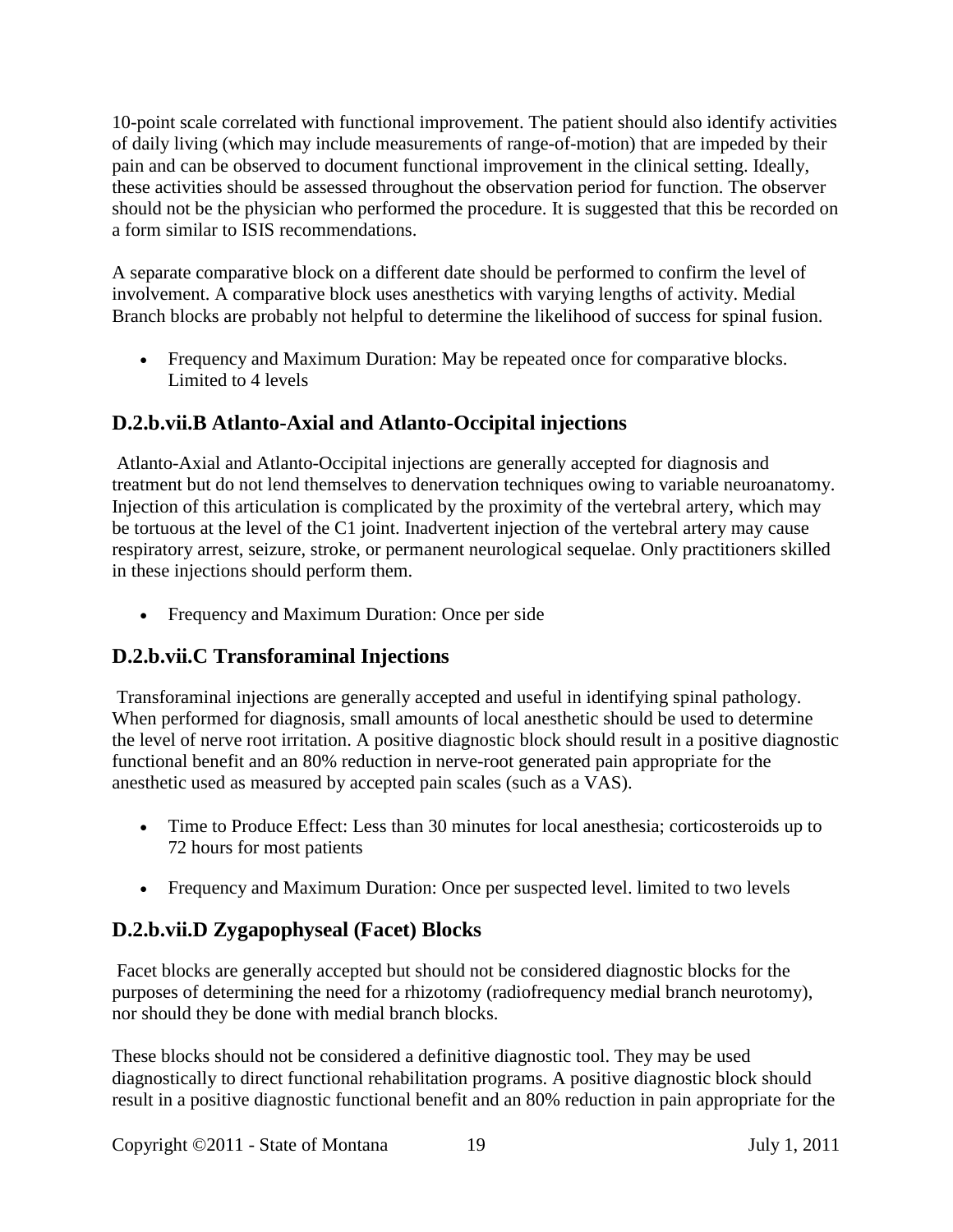anesthetic used as measured by accepted pain scales (such as a VAS). They then may be repeated per the therapeutic guidelines when they are accompanied by a functional rehabilitation program. (Refer to section E. 3. a. Therapeutic Spinal Injections.)

- Time to Produce Effect: Less than 30 minutes for local anesthesia; corticosteroids up to 72 hours for most patients.
- <span id="page-19-0"></span>• Frequency and Maximum Duration: Once per suspected level, limited to two levels.

# **D.2.c Personality/Psychological/Psychosocial Evaluation**

Personality/Psychological/Psychosocial Evaluations are generally accepted and well-established diagnostic procedures with selective use in the acute cervical spine injury population and more widespread use in sub-acute and chronic cervical spine populations.

Diagnostic testing procedures may be useful for patients with symptoms of depression, delayed recovery, chronic pain, recurrent painful conditions, disability problems, and for pre-operative evaluation as well as a possible predictive value for post-operative response. Psychological testing should provide differentiation between pre-existing depression versus injury-caused depression, as well as post-traumatic stress disorder.

Formal psychological or psychosocial evaluation should be performed on patients not making expected progress within 6 to 12 weeks following injury and whose subjective symptoms do not correlate with objective signs and tests. In addition to the customary initial exam, the evaluation of the injured worker should specifically address the following areas:

- 1. Employment history;
- 2. Interpersonal relationships both social and work;
- 3. Leisure activities;
- 4. Current perception of the medical system;
- 5. Results of current treatment;
- 6. Perceived locus of control; and
- 7. Childhood history, including abuse and family history of disability.

Results should provide clinicians with a better understanding of the patient, thus allowing for more effective rehabilitation. The evaluation will determine the need for further psychosocial interventions, and in those cases, a Diagnostic Statistical Manual of Mental Disorders (DSM) diagnosis should be determined and documented. An individual with a PhD, PsyD, or Psychiatric MD/DO credentials should perform initial evaluations, which are generally completed within one to two hours. A professional fluent in the primary language of the patient is strongly preferred. When such a provider is not available, services of a professional language interpreter must be provided. When issues of chronic pain are identified, the evaluation should be more extensive

Copyright ©2011 - State of Montana 20 July 1, 2011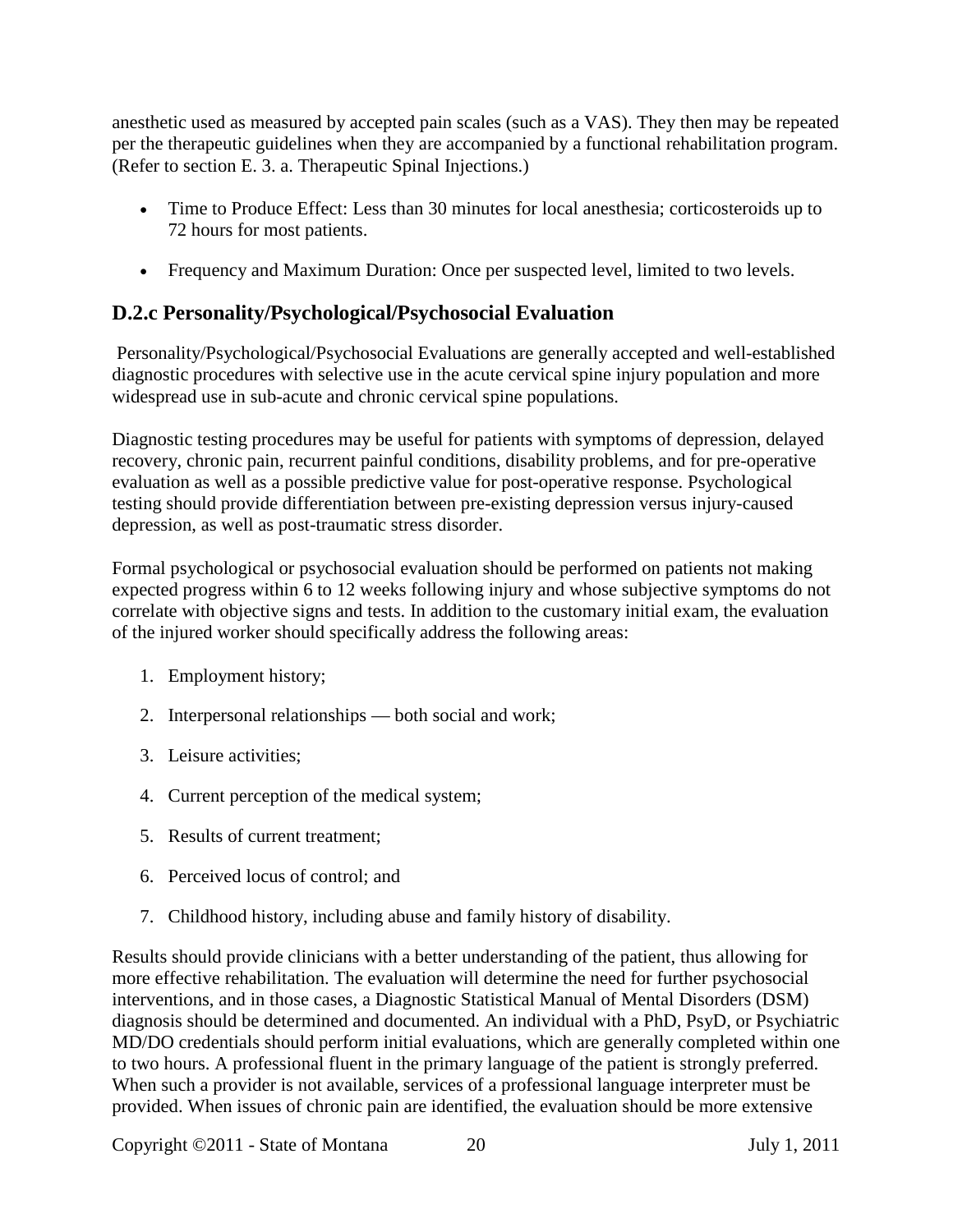and follow testing procedures as outlined in the Department's Chronic Pain Disorder Medical Treatment Guidelines.

• Frequency: One time visit for evaluation. If psychometric testing is indicated as a portion of the initial evaluation, time for such testing should not exceed an additional two hours of professional time.

## <span id="page-20-0"></span>**D2.d. Provocation Discography**

## **D.2.d.i Provocation Discography**

Description - Discography is an accepted, but rarely indicated, invasive diagnostic procedure to identify or refute a discogenic source of pain for patients who are surgical candidates. Discography should only be performed by physicians who are experienced and have been proctored in the technique. Discograms have a significant false positive rate. It is essential that all indications, preconditions, special considerations, procedures, reporting requirements, and results, are carefully and specifically followed. Results should be interpreted judiciously. Fewer studies have been published on cervical and thoracic discography than on lumbar discography.

## **D.2.d.ii Indications for provocation discography**

Discography may be indicated when a patient has a history of functionally limiting, unremitting cervical pain of greater than four months duration, with or without arm pain, which has been unresponsive to all conservative interventions. A patient who does not desire operative therapeutic intervention is not a candidate for an invasive non-therapeutic intervention, such as provocation discography. Discography may prove useful for the evaluation of the pre-surgical spine, discogenic pain at levels above or below a prior spinal fusion, annular tear, or internal disc disruption.

Discography may show disc degeneration and annular disruption in the absence of cervical pain. Discography may also elicit concordant pain in patients with mild and functionally inconsequential neck pain. Because patients with mild neck pain should not be considered for invasive treatment, discography should not be performed on these patients. The presence of an annular tear does not necessarily identify the tear as a pain generator.

Discography is not useful in previously operated discs. Discography may prove useful in evaluating the number of cervical spine levels that might require fusion. CT Discography provides further detailed information about morphological abnormalities of the disc and possible lateral disc herniations.

## **D.2.d.iii Pre-conditions for provocation discography**

Preconditions for provocation discography include all of the following:

A) A patient with functionally limiting, unremitting neck and/or arm pain of greater than four months duration in whom conservative treatment has been unsuccessful and in whom the specific diagnosis of the pain generator has not been made apparent on the basis of other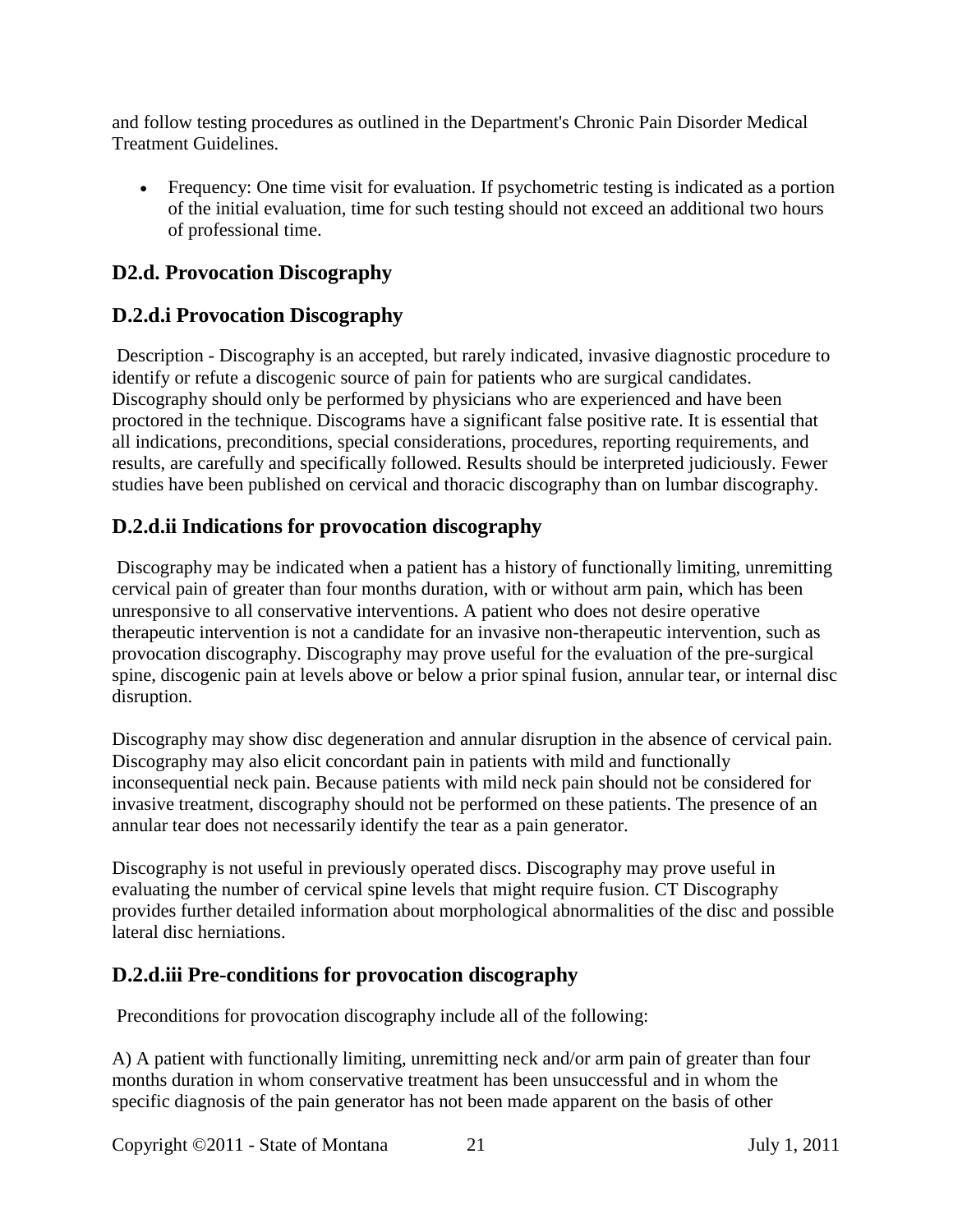noninvasive imaging studies (e.g., MRI, CT, plain films, etc.). It is recommended that discography be reserved for use in patients with equivocal MRI findings, especially at levels adjacent to clearly pathological levels. Discography may be more sensitive than MRI or CT in detecting radial annular tears. However, radial tears must always be correlated with clinical presentation.

B) Psychosocial evaluation has been completed. There is some evidence that false positives and complaints of long-term pain arising from the procedure itself occur more frequently in patients with somatoform disorders. Therefore, discograms should not be performed on patients with somatoform disorders.

C) Patients who are considered surgical candidates (e.g., symptoms are of sufficient magnitude and the patient has been informed of the possible surgical options that may be available based upon the results of discography). Discography should never be the sole indication for surgery.

D) Informed consent regarding the risks and potential diagnostic benefits of discography has been obtained.

## **D.2.d.iv Complications of provocation discography**

Complications include, but are not limited to, discitis, nerve damage, retropharyngeal abscess, chemical meningitis, pain exacerbation, and anaphylaxis. Therefore, prior to consideration of discography, the patient should undergo other diagnostic modalities in an effort to define the etiology of the patient's complaint including psychological evaluation, myelography, CT and MRI.

## **D.2.d.v Contraindications for provocation discography**

Contraindications include: (a) active infection of any type or continuing antibiotic treatment for infection; and/or (b) bleeding diathesis or pharmaceutical anticoagulation with warfarin, etc.; and/or (c) significant spinal stenosis at the level being studied as visualized by MRI, myelography or CT scan; and/or (d) presence of clinical myelopathy; and/or (e) effacement of the cord, thecal sac or circumferential absence of epidural fat; and (f) known allergic reactions.

# **D.2.d.vi Special Considerations for provocation discography**

A) Discography should not be performed by the physician expected to perform the therapeutic procedure. The procedure should be carried out by an experienced individual who has received specialized training in the technique of provocation discography.

B) Discography should be performed in a blinded format that avoids leading the patient with anticipated responses. The procedure should always include one or more disc levels thought to be normal or nonpainful in order to serve as an internal control. The patient should not know what level is being injected in order to avoid spurious results. Adjacent discs may be identified as pain generators in more than half of cases in which discogenic pain is identified at one level. Because surgery is likely to fail in multi-level discogenic pain, injection of as many levels as feasible can prevent many operative failures. Abnormal disc levels may be repeated to confirm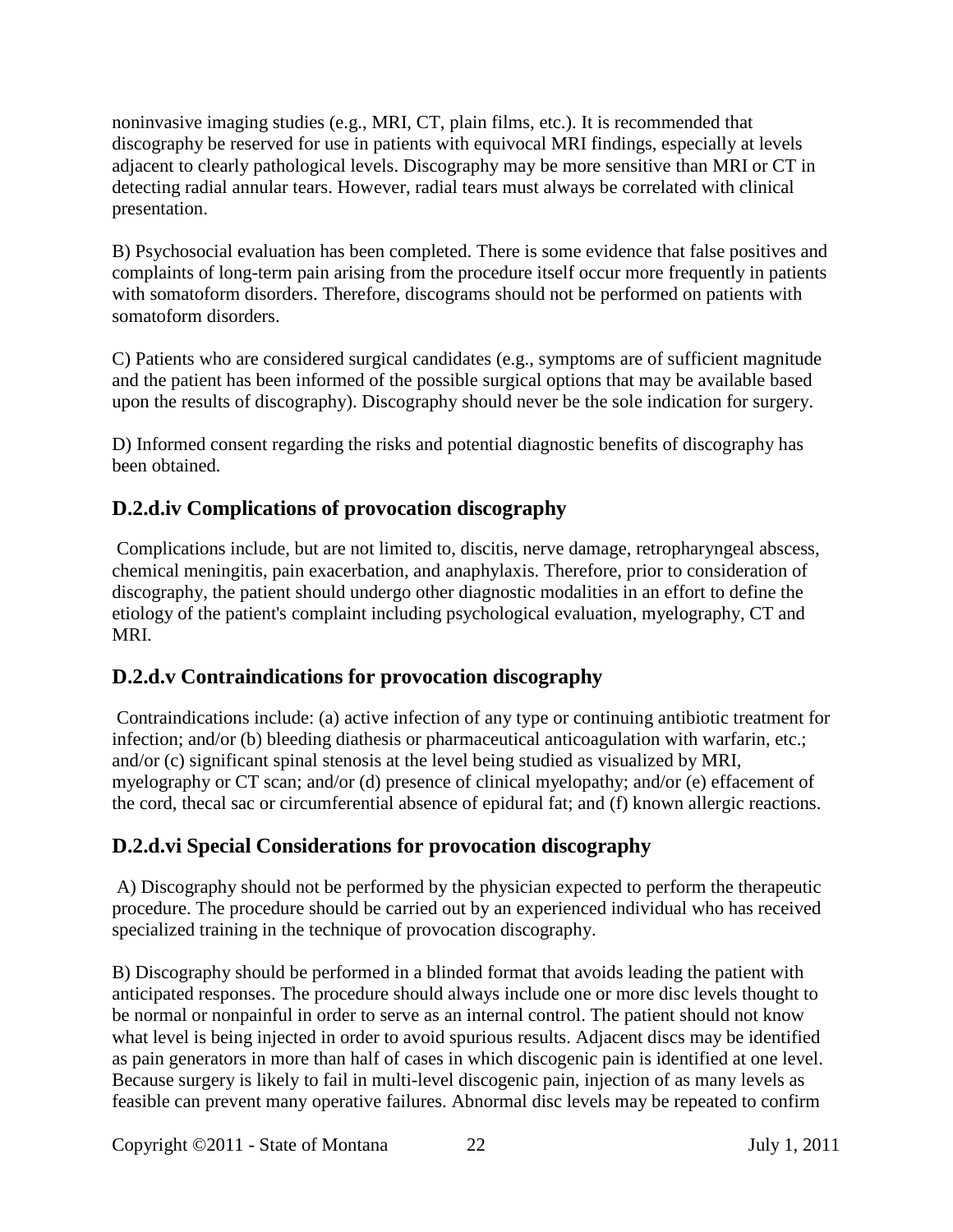concordance.

C) Sterile technique must be utilized.

D) Judicious use of light sedation during the procedure is acceptable, represents the most common practice nationally at the current time, and is recommended by most experts in the field. The patient must be awake and able to accurately report pain levels during the provocation portion of the procedure.

E) CT or MRI should establish cervical spinal dimensions and ruled out spinal stenosis.

F) Intradiscal injection of local anesthetic may be carried out after the provocation portion of the examination and the patient's response.

G) It is recommended that a post-discogram CT be considered as it frequently provides additional useful information about disc morphology or other pathology.

## **D.2.d.vii Reporting of discography**

In addition to a narrative report, the discography report should contain a standardized classification of (a) disc morphology and (b) the pain response. All results should be clearly separated in the report from the narrative portion. Asymptomatic annular tears are common and the concordant pain response is an essential finding for a positive discogram.

When discography is performed to identify the source of a patient's neck pain, both a concordant pain response and morphological abnormalities must be present at the pathological level prior to initiating any treatment directed at that level. The patient must be awake during the provocation phase of the procedure; therefore, sedative medication must be carefully titrated.

Caution should be used when interpreting results from discography. One study using asymptomatic volunteers reported pain in the majority of discs injected, but no subjects reported pain exceeding 6/10 on a pain scale in a normal disc.

**A) Reporting disc morphology** as visualized by the post-injection CT scan (when available) should follow the Modified Dallas Discogram Scale where:

- Grade  $0 =$  Normal Nucleus.
- Grade  $1 =$  Annular tear confined to inner one-third of annulus fibrosis.

Grade  $2 =$  Annular tear extending to the middle third of the annulus fibrosis.

Grade  $3 =$  Annular tear extending to the outer one-third of the annulus fibrosis.

Grade  $4 = A$  grade 3 tear plus dissection within the outer annulus to involve more than 30 degrees of the disc circumference.

Grade  $5 =$  Full thickness tear with extra-annular leakage of contrast, either focal or diffuse.

**B) Reporting of pain response** should be consistent with the operational criteria of the International Spine Intervention Society Guidelines (ISIS). The report must include the level of concordance for neck and arm pain separately using a 10-point VAS, or similar quantitative

Copyright ©2011 - State of Montana 23 July 1, 2011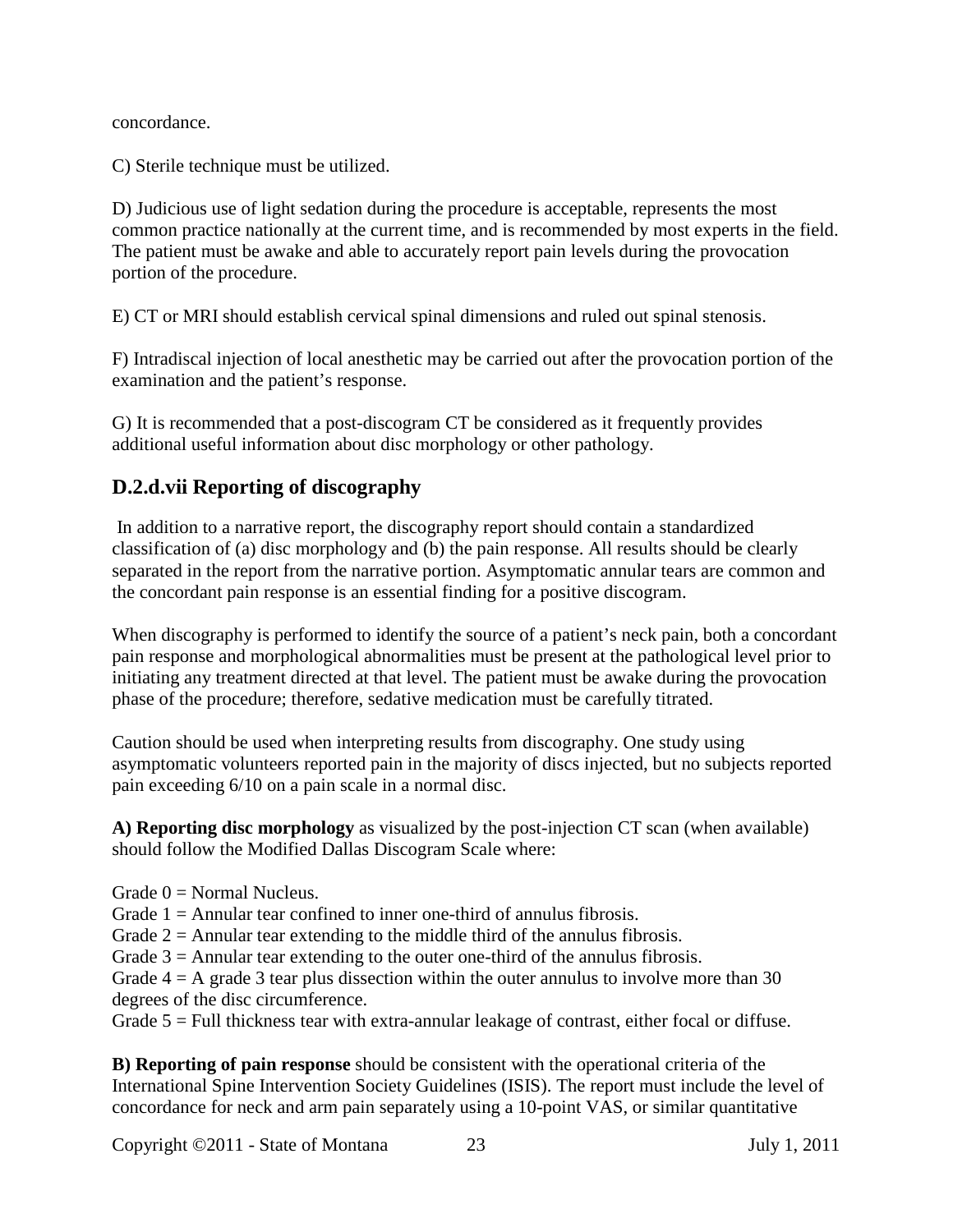assessment. It should be noted that the change in the VAS score before and after provocation is more important than the number reported.

The diagnosis of discogenic pain is less likely when there are more discs with dissimilar pain and fewer with no pain. At least two discs with no pain on stimulation and one disc with concordant pain registering at least 7 on a 10-point VAS or equivalent should be present to qualify for a diagnosis of discogenic pain. The VAS score prior to the discogram should be taken into account when interpreting the VAS score reported by the patient during the discogram.

Time parameters for provocation discography are as follows:

- Frequency: One time only
- <span id="page-23-0"></span>• Maximum: Repeat Discography is rarely indicated

## **D.2.e Thermography**

Thermography is an accepted and established procedure, but has no use as a diagnostic test for cervical pain. It may be used to diagnose regional pain disorders and in these cases, refer to the Department's Complex Regional Pain Syndrome/Reflex Sympathetic Dystrophy Medical Treatment Guidelines.

# <span id="page-23-1"></span>**D.3 Special Tests**

Special tests are generally well-accepted tests and are performed as part of a skilled assessment of the patients' capacity to return-to-work, his/her strength capacities, and physical work demand classifications and tolerance. The procedures in this subsection are listed in alphabetical order, not by importance.

## **D.3.a Computer-Enhanced Evaluations**

Computer-Enhanced Evaluations may include isotonic, isometric, isokinetic and/or isoinertial measurement of movement, range-of-motion, endurance, or strength. Values obtained can include degrees of motion, torque forces, pressures, or resistance. Indications include determining validity of effort, effectiveness of treatment and demonstrated motivation. These evaluations should not be used alone to determine return-to-work restrictions.

• Frequency: One time for evaluation. Can monitor improvements in strength every 3 to 4 weeks up to a total of 6 evaluations.

# **D.3.b Functional Capacity Evaluation (FCE)**

Functional Capacity Evaluation (FCE) is a comprehensive or modified evaluation of the various aspects of function as they relate to the worker's ability to return to work. Areas such as endurance, lifting (dynamic and static), postural tolerance, specific range-of-motion, coordination and strength, worker habits, employability, as well as psychosocial, cognitive, and sensory perceptual aspects of competitive employment may be evaluated. Components of this evaluation may include: (a) musculoskeletal screen; (b) cardiovascular profile/aerobic capacity;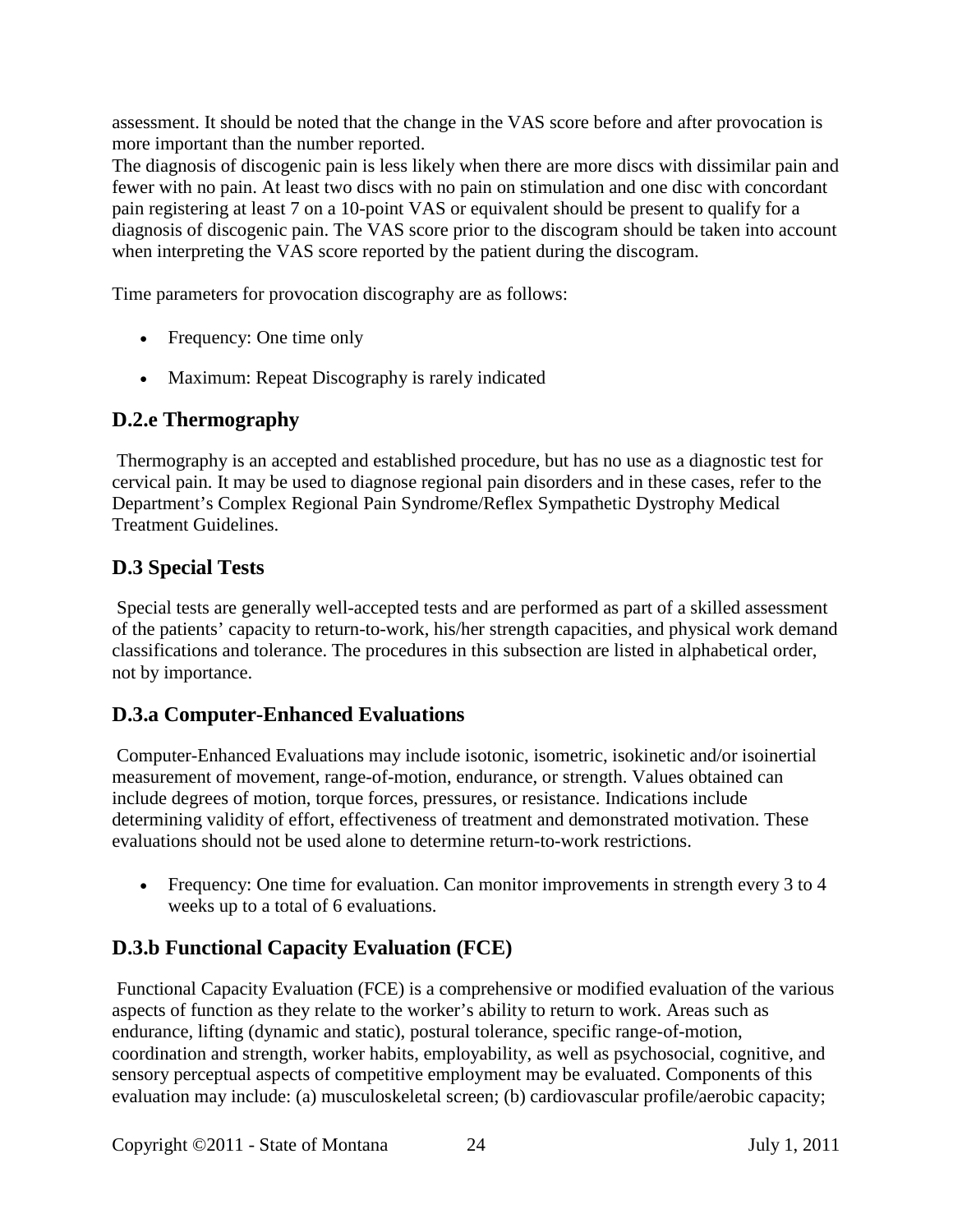(c) coordination; (d) lift/carrying analysis; (e) job-specific activity tolerance; (f) maximum voluntary effort; (g) pain assessment/psychological screening; (h) non-material and material handling activities (i) cognitive; (j) visual; and (k) sensory perceptual factors.

When an FCE is being used to determine return to a specific jobsite, the provider is responsible for fully understanding the job duties. A jobsite evaluation is frequently necessary. FCEs cannot be used in isolation to determine work restrictions. The authorized treating physician must interpret the FCE in light of the individual patient's presentation and medical and personal perceptions. FCEs should not be used as the sole criteria to diagnose malingering.

Full FCEs are rarely necessary. In many cases, a work tolerance screening will identify the ability to perform the necessary job tasks.

• Frequency: Can be used initially to determine baseline status. Additional evaluations can be performed to monitor and assess progress and aid in determining the endpoint for treatment.

## **D.3.c Job site Evaluation**

Job site Evaluation is a comprehensive analysis of the physical, mental and sensory components of a specific job. These components may include, but are not limited to: (a) postural tolerance (static and dynamic); (b) aerobic requirements; (c) range-of-motion; (d) torque/force; (e) lifting/carrying; (f) cognitive demands; (g) social interactions; (h) visual perceptual; (i) sensation; (j) coordination; (k) environmental requirements of a job; (l) repetitiveness; and (m) essential job functions.

Job descriptions provided by the employer are helpful but should not be used as a substitute for direct observation by a qualified individual (e.g., physical therapist, occupational therapist, vocational rehabilitation counselor, nurse case manager, etc.). A jobsite evaluation may include observation and instruction of how work is done, what material changes (desk, chair) should be made, and determination of readiness to return-to-work.

Requests for a jobsite evaluation should describe the expected goals for the evaluation. Goals may include, but are not limited to the following:

- To determine if there are potential contributing factors to the person's condition and/or for the physician to assess causality;
- To make recommendations for, and to assess the potential for ergonomic changes;
- To provide a detailed description of the physical and cognitive job requirements;
- To assist the patient in their return-to-work by educating them on how they may be able to do their job more safely and in a more bio-mechanically appropriate manner;
- To give detailed work/activity restrictions.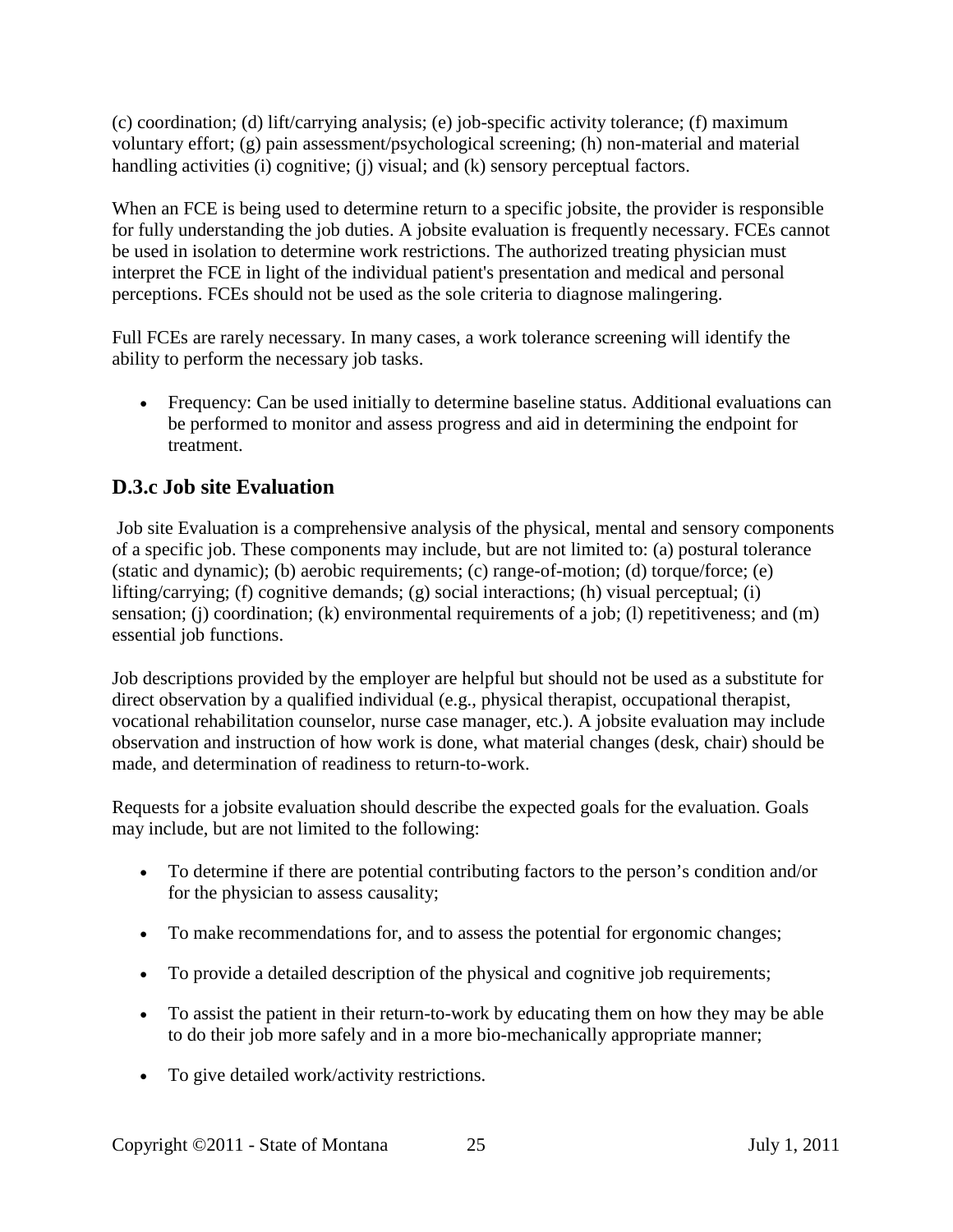o Frequency: One time with additional visits as needed for follow-up per jobsite.

## **D.3.d Vocational Assessment**

If the injury is such that the practitioner can easily determine that the worker will be unable to return to his/her previous occupation, implementation of the assistance of vocational rehabilitation at that time may aid in the overall medical management and rehabilitation of the patient. The physician may decide that the patient is unable to return to the previous occupation prior to the declaration of Maximum Medical Improvement (MMI).

The vocational assessment should provide valuable guidance in the determination of future rehabilitation program goals. It should clarify rehabilitation goals, which optimize both patient motivation and utilization of rehabilitation resources. The physician should have identified the expected permanent limitation(s) prior to the assessment. Declaration of MMI should not be delayed solely due to lack of attainment of a vocational assessment.

• Frequency: One time with additional visits as needed for follow-up

## **D.3.e Work Tolerance Screening**

Work Tolerance Screening is a determination of an individual's tolerance for performing a specific job based on a job activity or task and may be used when a full Functional Capacity Evaluation is not indicated. It may include a test or procedure to specifically identify and quantify work-relevant cardiovascular, physical fitness and postural tolerance. It may also address ergonomic issues affecting the patient's return-to-work potential.

• Frequency: One time for initial screen. May monitor improvements in strength every 3 to 4 weeks up to a total of 6 visits.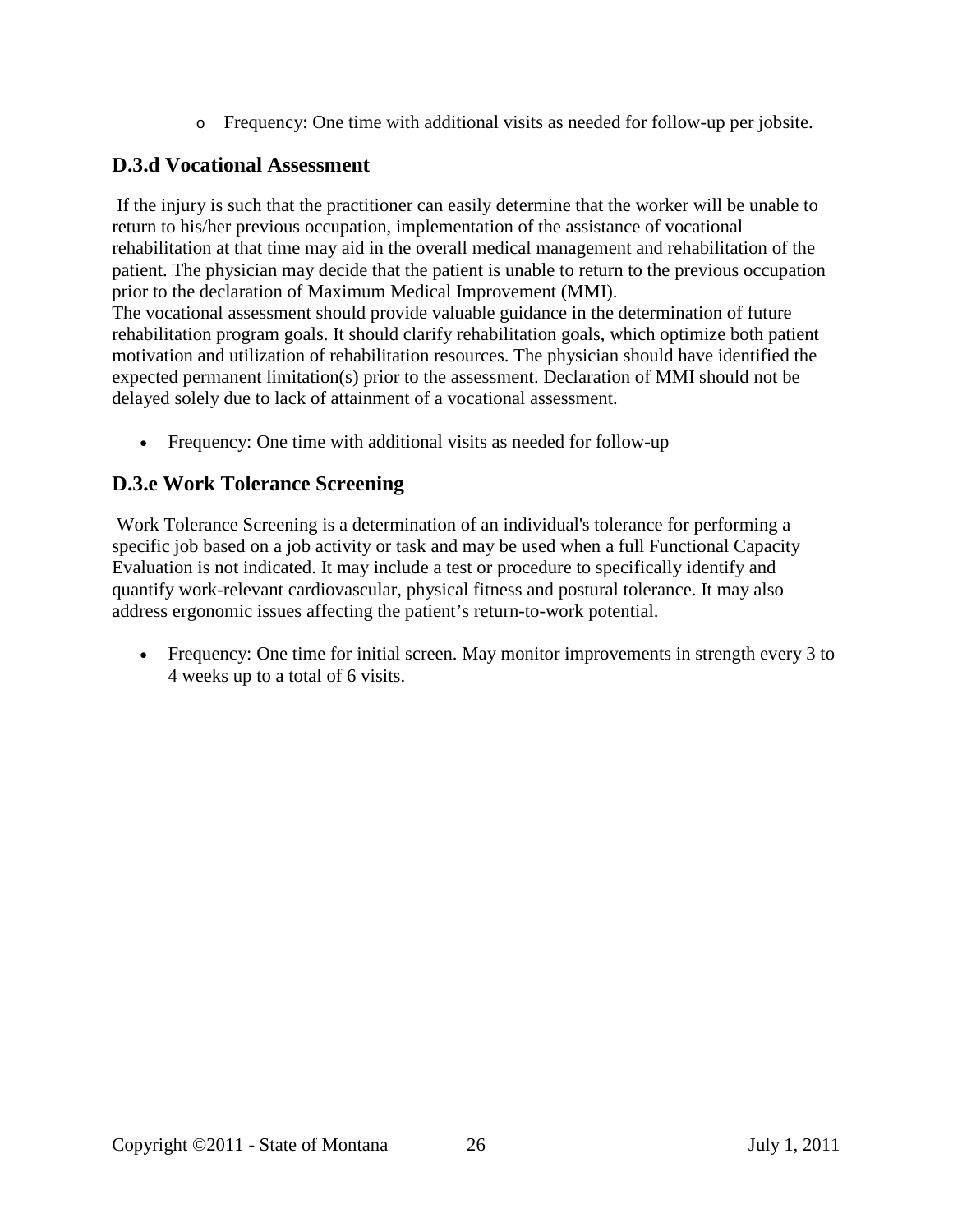# <span id="page-26-0"></span>**E. Therapeutic Procedures - Non-operative**

Before initiation of any therapeutic procedure, the authorized treating provider, employer, and insurer must consider these important issues in the care of the injured worker.

First, patients undergoing therapeutic procedure(s) should be released or returned to modified or restricted duty during their rehabilitation at the earliest appropriate time. Refer to "Return-to-Work" in this section for detailed information.

Second, cessation and/or review of treatment modalities should be undertaken when no further significant subjective or objective improvement in the patient's condition is noted. If patients are not responding within the recommended duration periods, alternative treatment interventions, further diagnostic studies or consultations should be pursued.

Third, providers should provide and document education to the patient. No treatment plan is complete without addressing issues of individual and/or group patient education as a means of facilitating self-management of symptoms.

Lastly, formal psychological or psychosocial evaluation should be performed on patients not making expected progress within 6 to 12 weeks following injury and whose subjective symptoms do not correlate with objective signs and tests.

Home therapy is an important component of therapy and may include active and passive therapeutic procedures as well as other modalities to assist in alleviating pain, swelling, and abnormal muscle tone.

The following procedures are listed in alphabetical order.

## <span id="page-26-1"></span>**E.1 Acupuncture**

Acupuncture is an accepted and widely used procedure for the relief of pain and inflammation, and there is some scientific evidence to support its use. The exact mode of action is only partially understood. Western medicine studies suggest that acupuncture stimulates the nervous system at the level of the brain, promotes deep relaxation, and affects the release of neurotransmitters. Acupuncture is commonly used as an alternative or in addition to traditional Western pharmaceuticals. While it is commonly used when pain medication is reduced or not tolerated, it may be used as an adjunct to physical rehabilitation and/or surgical intervention to hasten the return of functional activity. Acupuncture should be performed by licensed practitioners.

#### **E.1.a Acupuncture without Electrical Stimulation**

Acupuncture is the insertion and removal of filiform needles to stimulate acupoints (acupuncture points). Needles may be inserted, manipulated, and retained for a period of time. Acupuncture can be used to reduce pain, reduce inflammation, increase blood flow, increase range-of-motion, decrease the side effect of medication-induced nausea, promote relaxation in an anxious patient, and reduce muscle spasm.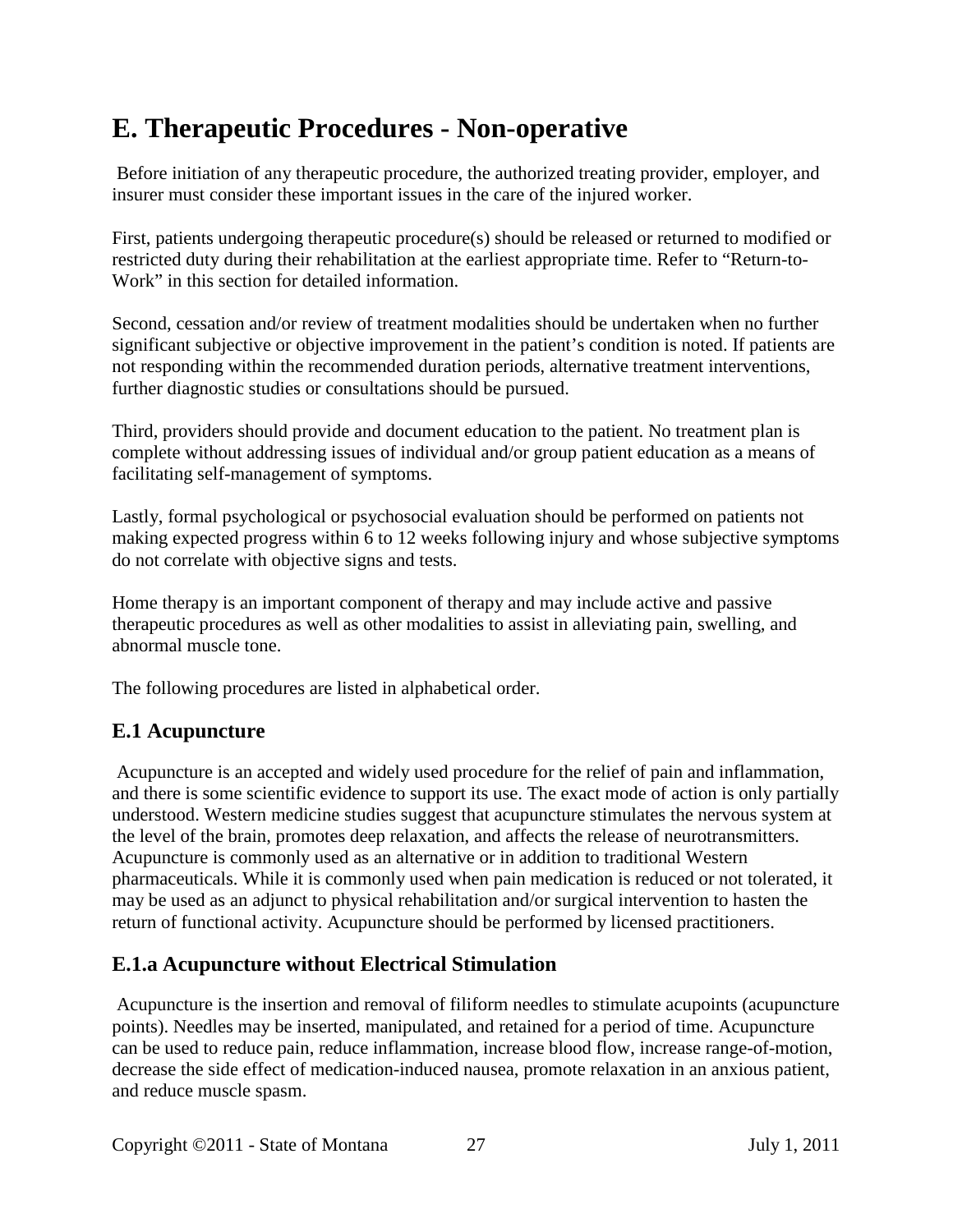Indications include joint pain, joint stiffness, soft tissue pain and inflammation, paresthesia, postsurgical pain relief, muscle spasm, and scar tissue pain.

#### **E.1.b Acupuncture with Electrical Stimulation**

Acupuncture with Electrical Stimulation is the use of electrical current (micro-amperage or milli-amperage) on the needles at the acupuncture site. It is used to increase effectiveness of the needles by continuous stimulation of the acupoint. Physiological effects (depending on location and settings) can include endorphin release for pain relief, reduction of inflammation, increased blood circulation, analgesia through interruption of pain stimulus, and muscle relaxation.

It is indicated to treat chronic pain conditions, radiating pain along a nerve pathway, muscle spasm, inflammation, scar tissue pain, and pain located in multiple sites.

#### **E.1.c Time Frames For Acupuncture with/without Electrical Stimulation**

Total Time Frames for Acupuncture and Acupuncture with Electrical Stimulation: Time frames are not meant to be applied to each of the above sections separately. The time frames are to be applied to all acupuncture treatments regardless of the type or combination of therapies being provided.

- Time to Produce Effect: 3 to 6 treatments
- Frequency: 1 to 3 times per week
- Optimum Duration: 1 to 2 months
- Maximum Duration: 14 treatments

Any of the above acupuncture treatments may extend longer if objective functional gains can be documented or when symptomatic benefits facilitate progression in the patient's treatment program. Treatment beyond 14 treatments must be documented with respect to need and ability to facilitate positive symptomatic or functional gains. Such care should be re-evaluated and documented with each series of treatments.

#### **E.1.d Other Acupuncture Modalities**

Acupuncture treatment is based on individual patient needs and therefore treatment may include a combination of procedures to enhance treatment effect. Other procedures may include the use of heat, soft tissue manipulation/massage, and exercise. Refer to Active Therapy (Therapeutic Exercise) and Passive Therapy sections (Massage and Superficial Heat and Cold Therapy) for a description of these adjunctive acupuncture modalities and time frames.

#### <span id="page-27-0"></span>**E.2 Biofeedback**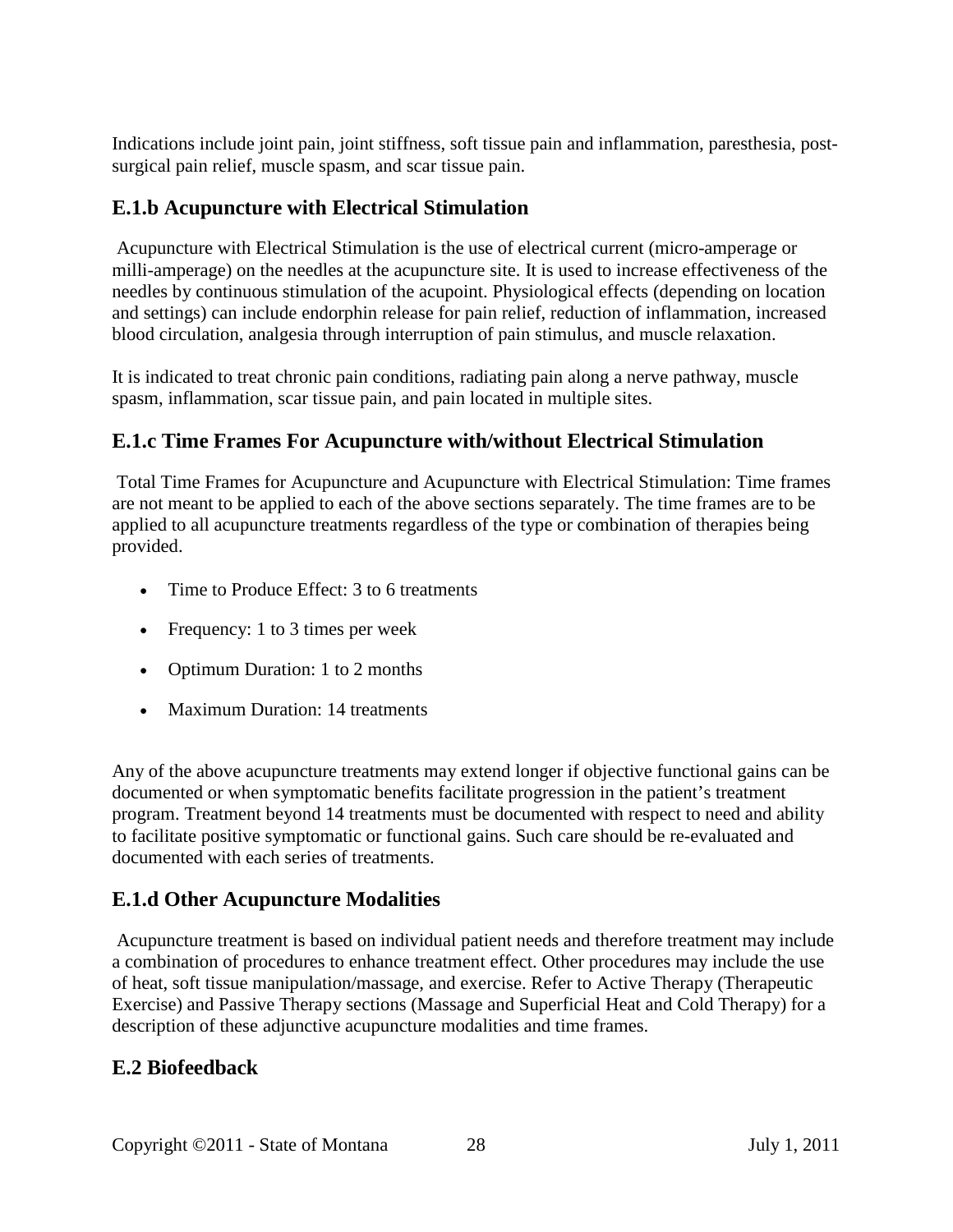Biofeedback is a form of behavioral medicine that helps patients learn self-awareness and selfregulation skills for the purpose of gaining greater control of their physiology, such as muscle activity, brain waves, and measures of autonomic nervous system activity. Electronic instrumentation is used to monitor the targeted physiology and then displayed or fed back to the patient visually, auditorially, or tactilely, with coaching by a biofeedback specialist. Biofeedback is provided by clinicians certified in biofeedback and/or who have documented specialized education, advanced training, or direct or supervised experience qualifying them to provide the specialized treatment needed (e.g., surface EMG, EEG, or other).

Treatment is individualized to the patient's work-related diagnosis and needs. Home practice of skills is required for mastery and may be facilitated by the use of home training tapes. The ultimate goal of biofeedback treatment is to normalize the physiology to the pre-injury status to the extent possible, and involves transfer of learned skills to the workplace and daily life. Candidates for biofeedback therapy or training must be motivated to learn and practice biofeedback and self-regulation techniques.

Indications for biofeedback include individuals who are suffering from musculoskeletal injury in which muscle dysfunction or other physiological indicators of excessive or prolonged stress response affects and/or delays recovery. Other applications include training to improve selfmanagement of emotional stress/pain responses such as anxiety, depression, anger, sleep disturbance, and other central and autonomic nervous system imbalances. Biofeedback is often used in conjunction with other treatment modalities.

- Time to Produce Effect: 3 to 4 sessions
- Frequency: 1 to 2 times per week
- Optimum Duration: 5 to 6 sessions
- Maximum Duration: 10 to 12 sessions. Treatment beyond 12 sessions must be documented with respect to need, expectation, and ability to facilitate positive functional gains.

## <span id="page-28-0"></span>**E3. Injections - Therapeutic**

#### **E.3.a Therapeutic Spinal Injections**

**Description** - Therapeutic spinal injections may be used after initial conservative treatments, such as physical and occupational therapy, medication, manual therapy, exercise, acupuncture, have been undertaken. Therapeutic injections should be used only after imaging studies and diagnostic injections have established pathology. Injections are invasive procedures that can cause catastrophic complications; thus clinical indications and contraindications should be closely adhered to. The purpose of spinal injections is to facilitate active therapy by providing short-term relief through reduction of pain and inflammation. All patients should continue appropriate exercise with functionally directed rehabilitation. Active treatment, which patients should have had prior to injections, will frequently require a repeat of the sessions previously ordered (Refer to section E. 11, Active Therapy). Injections, by themselves, are not likely to

Copyright ©2011 - State of Montana 29 July 1, 2011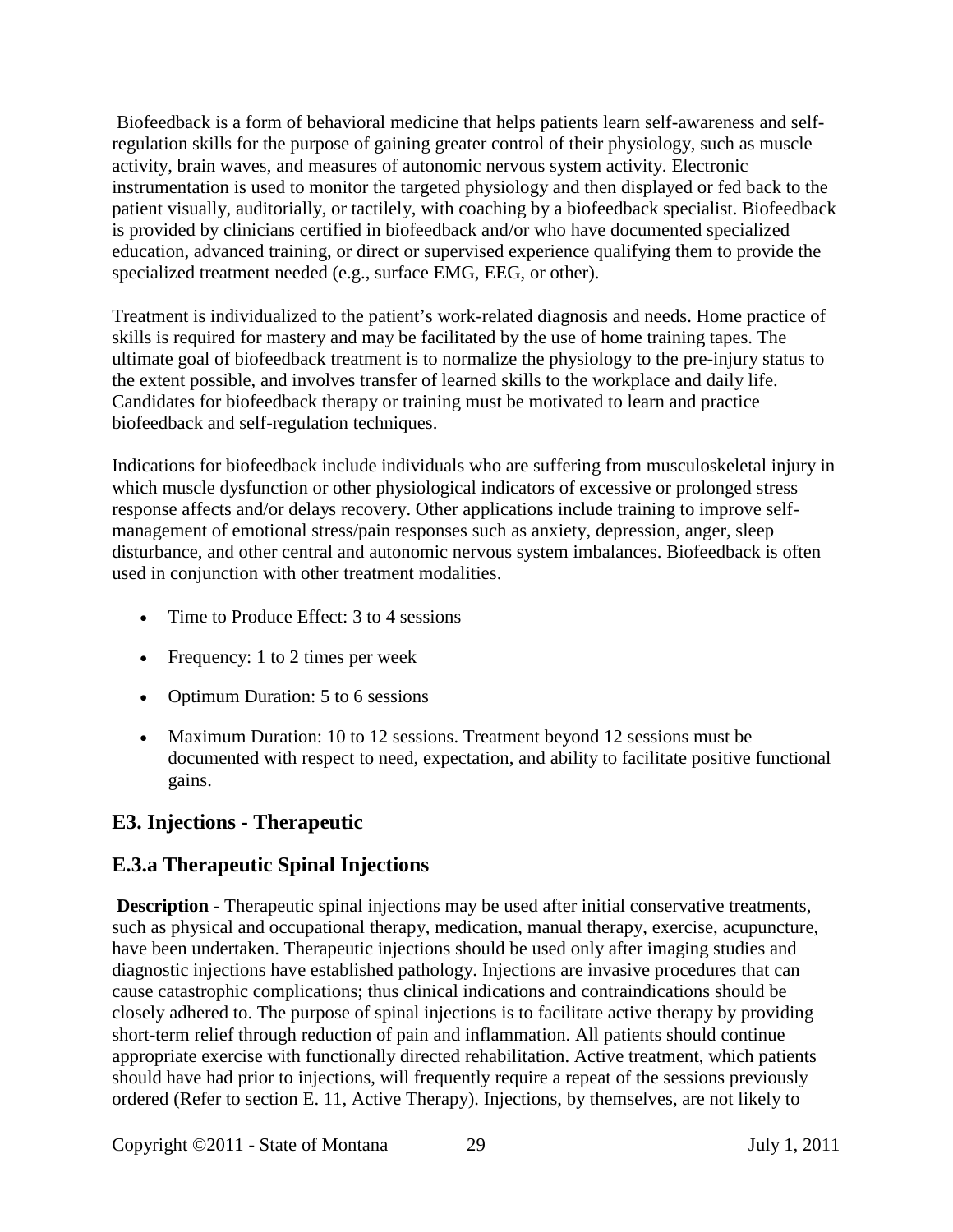provide long-term relief. Rather, active rehabilitation with modified work achieves long-term relief by increasing active ROM, strength, and stability. If the first injection does not provide a diagnostic response with temporary and sustained pain relief substantiated by accepted pain scales, (i.e., 80% pain reduction on Visual Analog Scale), and improvement in function, similar injections should not be repeated.

**Special Considerations -** for all injections (excluding trigger point and occipital nerve blocks) multi-planar fluoroscopy, during procedures is required to document technique and needle placement, and should be performed by a physician experienced in the procedure. Permanent images are required to verify needle placement. The subspecialty disciplines of the physicians performing injections may be varied, including, but not limited to: anesthesiology, radiology, surgery, or physiatry. The practitioner should have completed fellowship training in pain medicine with interventional training, or its equivalent. They must also be knowledgeable in radiation safety.

**Complications -** General complications of spinal injections may include transient neurapraxia, local pain, nerve injury, infection, headache, vasovagal effects. Epidural hematoma, permanent neurologic damage, dural perforation and CSF leakage, and/or spinal meningeal abscess may also occur. More serious complications are rare but can include spinal cord damage; quadriplegia; permanent ataxia, and death. Injections at a C2-C3 level frequently cause temporary neuritis with ataxia. With steroid injections, there may be a dose-dependent suppression of the hypothalamic-pituitary-adrenal axis lasting between one and three months.

**Contraindications** - Absolute contraindications to therapeutic injections include: (a) bacterial infection – systemic or localized to region of injection, (b) bleeding diatheses, (c) hematological conditions, and (d) possible pregnancy.

Relative contraindications to diagnostic injections may include: allergy to contrast, poorly controlled Diabetes Mellitus and hypertension. Drugs affecting coagulation require restriction from use. The following are suggested time period restrictions:

- Aspirin-withhold for seven days;
- NSAIDs-withhold for three days;
- Clopidogrel-withhold for 3 days;
- Other anti-platelet therapy and anti-coagulants should also be addressed individually by a knowledgeable specialist.

# **E.3.a.i Cervical Epidural Steroid Injection (ESI)**

**Description** - Cervical ESIs are injections of corticosteroid into the epidural space. The purpose of ESI is to reduce pain and inflammation in the acute or subacute phases of injury, restoring range-of-motion, and thereby, facilitating progress in more active treatment programs.

**Needle placement** - Multi-planar fluoroscopic imaging is required for all epidural steroid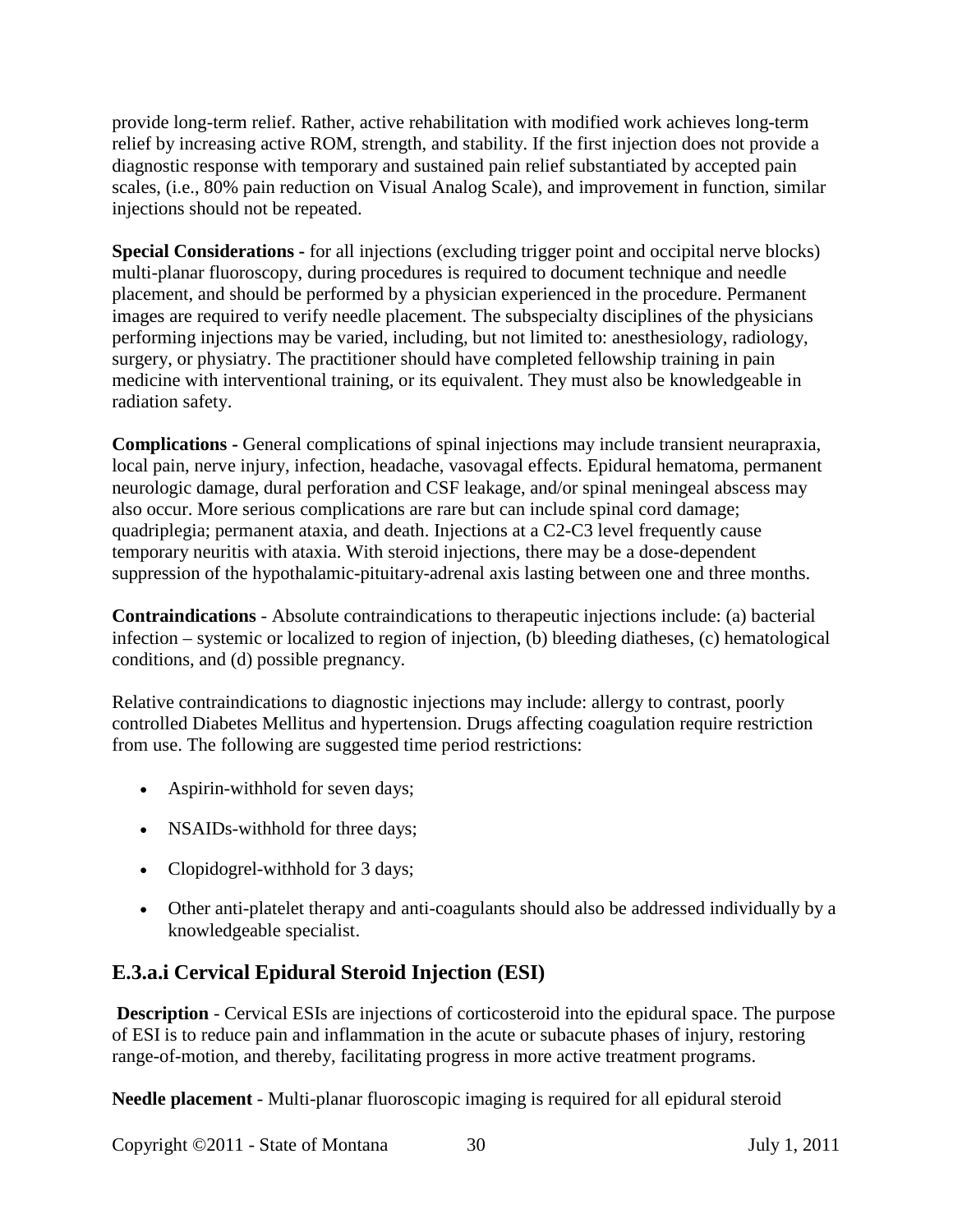injections. Contrast epidurograms allow one to verify the flow of medication into the epidural space. Permanent images are required to verify needle placement.

**Indications -** Cervical ESIs are useful in patients with symptoms of cervical radicular pain syndromes. They have less defined usefulness in non-radicular pain. There is some evidence that epidural steroid injections are effective for patients with radicular pain or radiculopathy (sensory or motor loss in a specific dermatome or myotome). In one study, 53% of patients had 50% or greater relief of pain at 6 months with only 20% having similar relief at 12 months. There is some evidence to suggest that epidural injections are not effective for cervical axial pain; however, it is an accepted intervention. Only patients who have 1) pain affected by activity and 2) annular tears verified by appropriate imaging may have injections for axial pain.

There is some evidence in studies of the lumbar spine that patients who smoke or who have pain unaffected by rest or activity are less likely to have a successful outcome from ESIs. This may also apply to the cervical spine although there are currently no studies to verify this finding. MRI or CT scans are required prior to thoracic and cervical ESIs, to assure that adequate epidural space is present.

- Time to Produce Effect: Local anesthetic, less than 30 minutes; corticosteroid, 48 to 72 hours for 80% of patients and 72 hours to 2 weeks for 20% of patients.
- Frequency: One or more divided levels can be injected in one session. Whether injections are repeated depends upon the patient's response to the previous injection. Subsequent injections may occur after 1 to 2 weeks if patient response has been favorable. Injections can be repeated after a hiatus of six months if the patient has demonstrated functional gain and pain returns or worsens. If the first injection does not provide a diagnostic response with temporary and sustained pain relief (at least 2 to 6 weeks) substantiated by accepted pain scales (i.e., 80% pain reduction as measured by tools such as VAS), and improvement in function, similar injections should not be repeated.
- Optimal Duration: Usually 1 to 3 injection(s), over a period of six months depending upon each patient's response and functional gain.
- Maximum Duration: Two sessions consisting of up to three injections each may be done in one year, as per the patient's response to pain and function. Patients should be reassessed after each injection for an 80% improvement in pain (as measured by accepted pain scales) and evidence of functional improvement.

# **E.3.a.ii Zygapophyseal (Facet) Injection**

**Description** - A generally accepted intra-articular or pericapsular injection of local anesthetic and corticosteroid. There is conflicting evidence to support long-term therapeutic effect using facet injections. There is no justification for a combined facet and medial branch block.

**Indications** - Patients with pain 1) suspected to be facet in origin based on exam findings **and** 2) affecting activity; OR patients who have refused a rhizotomy; OR patients who have facet findings with a thoracic component. In these patients, facet injections may be occasionally useful

Copyright ©2011 - State of Montana 31 July 1, 2011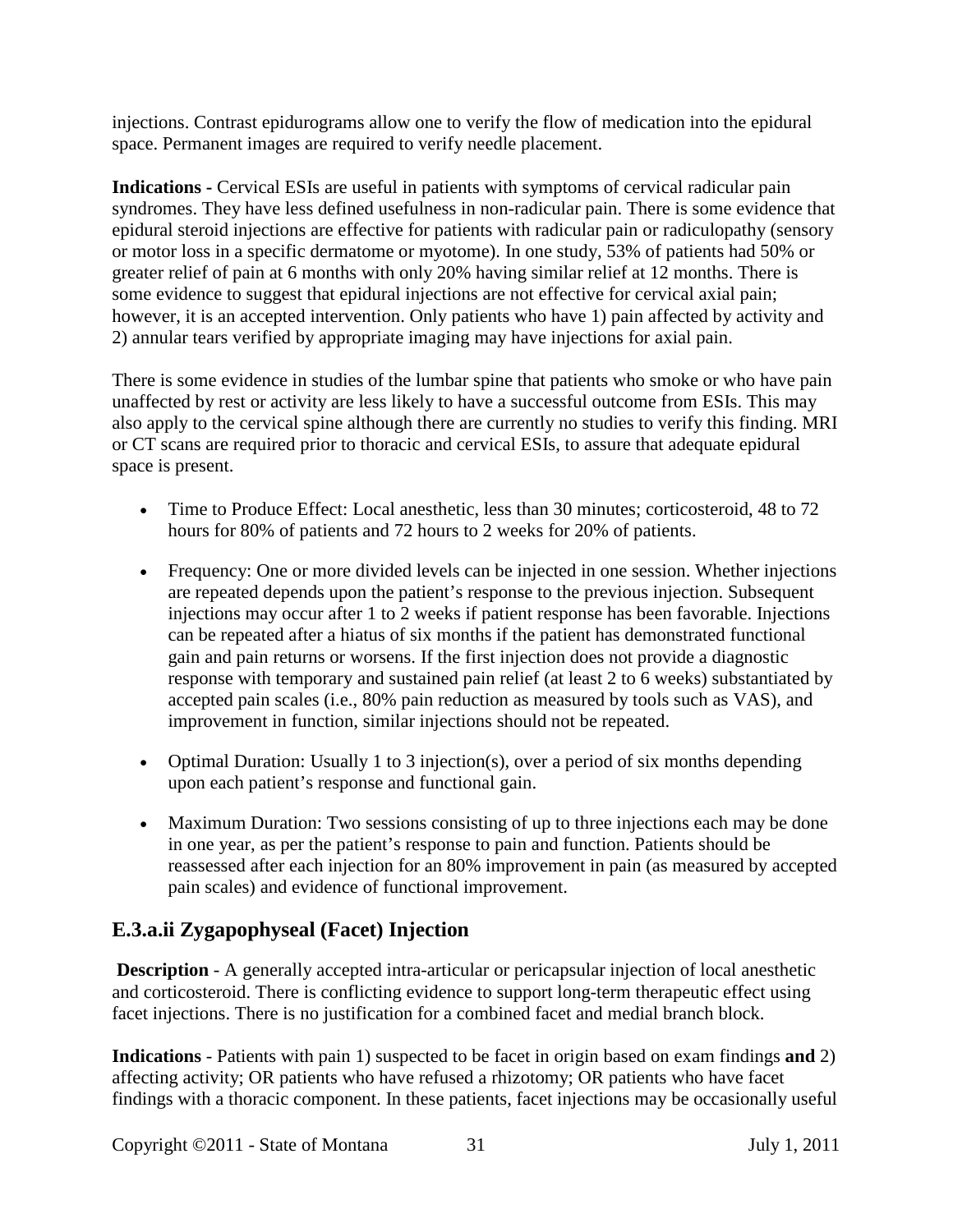in facilitating a functionally-directed rehabilitation program and to aid in identifying pain generators. Patients with recurrent pain should be evaluated with more definitive diagnostic injections, such as medial nerve branch injections, to determine the need for a rhizotomy. Because facet injections are not likely to produce long-term benefit by themselves and are not the most accurate diagnostic tool, they should not be performed at more than two levels.

Facet injections may be repeated if they result in increased documented functional benefit for at least 4 to 6 weeks and at least an 80% initial improvement in pain scales as measured by accepted pain scales (such as VAS).

- Time to Produce Effect: Up to 30 minutes for local anesthetic; corticosteroid up to 72 hours.
- Frequency: 1 injection per level with a diagnostic response. If the first injection does not provide a diagnostic response of temporary and sustained pain relief substantiated by accepted pain scales, (i.e., 80% pain reduction substantiated by tools such as VAS), and improvement in function, similar injections should not be repeated. At least 4 to 6 weeks of functional benefit should be obtained with each therapeutic injection.
- Optimum Duration: 2 to 3 injections for each applicable joint per year. Not to exceed two joint levels.
- Maximum Duration: 4 per level per year. Prior authorization must be obtained for injections beyond two levels.

# **E.3.a.iii Intradiscal Steroid Therapy**

Intradiscal Steroid Therapy consists of injection of a steroid preparation into the intervertebral disc under fluoroscopic guidance at the time of discography. There is good evidence that it is not effective in the treatment of suspected discogenic low back pain. There is no support for its use in the cervical spine and its use is not recommended.

# **E.3.b Radio Frequency (RF) Medial Branch Neurotomy/Facet Rhizotomy**

**Description** - A procedure designed to denervate the facet joint by ablating the corresponding sensory medial branches. Continuous percutaneous radio-frequency is the method generally used.

There is good evidence to support this procedure in the cervical spine but benefits beyond one year are not yet established. Radio-frequency medial branch neurotomy is the procedure of choice over alcohol, phenol, or cryoablation. Precise positioning of the probe under fluoroscopic guidance is required since the maximum effective diameter of the device is a 5 x 8 millimeter oval. Permanent images should be recorded to verify placement of the device.

**Indications -** Those patients with proven, significant, facetogenic pain. This procedure is not recommended for patients with multiple pain generators or involvement of more than 3 medial branch nerves.

Individuals should have met the following indications: pain of well-documented facet origin,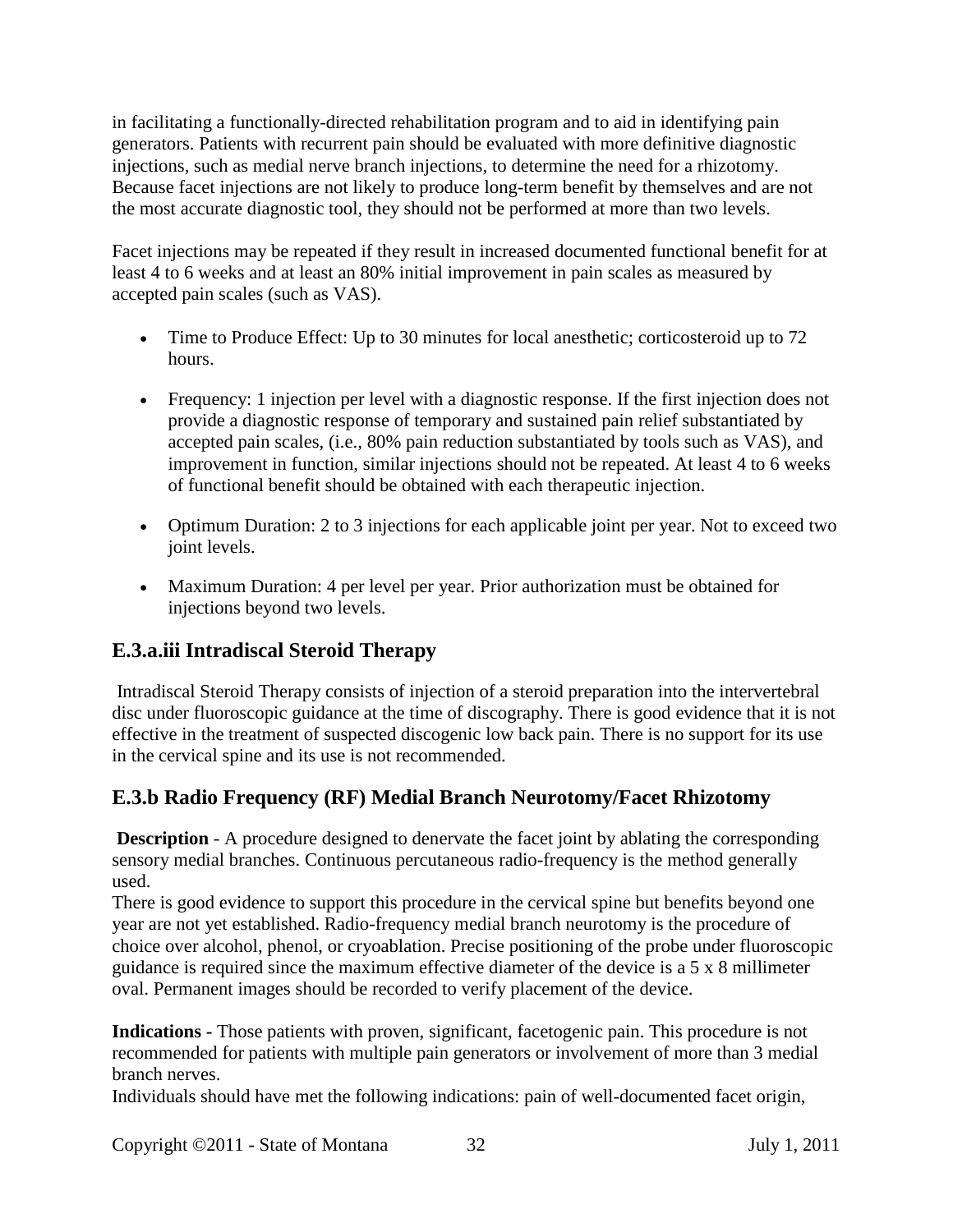unresponsive to active and/or passive therapy, manual therapy, and in which a psychosocial screening has been performed (e.g., pain diagram, thorough psychosocial history, screening questionnaire). It is generally recommended that this procedure not be performed until three months of active therapy and manual therapy have been completed. All patients should continue appropriate exercise with functionally directed rehabilitation. Active treatment, which patients will have had prior to the procedure, will frequently require a repeat of the sessions previously ordered (Refer to section E. 11, Active Therapy).

All patients should have a successful response to a diagnostic medial nerve branch block and a separate comparative block. ISIS suggests controlled blocks-using either placebo or anesthetics with varying lengths of activity (i.e., bupivacaine longer than lidocaine). To be a positive diagnostic block the patient should report a reduction of pain of 80% or greater from baseline for the length of time appropriate for the local anesthetic used. In almost all cases this will mean a reduction of pain to 1 or 2 on the VAS 10-point scale correlated with functional improvement. The patient should also identify activities of daily living (which may include measurements of range-of-motion) that are impeded by their pain and can be observed to document functional improvement in the clinical setting. Ideally, these activities should be assessed throughout the observation period for function. The observer should not be the physician who performed the procedure. It is suggested that this be recorded on a form similar to ISIS recommendations.

A separate comparative block should be performed on a different date to confirm the level of involvement. A comparative block uses anesthetics with varying lengths of activity.

**Complications** - Bleeding, infection, or neural injury. The clinician must be aware of the risk of developing a localized neuritis, and rarely, a deafferentation centralized pain syndrome as a complication of this and other neuro-ablative procedures.

**Post-Procedure Therapy** - Active therapy. Implementation of a gentle reconditioning program within the first post-procedure week is recommended, barring complications. Instruction and participation in a long-term home-based program of ROM, cervical, scapular, and thoracic strengthening, postural or neuromuscular re-education, endurance, and stability exercises should be accomplished over a period of four to ten visits post-procedure.

**Requirements for repeat RF neurotomy** (or additional level RF neurotomies). In some cases pain may recur [ISIS]. Successful rhizotomy usually provides from six to eighteen months of relief.

Before a repeat RF neurotomy is done, a confirmatory medial branch injection should be performed if the patient's pain pattern presents differently than in the initial evaluation. In occasional patients, additional levels of RF neurotomy may be necessary. The same indications and limitations apply

## **E.3.c Occipital Nerve Block**

**Description** - Occipital nerve blocks are generally accepted injections used both diagnostically and therapeutically in the treatment of occipital neuralgia. The greater occipital nerve is the target.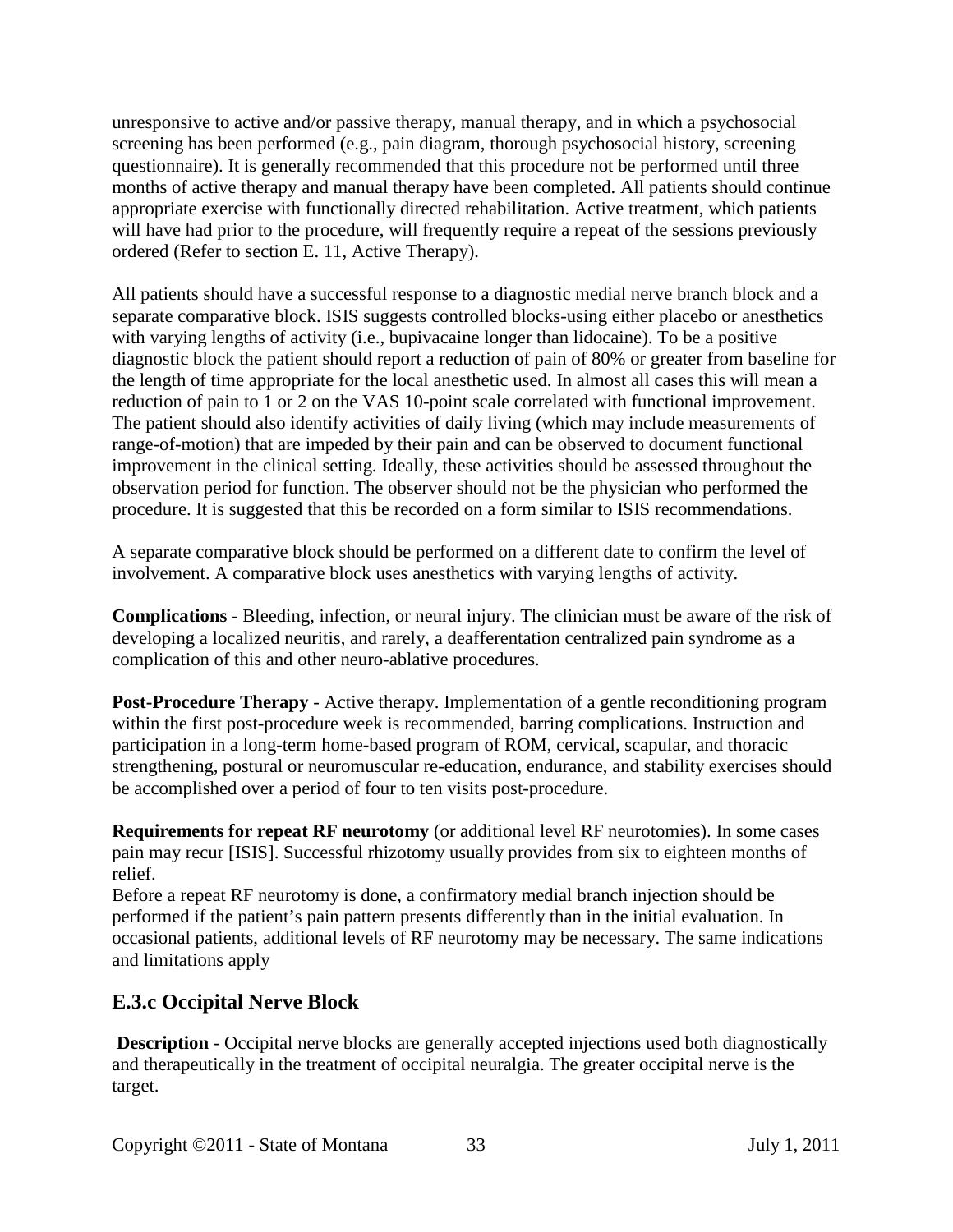**Indications** - Diagnosis and treatment of occipital neuralgia/cephalgia. Peripheral block of the greater occipital nerve may be appropriate as initial treatment. It may be indicated in patients unresponsive to peripheral nerve block or those patients in need of additional diagnostic information.

**Complications** - Bleeding, infection, neural injury. Post procedural ataxia is common and usually lasts 30 minutes post procedure. Because the occipital artery runs with the occipital nerve, inadvertent intravascular injection is a risk of this procedure and may lead to systemic toxicity and/or seizures.

- Time to Produce Effect: Approximately 30 minutes for local anesthetic; 48 to 72 hours for corticosteroid.
- Optimal Duration: 1 to 3 sessions for each joint.
- Maximum Duration: Continue up to 3 injections if progressive symptomatic and functional improvement can be documented.

## **E.3.d Trigger Point Injections and Dry Needling Treatment**

**Description** - Trigger point injections are a generally accepted treatment. Trigger point treatment can consist of dry needling or injection of local anesthetic with or without, corticosteroid into highly localized, extremely sensitive bands of skeletal muscle fibers that produce local and referred pain when activated. Medication is injected in a four-quadrant manner in the area of maximum tenderness. Injection efficacy can be enhanced if injections are immediately followed by myofascial therapeutic interventions, such as vapo-coolant spray and stretch, ischemic pressure massage (myotherapy), specific soft tissue mobilization and physical modalities. There is conflicting evidence regarding the benefit of trigger point injections. A truly blinded study comparing dry needle treatment of trigger points is not feasible. There is no evidence that injection of medications improves the results of trigger-point injections. Needling alone may account for some of the therapeutic response.

There is no indication for conscious sedation for patients receiving trigger point injections. The patient must be alert to help identify the site of the injection.

**Indications** - Trigger point injections may be used to relieve myofascial pain and facilitate active therapy and stretching of the affected areas. They are to be used as an adjunctive treatment in combination with other treatment modalities such as functional restoration programs. Trigger point injections should be utilized primarily for the purpose of facilitating functional progress. Patients should continue in an aggressive aerobic and stretching therapeutic exercise program as tolerated throughout the time period they are undergoing intensive myofascial interventions. Myofascial pain is often associated with other underlying structural problems and any abnormalities need to be ruled out prior to injection.

Trigger point injections are indicated in those patients where well circumscribed trigger points have been consistently observed, demonstrating a local twitch response, characteristic radiation of pain pattern and local autonomic reaction, such as persistent hyperemia following palpation.

Copyright ©2011 - State of Montana 34 July 1, 2011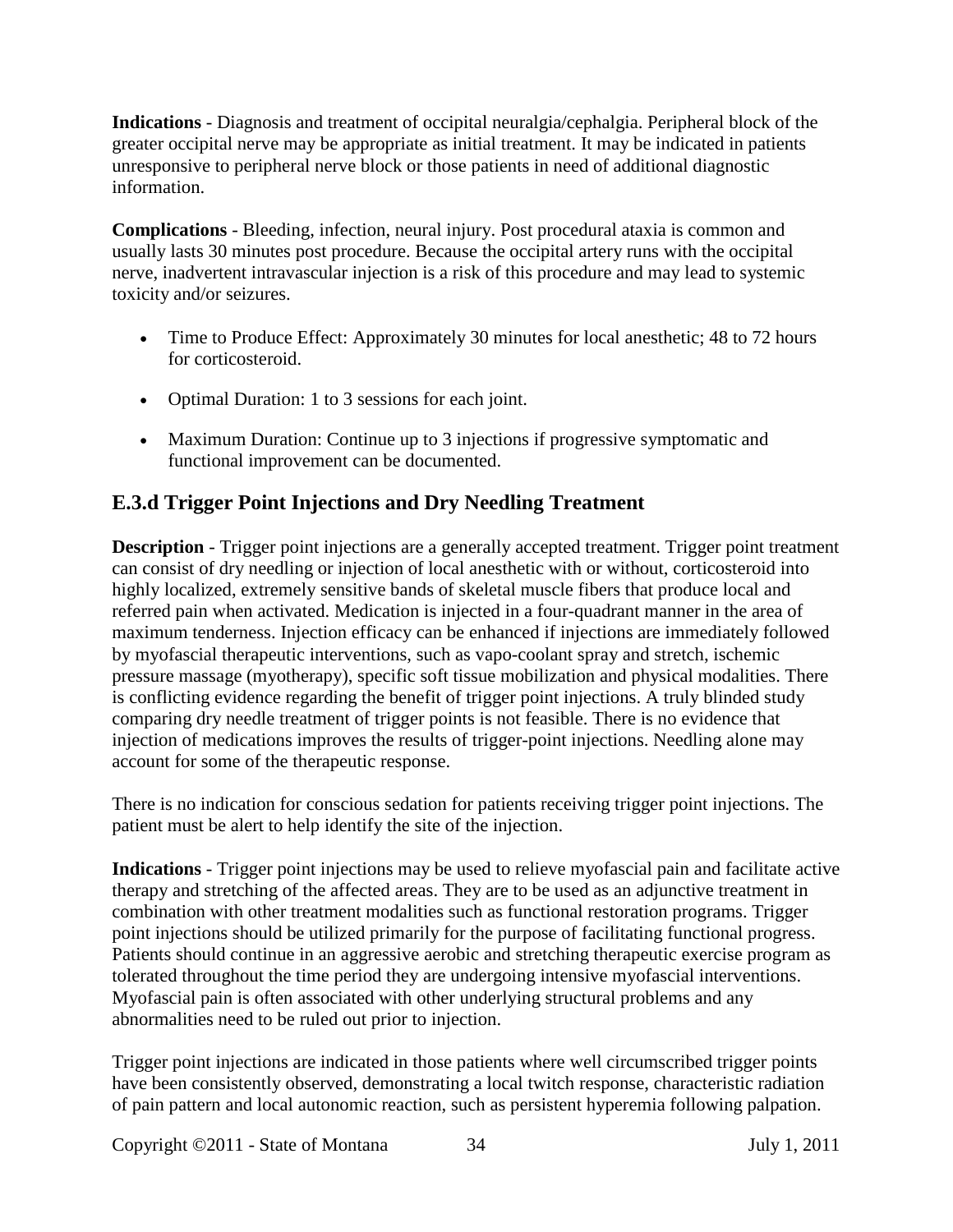Generally, these injections are not necessary unless consistently observed trigger points are not responding to specific, noninvasive, myofascial interventions within approximately a 6-week time frame.

**Complications** - Potential but rare complications of trigger point injections include infection, pneumothorax, anaphylaxis, neurapraxia, and neuropathy. If corticosteroids are injected in addition to local anesthetic, there is a risk of local myopathy developing. Severe pain on injection suggests the possibility of an intraneural injection, and the needle should be immediately repositioned.

- Time to Produce Effect: Local anesthetic 30 minutes; no anesthesia 24 to 48 hours
- Frequency: Weekly, suggest no more than 4 injection sites per session per week to avoid significant post-injection soreness
- Optimal Duration: 4 Weeks
- Maximum Duration: 8 weeks. Occasional patients may require 2 to 4 repetitions of trigger point injection series over a 1 to 2 year period.

# **E.3.e Prolotherapy**

Prolotherapy also known as sclerotherapy consists of a series of injections of hypertonic dextrose, with or without glycerine and phenol, into the ligamentous structures of the neck. There is no evidence that Prolotherapy is effective in cervical pain. The injections are invasive, may be painful to the patient, and are not generally accepted or widely used. Therefore, the use of Prolotherapy for cervical pain is not recommended.

# **E.3.f Epiduroscopy and Epidural Lysis of Adhesions**

Epiduroscopy and Epidural Lysis of Adhesions is not recommended in the cervical spine secondary to the potential for dural puncture, hematoma, and spinal cord injury.

# **E.3.g Botulinum Toxin injections**

Refer to chronic pain guidelines.

## <span id="page-34-0"></span>**E.4 Medications**

Medication use in the treatment of cervical injuries is appropriate for controlling acute and chronic pain and inflammation. Use of medications will vary widely due to the spectrum of injuries from simple strains to post-surgical healing. All drugs should be used according to patient needs. A thorough medication history, including use of alternative and over the counter medications, should be performed at the time of the initial visit and updated periodically. Treatment for pain control is initially accomplished with acetaminophen and/or NSAIDs. The patient should be educated regarding the interaction with prescription and over-the-counter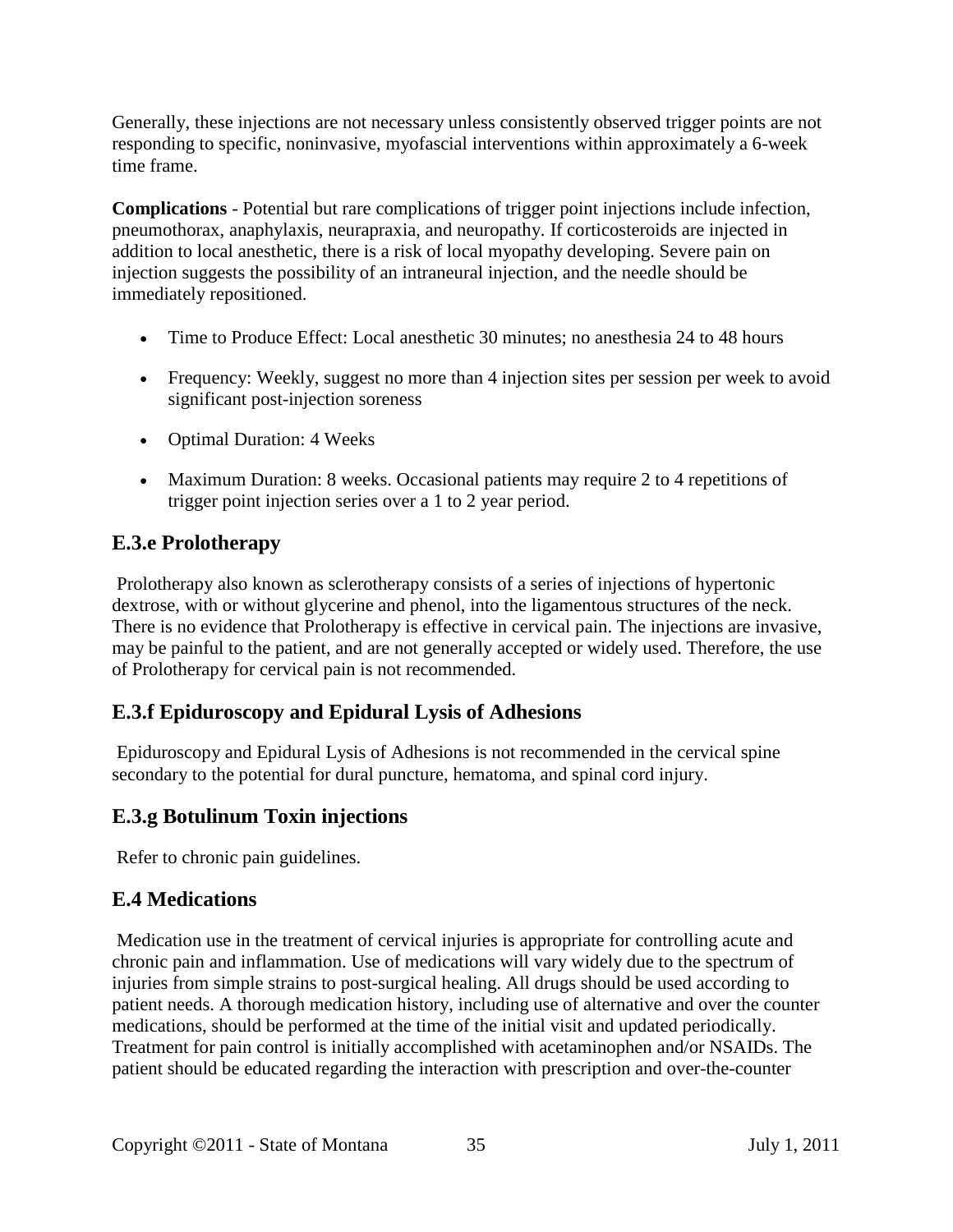medications as well as the contents of over-the-counter herbal products. The following are listed in alphabetical order:

## **E.4.a Acetaminophen**

Acetaminophen is an effective analgesic with antipyretic but not anti-inflammatory activity. Acetaminophen is generally well tolerated, causes little or no gastrointestinal irritation, and is not associated with ulcer formation. Acetaminophen has been associated with liver toxicity in overdose situations or in chronic alcohol use. Patients may not realize that many over-thecounter preparations may contain acetaminophen. The total daily dose of acetaminophen is recommended not to exceed 4 grams per 24-hour period from all sources, including narcoticacetaminophen combination preparations.

- Optimum Duration: 7 to 10 days.
- Maximum Duration: Chronic use as indicated on a case-by-case basis. Use of this substance long-term for 3 days per week or greater may be associated with rebound pain upon cessation.

## **E.4.b Muscle Relaxants**

Muscle Relaxants are appropriate for muscle spasm with pain. There is strong evidence that muscle relaxants are more effective than placebo for providing short-term pain relief in acute low back pain. Similar effects can be expected for cervical pain. When prescribing these agents, physicians must seriously consider side effects of drowsiness or dizziness, and the fact that benzodiazepines may be habit-forming.

- Optimum Duration: 1 week.
- Maximum Duration: 2 weeks (or longer if used only at night).

## **E.4.c Narcotics**

Narcotics should be primarily reserved for the treatment of severe cervical pain. In mild-tomoderate cases of cervical pain, narcotic medication should be used cautiously on a case-by-case basis. Adverse effects include respiratory depression, the development of physical and psychological dependence, and impaired alertness.

Narcotic medications should be prescribed with strict time, quantity, and duration guidelines, and with definitive cessation parameters. Pain is subjective in nature and should be evaluated using a scale to rate effectiveness of the narcotic prescribed. Any use beyond the maximum should be documented and justified based on the diagnosis and/or invasive procedures.

• Optimum Duration: 3 to 7 days.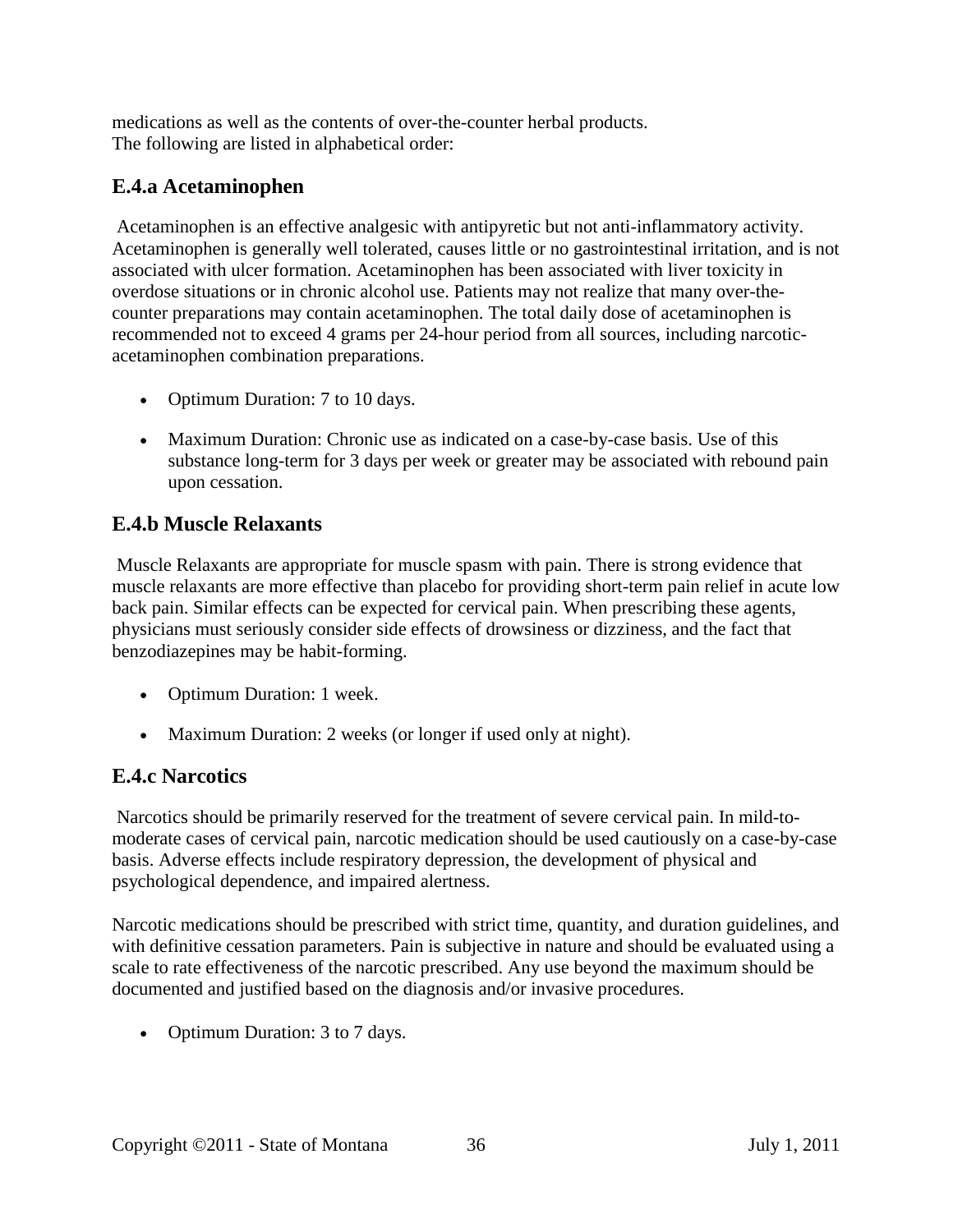• Maximum Duration: 2 weeks. Use beyond two weeks is acceptable in appropriate cases. Refer to Chronic Pain Guidelines which gives a detailed discussion regarding medication use in chronic pain management.

#### **E.4.d Nonsteroidal Anti-Inflammatory Drugs (NSAIDs)**

Nonsteroidal Anti-Inflammatory Drugs (NSAIDs) are useful for pain and inflammation. In mild cases, they may be the only drugs required for analgesia. There are several classes of NSAIDs, and the response of the individual injured worker to a specific medication is unpredictable. For this reason, a range of NSAIDs may be tried in each case with the most effective preparation being continued. Patients should be closely monitored for adverse reactions. The US Food and Drug Administration advise that many NSAIDs may cause an increased risk of serious cardiovascular thrombotic events, myocardial infarction, and stroke, which can be fatal. Naproxen sodium does not appear to be associated with increased risk of vascular events. Administration of proton pump inhibitors, histamine 2 blockers, sucralfate or prostaglandin analog misoprostol along with these NSAIDs may reduce the risk of duodenal and gastric ulceration but do not impact possible cardiovascular complications. Due to the cross-reactivity between aspirin and NSAIDs, NSAIDs should not be used in aspirin-sensitive patients, and should be used with caution in all asthma patients. NSAIDs are associated with abnormal renal function, including renal failure, as well as abnormal liver function. Certain NSAIDs may have interactions with various other medications. Individuals may have adverse events not listed above. Intervals for metabolic screening are dependent upon the patient's age, general health status and should be within parameters listed for each specific medication. Complete blood count (CBC), and liver and renal function should be monitored at least every six months in patients on chronic NSAIDs and initially when indicated.

#### **Non-selective Nonsteroidal Anti-Inflammatory Drugs**

Includes NSAIDs and acetylsalicylic acid (aspirin). Serious GI toxicity, such as bleeding, perforation, and ulceration can occur at any time, with or without warning symptoms in patients treated with traditional NSAIDs. Physicians should inform patients about the signs and/or symptoms of serious gastrointestinal toxicity and what steps to take if they occur. Anaphylactoid reactions may occur in patients taking NSAIDs. NSAIDs may interfere with platelet function. Fluid retention and edema have been observed in some patients taking NSAIDs.

- Optimal Duration: 1 week
- Maximum Duration: 1 year Use of these substances long-term for (3 days per week or greater) is associated with rebound pain upon cessation.

#### **Selective Cyclo-oxygenase-2 (COX-2) Inhibitors**

Selective cyclo-oxygenase-2 (COX-2) inhibitors are more recent NSAIDs and differ in adverse side effect profiles from the traditional NSAIDs. The major advantages of selective COX-2 inhibitors over traditional NSAIDs are that they have less gastrointestinal toxicity and no platelet effects. COX-2 inhibitors can worsen renal function in patients with renal insufficiency, thus renal function may need monitoring.

COX-2 inhibitors should not be first-line for low risk patients who will be using an NSAID short

Copyright ©2011 - State of Montana 37 July 1, 2011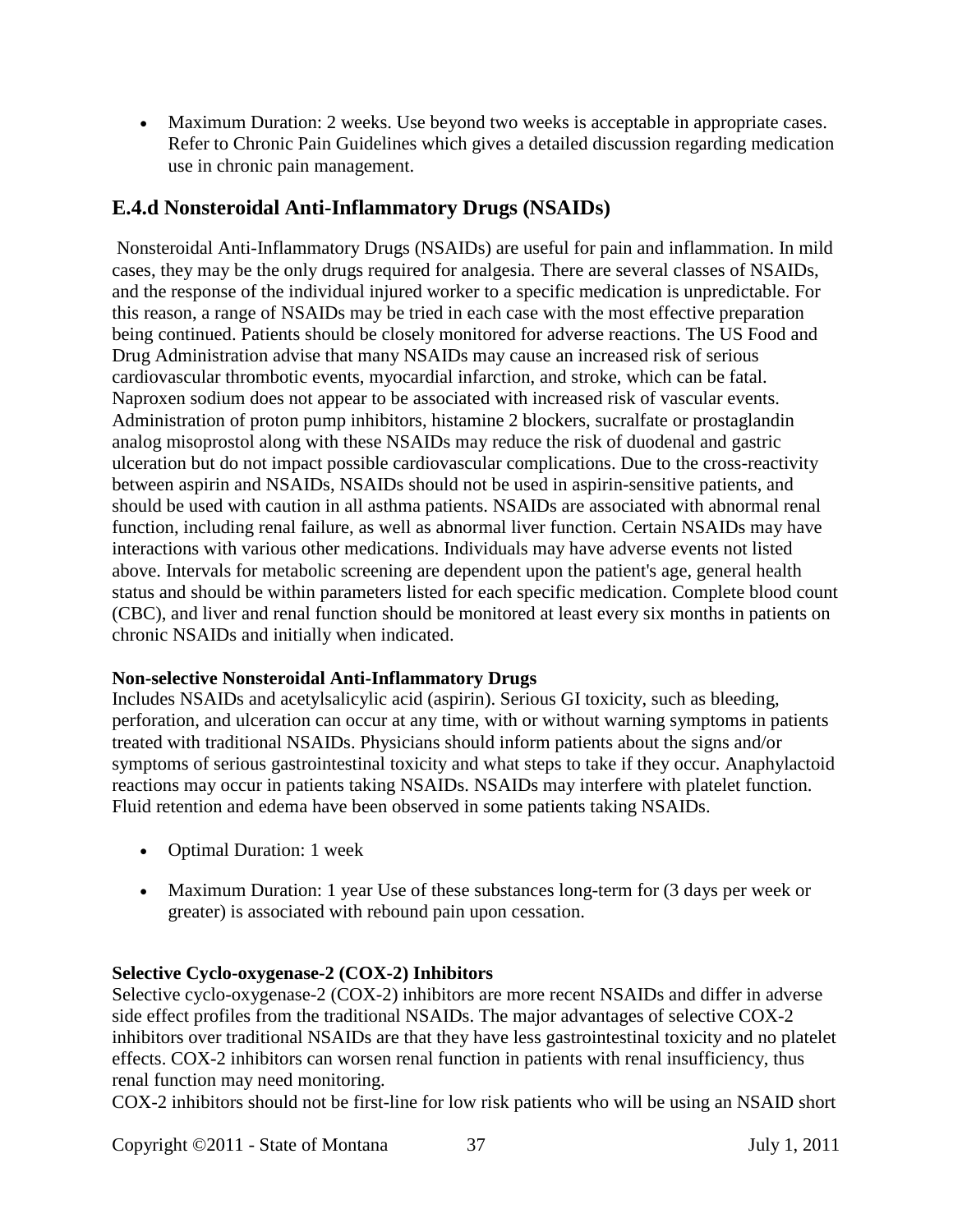term but are indicated in select patients for whom traditional NSAIDs are not tolerated. Serious upper GI adverse events can occur even in asymptomatic patients. Patients at high risk for GI bleed include those who use alcohol, smoke, are older than 65, take corticosteroids or anticoagulants, or have a longer duration of therapy. Celecoxib is contraindicated in sulfonamide allergic patients.

- Optimal Duration: 7 to 10 days
- Maximum Duration: Chronic use is appropriate in individual cases. Use of these substances long-term (for 3 days per week or greater) is associated with rebound pain upon cessation.

#### **E.4.e Oral Steroids**

Oral Steroids have limited use but are accepted in cases requiring potent anti-inflammatory drug effect and should not be routinely recommended.

#### **E.4.f Intravenous Steroids**

Intravenous Steroids The risks of permanent neurological damage from acute spinal cord compression generally outweigh the risks of pharmacologic side effects of steroids in an emergent situation.

#### **E.4.g Psychotropic/Anti-anxiety/Hypnotic Agents**

Psychotropic/Anti-anxiety/Hypnotic Agents may be useful for treatment of mild and chronic pain, dysesthesias, sleep disorders, and depression. Antidepressant medications, such as tricyclics and Selective Serotonin Reuptake Inhibitors (SSRIs), are useful for affective disorder and chronic pain management. Tricyclic antidepressant agents, in low dose, are useful for chronic pain but have more frequent side effects.

Anti-anxiety medications should generally be limited to short-term use. Combinations of the above agents may be useful.

As a general rule, physicians should access the patient's prior history of substance abuse or depression prior to prescribing any of these agents. Due to the habit-forming potential of the benzodiazepines and other drugs found in this class, they are not routinely recommended. Refer to the Chronic Pain Guidelines which give a detailed discussion regarding medication use in chronic pain management.

- Optimum Duration: 1 to 6 months.
- Maximum Duration: 6 to 12 months, with monitoring.

#### **E.4.h Tramadol**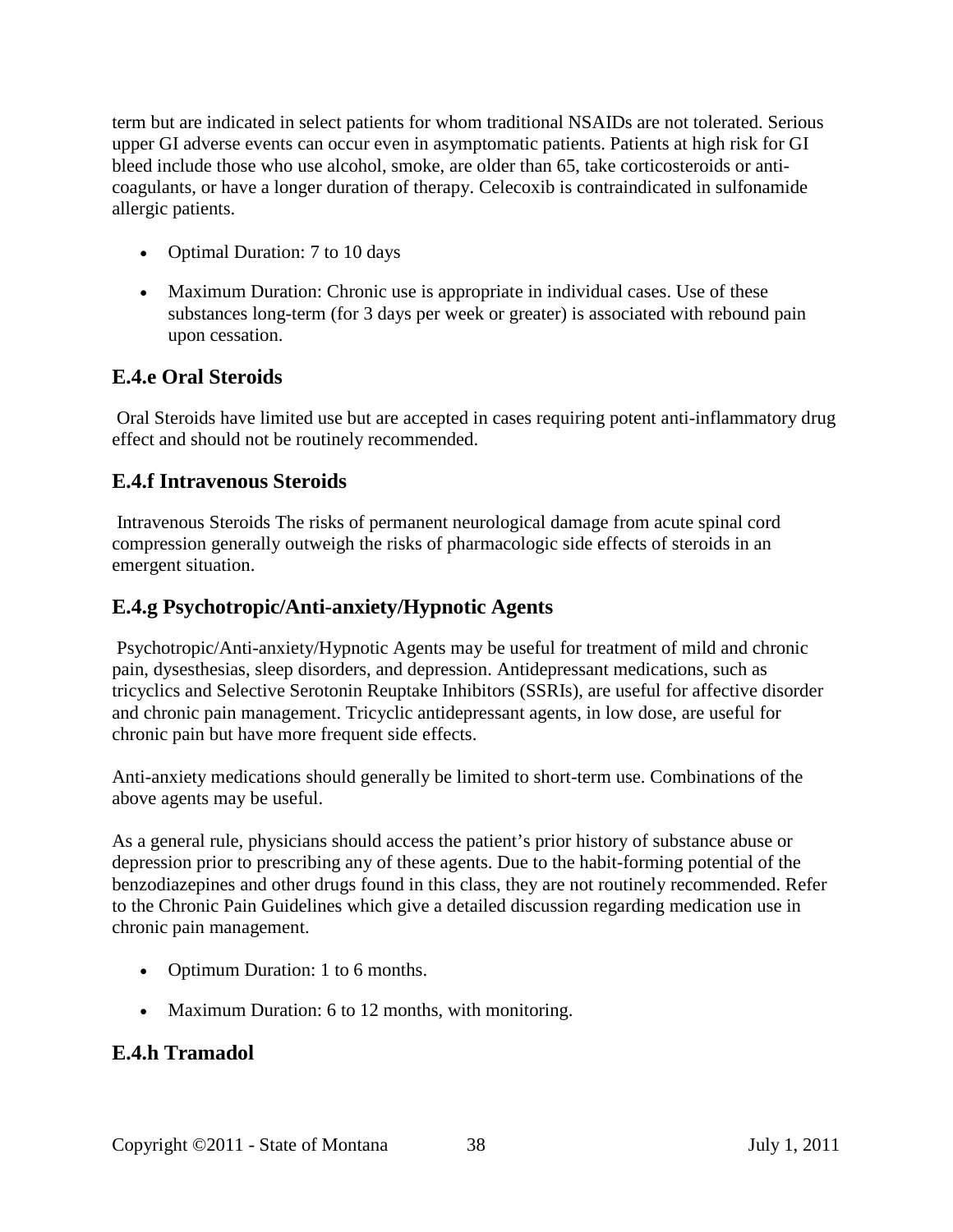Tramadol is useful in relief of pain and has been shown to provide pain relief equivalent to that of commonly prescribed NSAIDs. Although Tramadol may cause impaired alertness, it is generally well tolerated, does not cause gastrointestinal ulceration, or exacerbate hypertension or congestive heart failure. Tramadol should be used cautiously in patients who have a history of seizures or who are taking medication that may lower the seizure threshold, such as monoamine oxidase (MAO) inhibitors, SSRIs, and tricyclic antidepressants. This medication has physically addictive properties and withdrawal may follow abrupt discontinuation and is not recommended for those with prior opioid addiction.

- Optimal Duration: 3 to 7 days
- Maximum Duration: 2 weeks. Use beyond 2 weeks is acceptable in appropriate cases.

#### <span id="page-38-0"></span>**E5. Occupational Rehabilitation Programs**

#### **E.5.a Non-Interdisciplinary Programs**

These generally accepted programs are work-related, outcome-focused, individualized treatment programs. Objectives of the program include, but are not limited to, improvement of cardiopulmonary and neuro-musculoskeletal functions (strength, endurance, movement, flexibility, stability, and motor control functions), patient education, and symptom relief. The goal is for patients to gain full or optimal function and return to work. The service may include the time-limited use of passive modalities with progression to active treatment and/or simulated/real work.

#### **Work Conditioning**

These programs are usually initiated once reconditioning has been completed but may be offered at any time throughout the recovery phase. It should be initiated when imminent return of a patient to modified or full duty is not an option, but the prognosis for returning the patient to work at completion of the program is at least fair to good.

- Length of Visit: 1 to 2 hours per day
- Frequency: 2 to 5 visits per week
- Optimum Duration: 2 to 4 weeks
- Maximum Duration: 6 weeks. Participation in a program beyond six weeks must be documented with respect to need and the ability to facilitate positive symptomatic or functional gains.

#### **Work Simulation**

Work simulation is a program where an individual completes specific work-related tasks for a particular job and return to work. Use of this program is appropriate when modified duty can only be partially accommodated in the work place, when modified duty in the work place is unavailable, or when the patient requires more structured supervision. The need for work place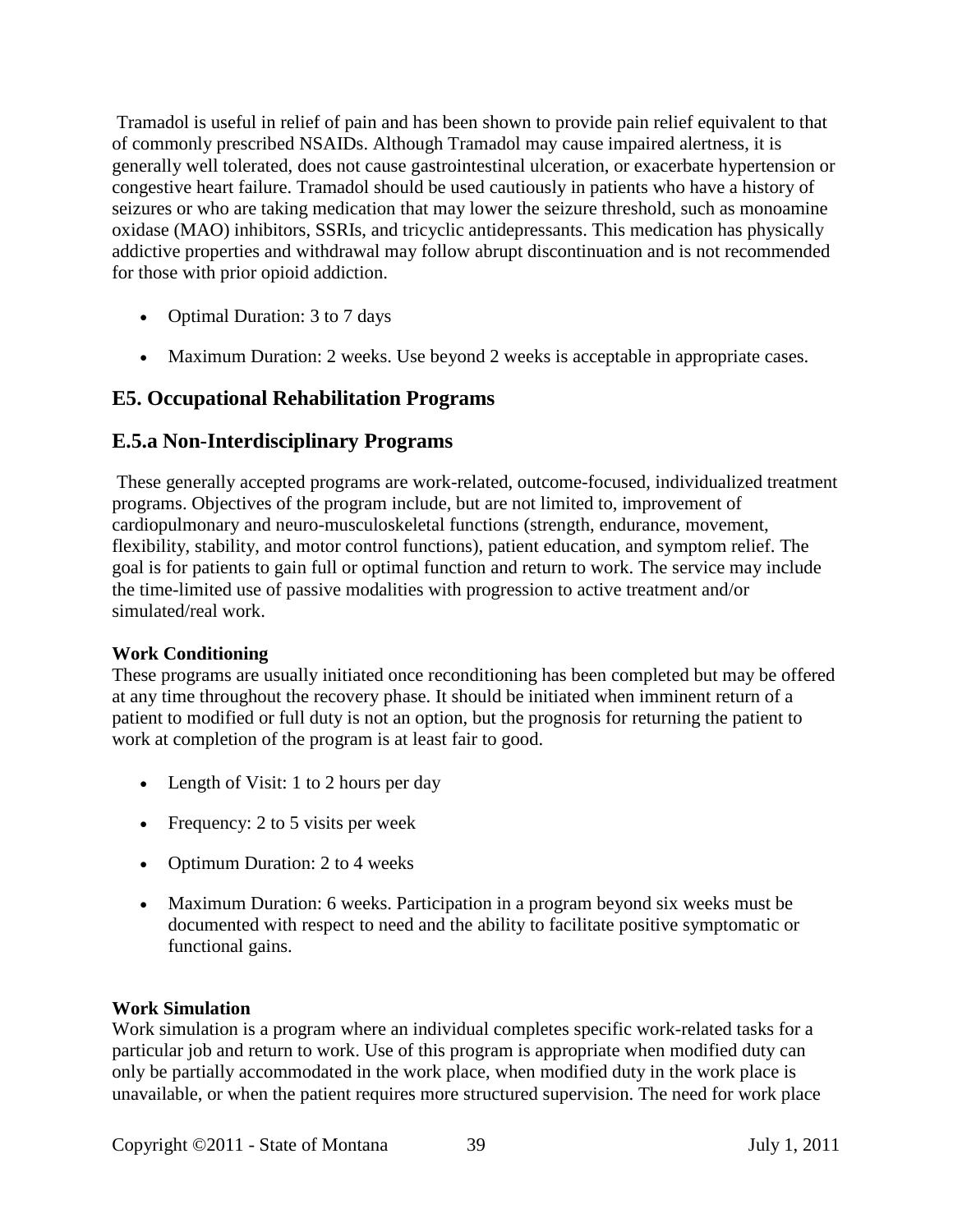simulation should be based upon the results of a Functional Capacity Evaluation and/or Jobsite Analysis.

- Length of Visit: 2 to 6 hours per day
- Frequency: 2 to 5 visits per week
- Optimum Duration: 2 to 4 weeks
- Maximum Duration: 6 weeks. Participation in a program beyond six weeks must be documented with respect to need and the ability to facilitate positive symptomatic or functional gains.

## **E.5.b Interdisciplinary Programs**

Interdisciplinary programs are well-established treatment for patients with sub-acute and functionally impairing cervical spine pain. They are characterized by a variety of disciplines that participate in the assessment, planning, and/or implementation of an injured workers program with the goal for patients to gain full or optimal function and return to work. There should be close interaction and integration among the disciplines to ensure that all members of the team interact to achieve team goals. Programs should include cognitive-behavioral therapy as there is good evidence for its effectiveness in patients with chronic low back pain and it is probably effective in cervical spine pain. These programs are for patients with greater levels of disability, dysfunction, deconditioning and psychological involvement. For patients with chronic pain, refer to Department's Chronic Pain Disorder Medical Treatment Guidelines.

#### **Work Hardening**

Work Hardening is an interdisciplinary program addressing a patient's employability and return to work. It includes a progressive increase in the number of hours per day that a patient completes work simulation tasks until the patient can tolerate a full workday. This is accomplished by addressing the medical, psychological, behavioral, physical, functional, and vocational components of employability and return-to-work.

This can include a highly structured program involving a team approach or can involve any of the components thereof. The interdisciplinary team should, at a minimum, be comprised of a qualified medical director who is board certified with documented training in occupational rehabilitation; team physicians having experience in occupational rehabilitation; occupational therapy; physical therapy; case manager; and psychologist. As appropriate, the team may also include: chiropractor, RN, vocational specialist or Certified Biofeedback Therapist.

- Length of Visit: up to 8 hours/day
- Frequency: 2 to 5 visits per week
- Optimal Duration: 2 to 4 weeks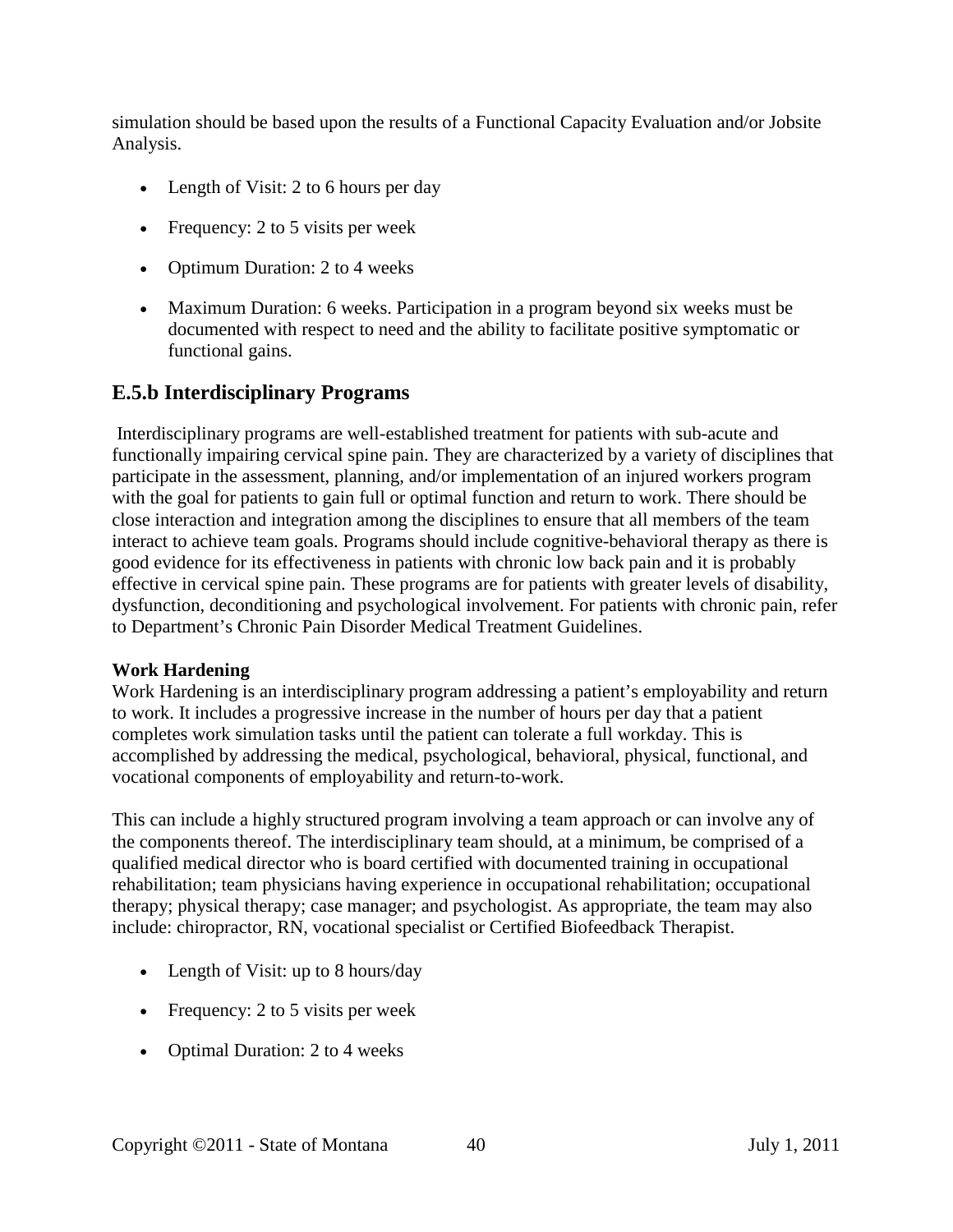• Maximum Duration: 6 weeks. Participation in a program beyond six weeks must be documented with respect to need and the ability to facilitate positive symptomatic or functional gains.

#### **Spinal Cord Programs**

Spinal Cord Systems of Care provide coordinated, case-managed, and integrated service for people with spinal cord dysfunction, whether due to trauma or disease. The system includes an inpatient component in an organization licensed as a hospital and an outpatient component. Each component endorses the active participation and choice of the persons served throughout the entire program. The Spinal Cord System of Care also provides or formally links with key components of care that address the lifelong needs of the persons served.

This can include a highly structured program involving a team approach or can involve any of the components thereof. The interdisciplinary team should, at a minimum, be comprised of a qualified medical director who is board certified and trained in rehabilitation, a case manager, occupational therapy, physical therapy, psychologist, rehabilitation RN and MD, and therapeutic recreation specialist. As appropriate, the team may also include: rehabilitation counselor, respiratory therapist, social worker, or speech-language pathologist.

Timeframe durations for any spinal cord program should be determined based upon the extent of the patient's injury and at the discretion of the rehabilitation physician in charge.

#### <span id="page-40-0"></span>**E.6 Orthotics**

Primary principles and objectives of the application of cervical orthosis include: (a) control of the position through the use of control forces; (b) application of corrective forces to abnormal curvatures; (c) aid in spinal stability when soft tissues or osteoligamentous structures cannot sufficiently perform their role as spinal stabilizers; and (d) restrict spinal segment movement after acute trauma or surgical procedure. In cases of traumatic cervical injury, the most important objective is the protection of the spinal cord and nerve root.

## **E.6.a Cervical Collars**

- 1. Soft Collars are well-tolerated by most patients but may not significantly restrict motion in any plane and are associated with delayed recovery. There is no evidence that their use promotes recovery from cervical sprain. In acute strain/sprain type injuries, use of cervical collars may prolong disability, limit early mobilization, promote psychological dependence, and limit self-activity. There is some evidence that patients encouraged to continue usual activity have less neck stiffness and headache than patients placed in cervical collars following motor vehicle crashes.
- 2. Rigid Collars, such as a Philadelphia Orthosis, are useful post-operative or in emergency situations. These collars restrict flexion and extension motion, and to a lesser degree, lateral bending and rotation. Duration of wear post-surgery is dependent upon the surgeon and degree of cervical healing but is generally not used beyond 8 weeks.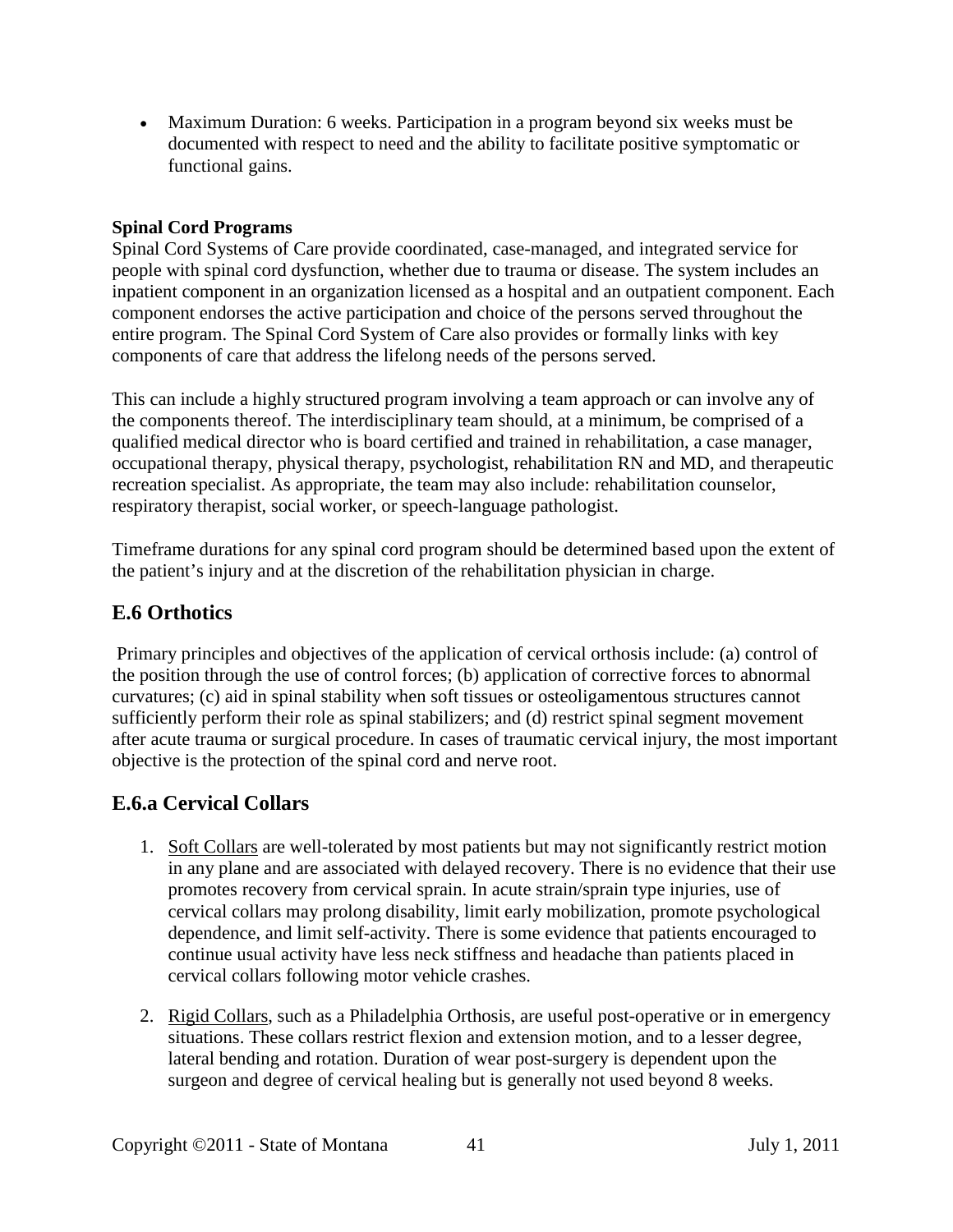#### **E.6.b Poster Appliances**

Poster Appliances such as the Miami brace, restrict flexion and extension motion to about the same degree as a Philadelphia collar, and to a greater degree, lateral bending and rotation. Not recommended in sprain or strain injuries.

#### **E.6.c Cervicothoracic Orthosis**

Cervicothoracic Orthosis such as Yale and sternal occipital mandibular immobilization (SOMI) type braces, restrict flexion and extension motion to a fuller degree than the Philadelphia collar and to a better degree lateral bending and rotation. Not recommended in sprain or strain type injuries.

## **E.6.d Halo Devices**

Halo Devices are used in the treatment of cervical fracture, dislocation, and instability at the discretion of the treating surgeon. Refer to Halo Devices in the Operative Treatment section.

## **E.6.e Other Orthosis Devices and Equipment**

Other Orthosis Devices and Equipment: Special orthosis or equipment may have a role in the rehabilitation of a cervical injury such as those injuries to a cervical nerve root resulting in upper extremity weakness or a spinal cord injury with some degree of paraparesis or tetraparesis. Use of such devices would be in a structured rehabilitation setting as part of a comprehensive rehabilitation program.

#### <span id="page-41-0"></span>**E.7 Patient Education**

No treatment plan is complete without addressing issues of individual and/or group patient education as a means of prolonging the beneficial effects of treatment, as well as, facilitating self-management of symptoms and injury prevention. The patient should be encouraged to take an active role in the establishment of functional outcome goals. They should be educated on their specific injury, assessment findings, and plan of treatment. Instruction on proper body mechanics and posture, positions to avoid, self-care for exacerbation of symptoms, and home exercise should also be addressed.

- Time to Produce Effect: Varies with individual patient
- Frequency: Should occur at each visit

#### <span id="page-41-1"></span>**E.8 Personality/Psychological/Psychosocial Intervention**

Personality/Psychological/Psychosocial Intervention is a generally accepted, widely used, and well-established intervention. This group of therapeutic and diagnostic modalities includes, but is not limited to; individual counseling, group therapy, stress management, psychosocial crises intervention, hypnosis and meditation. Any evaluation or diagnostic workup should clarify and distinguish between pre-existing versus aggravated versus purely causative psychological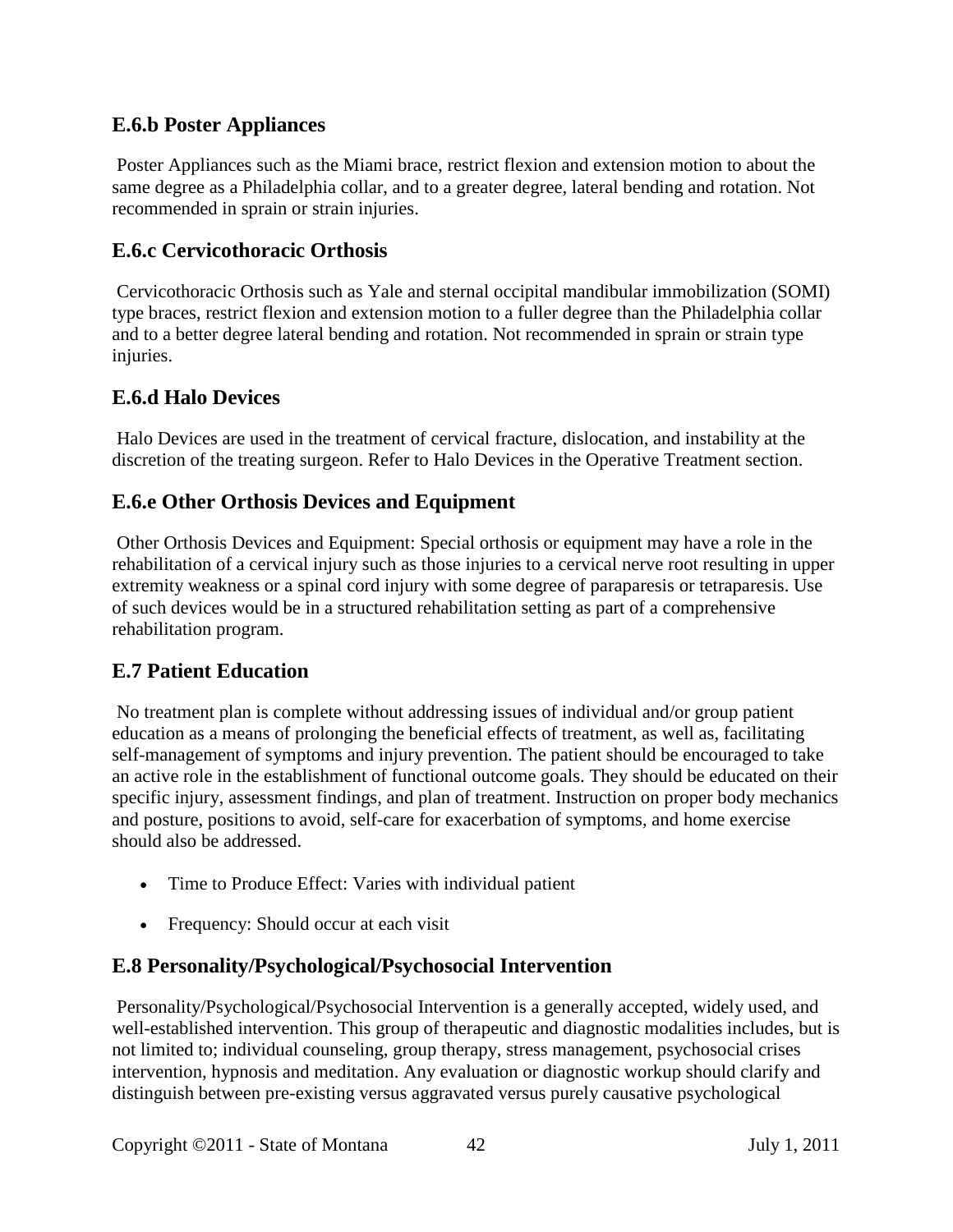conditions. Psychosocial intervention is recommended as an important component in the total management program that should be implemented as soon as the problem is identified. This can be used alone or in conjunction with other treatment modalities. Providers treating patients with chronic pain should refer to the Department's Chronic Pain Disorder Medical Treatment Guidelines.

- Time to Produce Effect: 2 to 4 weeks
- Frequency: 1 to 3 times weekly for the first 4 weeks (excluding hospitalization, if required), decreasing to 1 to 2 times per week for the second month. Thereafter, 2 to 4 times monthly.
- Optimum Duration: 6 weeks to 3 months
- Maximum Duration: 3 to 12 months. Counseling is not intended to delay but to enhance functional recovery. For select patients, longer supervised treatment may be required, and if further counseling beyond 3 months is indicated, extensive documentation addressing which pertinent issues are preexisting versus aggravated versus causative, as well as projecting a realistic functional prognosis, should be provided by the authorized treating practitioner every 4 to 6 weeks during treatment.

## <span id="page-42-0"></span>**E.9 Restriction of Activities**

There is some evidence to support the continuation of normal daily activities as the recommended treatment for acute and chronic cervical injuries without neurologic symptoms. While some activity or job modification may be necessary in the acute period, bed rest for more than two days is not helpful and may further debilitate the patient. Restriction of activity or immobilization should be employed only for short periods of time because both result in deconditioning and bone loss in a matter of days. Bone or muscle lost in this way cannot be restored without undertaking a reconditioning program. In addition, aching, stiffness, and pain will occur if muscles and joints are not used. As pain decreases, mobilization of painful areas can proceed carefully. Depending on the condition in question, aerobic and specific activities may improve comfort both acutely and as recovery progresses. Complete work cessation should be avoided, if possible, since it often further aggravates the pain presentation. Modified return-towork is almost always more efficacious and rarely contraindicated in the vast majority of injured workers with cervical spine injuries.

## <span id="page-42-1"></span>**E.10 Return to Work**

Early return-to-work should be a prime goal in treating occupational injuries given the poor return-to-work prognosis for an injured worker who has been out of work for more than six months. It is imperative that the patient be educated regarding the benefits of return-to-work, restrictions, and follow-up if problems arise. When attempting to return a patient to work after a specific injury, clear objective restrictions of activity level should be made. An accurate job description with detailed physical duty descriptions is often necessary to assist the physician in making return-to-work recommendations. This may require a jobsite evaluation.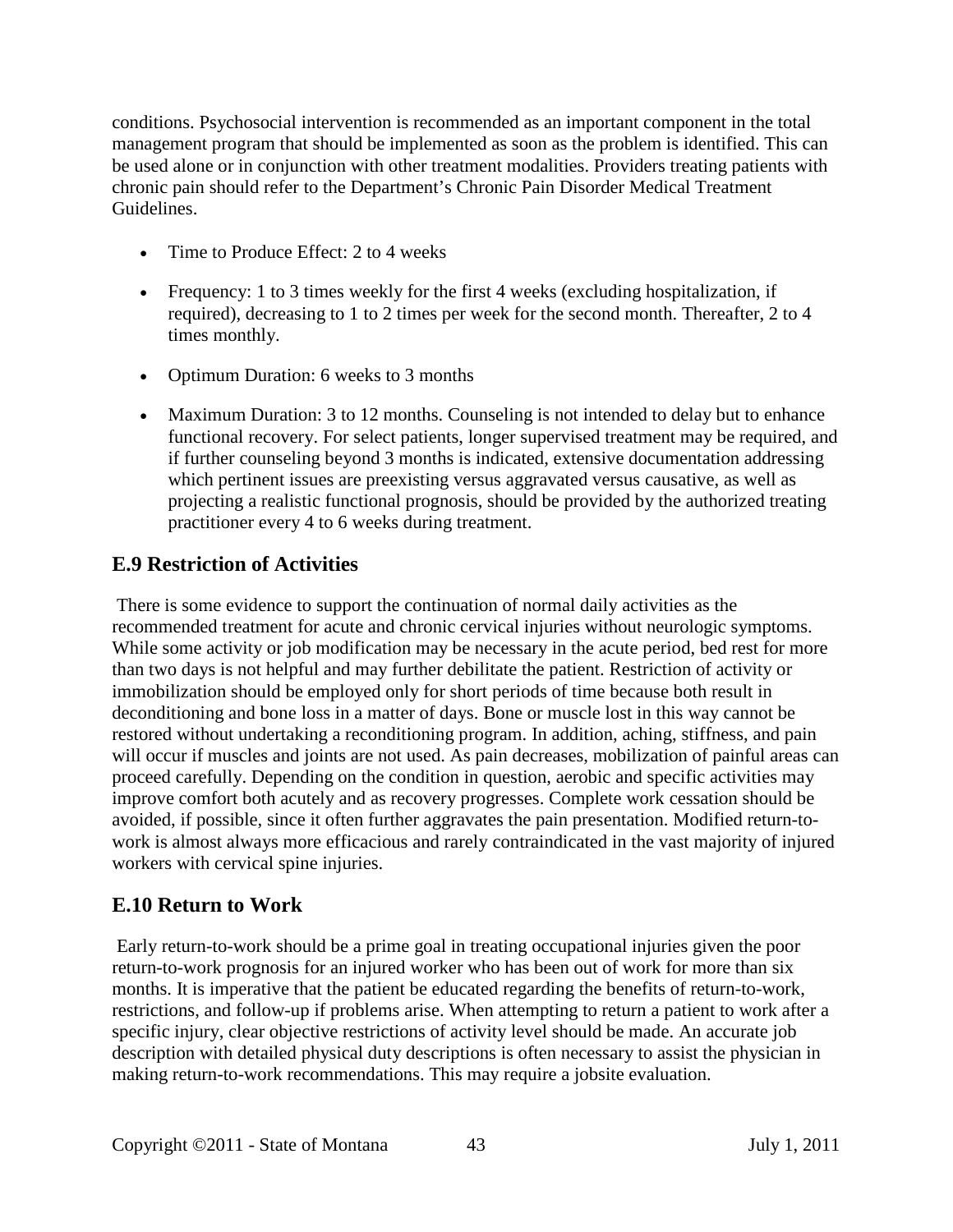Employers should be prepared to offer transitional work. This may consist of temporary work in a less demanding position, return to the regular job with restrictions, or gradual return to the regular job. Company policies which encourage return-to-work with positive communication are most likely to have decreased worker disability.

Return-to-work is defined as any work or duty that the patient is able to perform safely. It may not be the patient's regular work. Due to the large spectrum of injuries of varying severity and varying physical demands in the work place, it is not possible to make specific return-to-work guidelines for each injury. Therefore, the Department recommends the following:

#### **E.10.a Establishment of a Return-To-Work Status**

Ascertaining a return-to-work status is part of medical care, should be included in the treatment and rehabilitation plan, and addressed at every visit. A description of daily activity limitations is part of any treatment plan and should be the basis for restriction of work activities. In most nonsurgical cases, the patient should be able to return to work in some capacity or in an alternate position consistent with medical treatment within several days unless there are extenuating circumstances. Injuries requiring more than two weeks off work should be thoroughly documented.

## **E.10.b Establishment of Activity Level Restrictions**

Communication is essential between the patient, employer, and provider to determine appropriate restrictions and return-to-work dates. It is the responsibility of the physician to provide clear concise restrictions, and it is the employer's responsibility to determine if temporary duties can be provided within the restrictions. For cervical spine injuries, the following should be addressed when describing the patient's activity level:

- Total body position including upper trunk, especially rotation and flexion. To include duration and frequency.
- Upper extremity requirements including reaching above the shoulder, repetitive motions, pushing, pulling, and lifting or carrying requirements. Duration and frequency should be included.
- Sitting duration and frequency with regard to posture, work height(s), and movements of the head and neck.
- Visual field requirements in respect to limitations in head and neck movements and tolerance to looking upward and downward.
- Use of adaptive devices or equipment for proper office ergonomics or to enhance capacities can be included.

## **E.10.c Compliance with Activity Restrictions**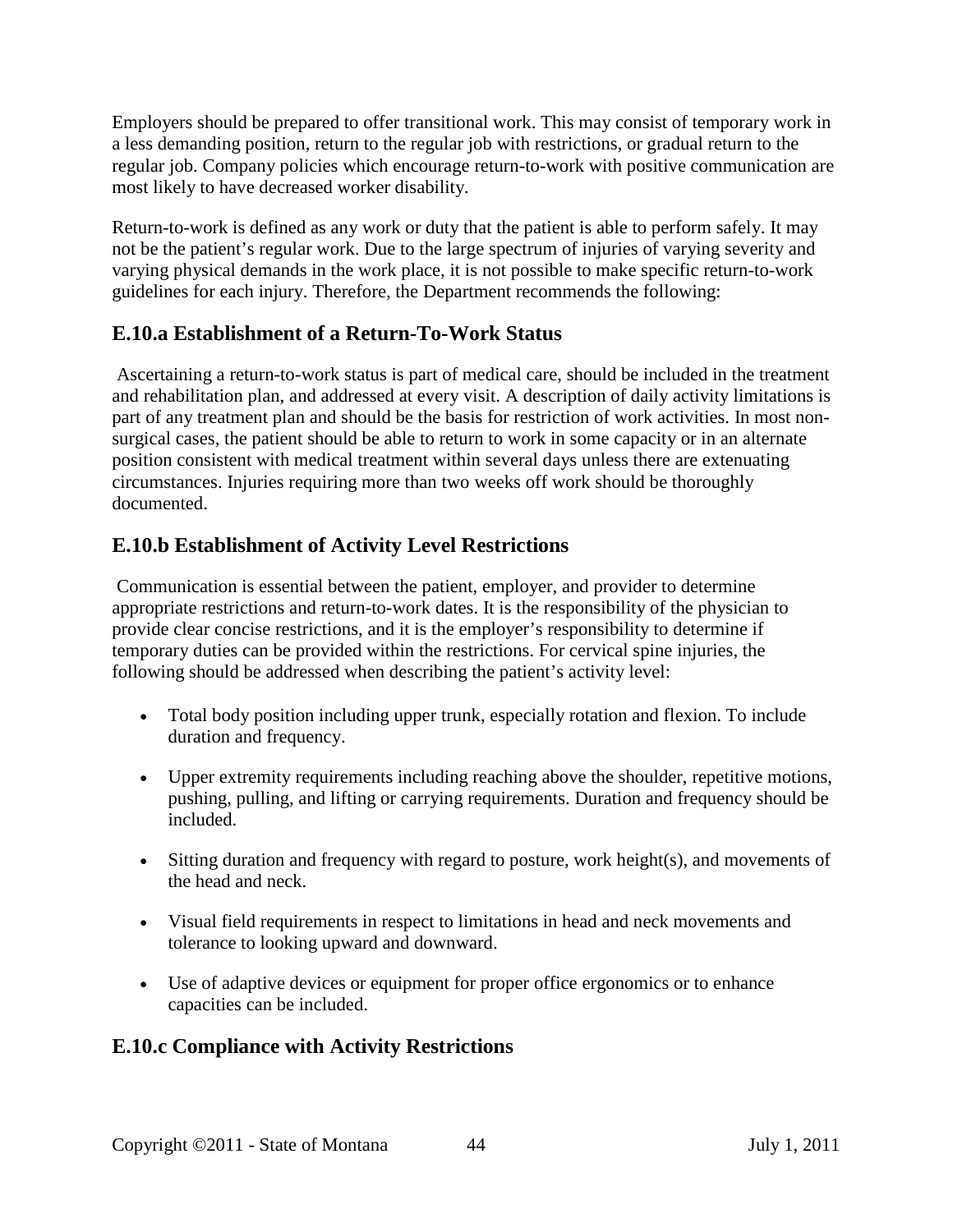In some cases, compliance with restriction of activity levels may require a complete jobsite evaluation, a functional capacity evaluation (FCE), or other special testing. Refer to the "Special Tests" section of this guideline.

## <span id="page-44-0"></span>**E.11 Active Therapy**

The following active therapies are widely used and accepted methods of care for a variety of work-related injuries. They are based on the philosophy that therapeutic exercise and/or activity are beneficial for restoring flexibility, strength, endurance, function, range-of-motion, and can alleviate discomfort. Active therapy requires an internal effort by the individual to complete a specific exercise or task. This form of therapy requires supervision from a therapist or medical provider such as verbal, visual, and/or tactile instruction(s). At times, the provider may help stabilize the patient or guide the movement pattern but the energy required to complete the task is predominately executed by the patient.

Patients should be instructed to continue active therapies at home as an extension of the treatment process in order to maintain improvement levels. Follow-up visits to reinforce and monitor progress and proper technique are recommended. Home exercise can include exercise with or without mechanical assistance or resistance and functional activities with assistive devices.

The following active therapies are listed in alphabetical order:

# **E.11.a Activities of Daily Living (ADL)**

Activities of Daily Living (ADL) are well-established interventions which involve instruction, active-assisted training, and/or adaptation of activities or equipment to improve a person's capacity in normal daily activities such as self-care, work re-integration training, homemaking, and driving.

- Time to Produce Effect: 4 to 5 treatments
- Frequency: 3 to 5 times per week
- Optimum Duration: 4 to 6 weeks
- Maximum Duration: 6 weeks

# **E.11.b Aquatic Therapy**

Aquatic Therapy is a well-accepted treatment which consists of the therapeutic use of aquatic immersion for therapeutic exercise to promote strengthening, core stabilization, endurance, range-of-motion, flexibility, body mechanics, and pain management. Aquatic therapy includes the implementation of active therapeutic procedures in a swimming or therapeutic pool. The water provides a buoyancy force that lessens the amount of force gravity applies to the body. The decreased gravity effect allows the patient to have a mechanical advantage and more likely have a successful trial of therapeutic exercise. The therapy may be indicated for individuals who: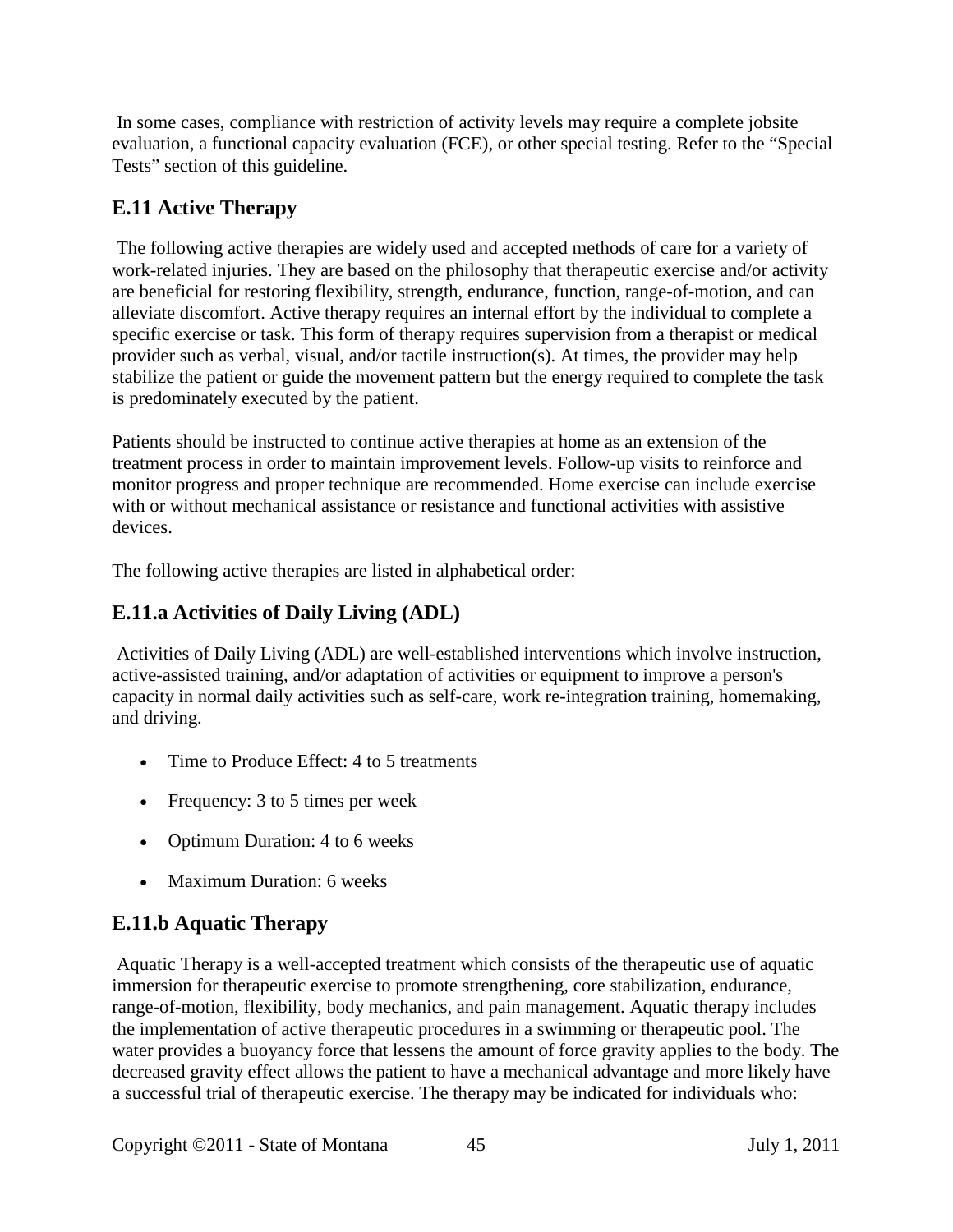- Cannot tolerate active land-based or full-weight bearing therapeutic procedures;
- Require increased support in the presence of proprioceptive deficit;
- Are at risk of compression fracture due to decreased bone density;
- Have symptoms that are exacerbated in a dry environment;
- Would have a higher probability of meeting active therapeutic goals than in a dry environment.

The pool should be large enough to allow full extremity range-of-motion and fully erect posture. Aquatic vests, belts, and other devices may be used to provide stability, balance, buoyancy, and resistance.

- Time to Produce Effect: 4 to 5 treatments
- Frequency: 3 to 5 times per week
- Optimum Duration: 4 to 6 weeks
- Maximum Duration: 8 weeks

A self-directed program is recommended after the supervised aquatics program has been established, or, alternatively a transition to a self-directed dry environment exercise program.

## **E.11.c Fear Avoidance Belief Training (FABT)**

Fear avoidance belief training appears important in the management of patients with cervicothoracic pain. Inclusion of these principles in the course of exercise training or supervision appears to be beneficial. This would also strengthen the education of the patient about cervicothoracic pain and if there is a team treating the patient, all team members should have the same advice about exercise. Inclusion of fear avoidance belief training during the course of rehabilitation is recommended. This may also be accomplished as part of psychological treatment and cognitive behavioral therapy.

## **E.11.d Functional Activities**

Functional Activities are well-established interventions which involve the use of therapeutic activities to enhance mobility, body mechanics, employability, coordination, balance, and sensory motor integration.

- Time to Produce Effect: 4 to 5 treatments
- Frequency: 3 to 5 times per week
- Optimum Duration: 4 to 6 weeks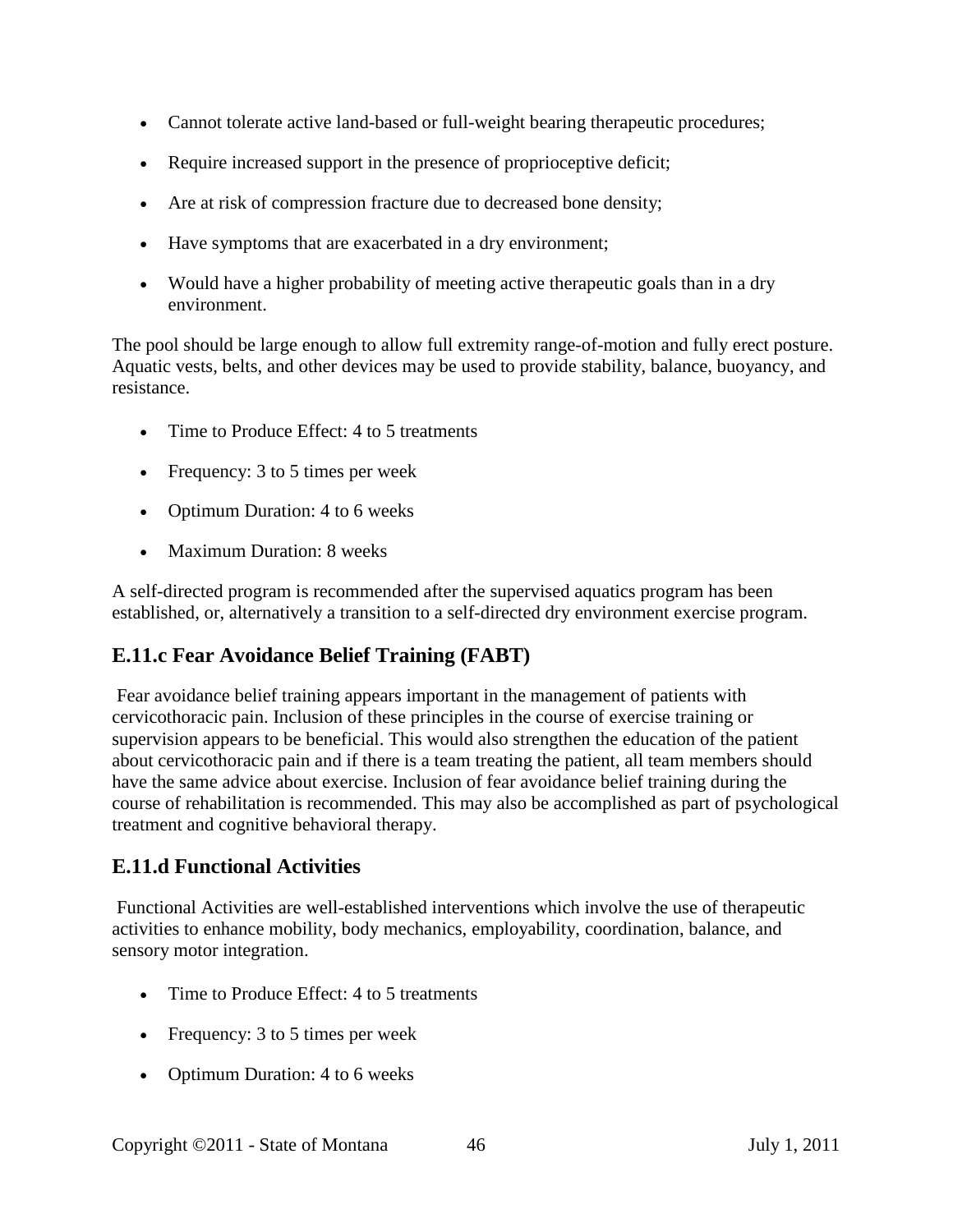• Maximum Duration: 6 weeks

## **E.11.e Functional Electrical Stimulation**

Functional Electrical Stimulation is an accepted treatment in which the application of electrical current to elicit involuntary or assisted contractions of atrophied and/or impaired muscles. It may be indicated for muscle atrophy due to radiculopathy.

- Time to Produce Effect: 2 to 6 treatments
- Frequency: 3 times per week
- Optimum Duration: 8 weeks
- Maximum Duration: 8 weeks. If beneficial, provide with home unit.

#### **E.11.f Neuromuscular Re-education**

Neuromuscular Re-education is a generally accepted treatment. It is the skilled application of exercise with manual, mechanical, or electrical facilitation to enhance strength, movement patterns, neuromuscular response, proprioception, kinesthetic sense, and coordination, education of movement, balance, and posture. Indications include the need to promote neuromuscular responses through carefully timed proprioceptive stimuli, to elicit and improve motor activity in patterns similar to normal neurologically developed sequences, and improve neuromotor response with independent control.

- Time to Produce Effect: 2 to 6 treatments
- Frequency: 3 times per week
- Optimum Duration: 4 to 8 weeks
- Maximum Duration: 8 weeks

## **E.11.g Spinal Stabilization**

Spinal Stabilization is a generally accepted treatment. The goal of this therapeutic program is to strengthen the spine in its neural and anatomic position. The stabilization is dynamic which allows whole body movements while maintaining a stabilized spine. It is the ability to move and function normally through postures and activities without creating undue vertebral stress.

- Time to Produce Effect: 4 to 8 treatments
- Frequency: 3 to 5 times per week
- Optimum Duration: 4 to 8 weeks
- Maximum Duration: 8 weeks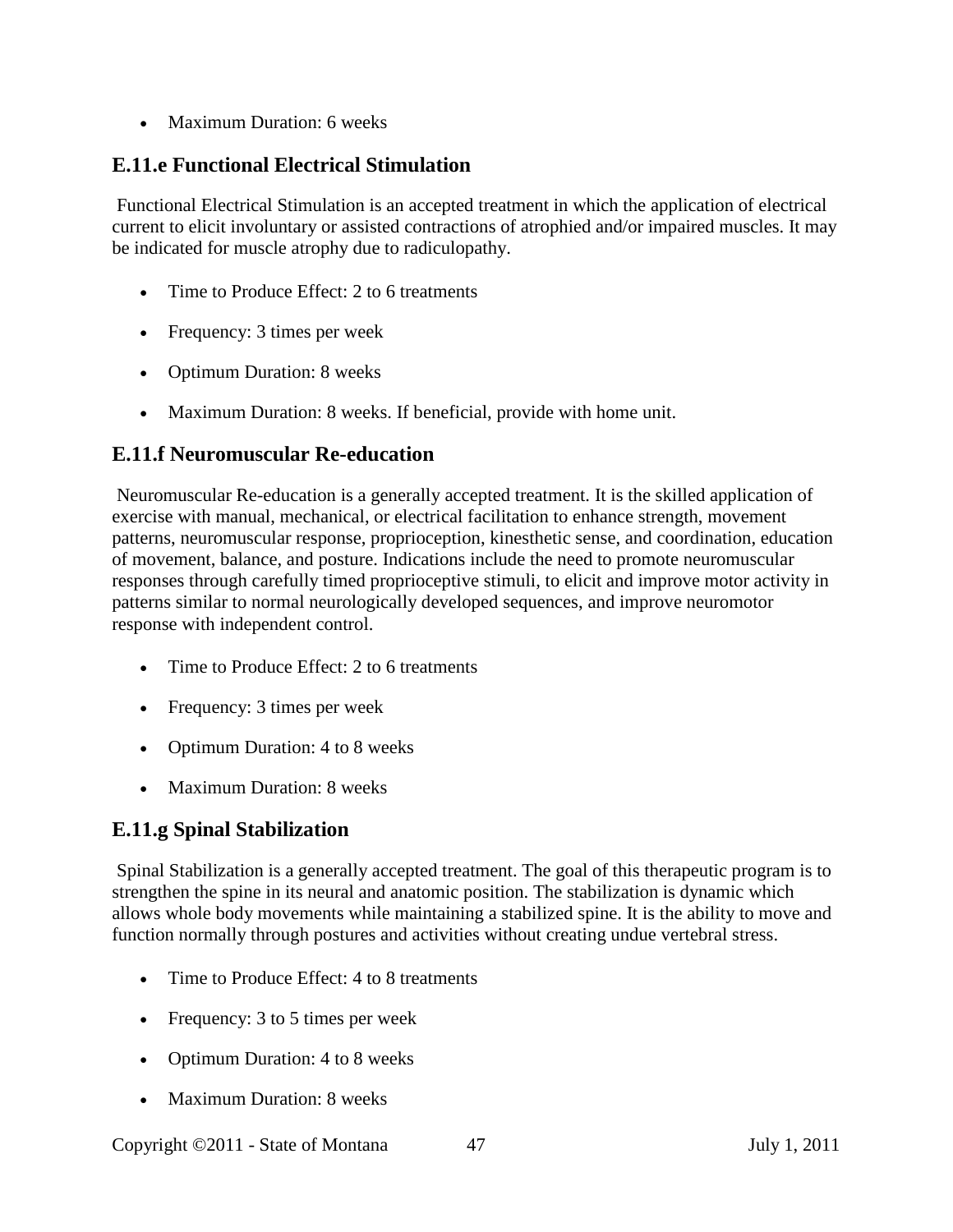#### **E.11.h Therapeutic Exercise**

Therapeutic Exercise is a generally well-accepted treatment. Therapeutic exercise with or without mechanical assistance or resistance, may include isoinertial, isotonic, isometric and isokinetic types of exercises. Indications include the need for cardiovascular fitness, reduced edema, improved muscle strength, improved connective tissue strength and integrity, increased bone density, promotion of circulation to enhance soft tissue healing, improvement of muscle recruitment, improved proprioception and coordination, increased range-of-motion and are used to promote normal movement patterns. Therapeutic exercise can also include complementary/alternative exercise movement therapy (with oversight of a physician or appropriate healthcare professional).

- Time to Produce Effect: 2 to 6 treatments
- Frequency: 3 to 5 times per week
- Optimum Duration: 4 to 8 weeks
- <span id="page-47-0"></span>• Maximum Duration: 8 weeks

#### **E.12 Passive Therapy**

Most of the following passive therapies and modalities are generally accepted methods of care for a variety of work-related injuries. Passive therapy includes those treatment modalities that do not require energy expenditure on the part of the patient. They are principally effective during the early phases of treatment and are directed at controlling symptoms such as pain, inflammation and swelling and to improve the rate of healing soft tissue injuries. They should be used adjunctively with active therapies such as postural stabilization and exercise programs to help control swelling, pain, and inflammation during the active rehabilitation process. Please refer to Section B. 4. General Guideline Principles, Active Interventions. Passive therapies may be used intermittently as a therapist deems appropriate or regularly if there are specific goals with objectively measured functional improvements during treatment.

On occasion, specific diagnoses and post-surgical conditions may warrant durations of treatment beyond those listed as "maximum". Factors such as exacerbation of symptoms, re-injury, interrupted continuity of care and co-morbidities may also extend durations of care. Specific goals with objectively measured functional improvement during treatment must be cited to justify extended durations of care. It is recommended that, if no functional gain is observed after the number of treatments under "time to produce effect" has been completed alternative treatment interventions, further diagnostic studies or further consultations should be pursued.

The following passive therapies are listed in alphabetical order:

#### **E.12.a Electrical Stimulation (Unattended)**

Electrical Stimulation (Unattended) is an accepted treatment. Once applied, unattended electrical stimulation requires minimal on-site supervision by the physical therapist, occupational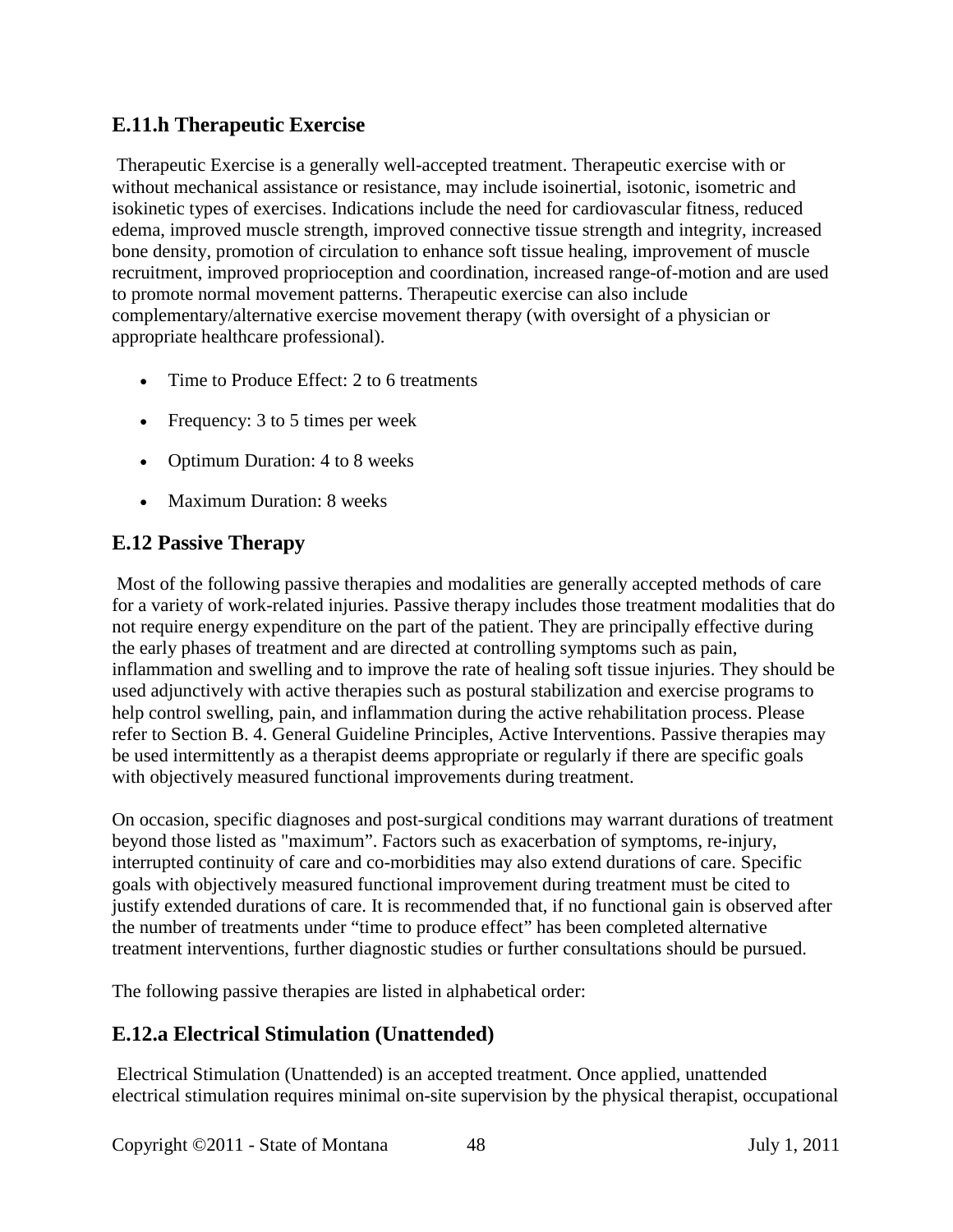therapist, or other provider. Indications include pain, inflammation, muscle spasm, atrophy, decreased circulation, and the need for osteogenic stimulation. A home unit should be purchased if treatment is effective and frequent use is recommended.

- Time to Produce Effect: 2 to 4 treatments
- Frequency: Varies, depending upon indication, between 2 to 3 times/day to 1 time/week. A home unit should be purchased if treatment is effective and frequent use is recommended.
- Optimum Duration: 4 treatments for clinic use
- Maximum Duration: 8 treatments for clinic use

#### **E.12.b Iontophoresis**

Iontophoresis is an accepted treatment which consists of the transfer of medication, including, but not limited to, steroidal anti-inflammatories and anesthetics, through the use of electrical stimulation. Indications include pain (Lidocaine), inflammation (hydrocortisone, salicylate), edema (mecholyl, hyaluronidase, salicylate), ischemia (magnesium, mecholyl, iodine), muscle spasm (magnesium, calcium), calcific deposits (acetate), scars, and keloids (sodium chloride, iodine, acetate). There is no proven benefit for this therapy in the cervical spine.

- Time to Produce Effect: 1 to 4 treatments
- Frequency: 3 times per week with at least 48 hours between treatments
- Optimum Duration: 4 to 6 weeks
- Maximum Duration: 6 weeks

#### **E.12.c Manipulation**

Manipulation is a generally accepted, well-established, and widely used therapeutic intervention for cervical pain. Manipulative treatment (not therapy) is defined as the therapeutic application of manually guided forces by an operator to improve physiologic function and/or support homeostasis that has been altered by the injury or occupational disease, and has associated clinical significance.

High velocity, low amplitude (HVLA) technique, chiropractic manipulation, osteopathic manipulation, muscle energy techniques, counter strain, and non-force techniques are all types of manipulative treatment. This may be applied by osteopathic physicians (D.O.), chiropractors (D.C.), properly trained physical therapists (P.T.), properly trained occupational therapists (O.T.), or properly trained medical physicians. Under these different types of manipulation exist many subsets of different techniques that can be described as a) direct- a forceful engagement of a restrictive/pathologic barrier, b) indirect- a gentle/non-forceful dis-engagement of a restrictive/pathologic barrier, c) the patient actively assisting in the treatment and d) the patient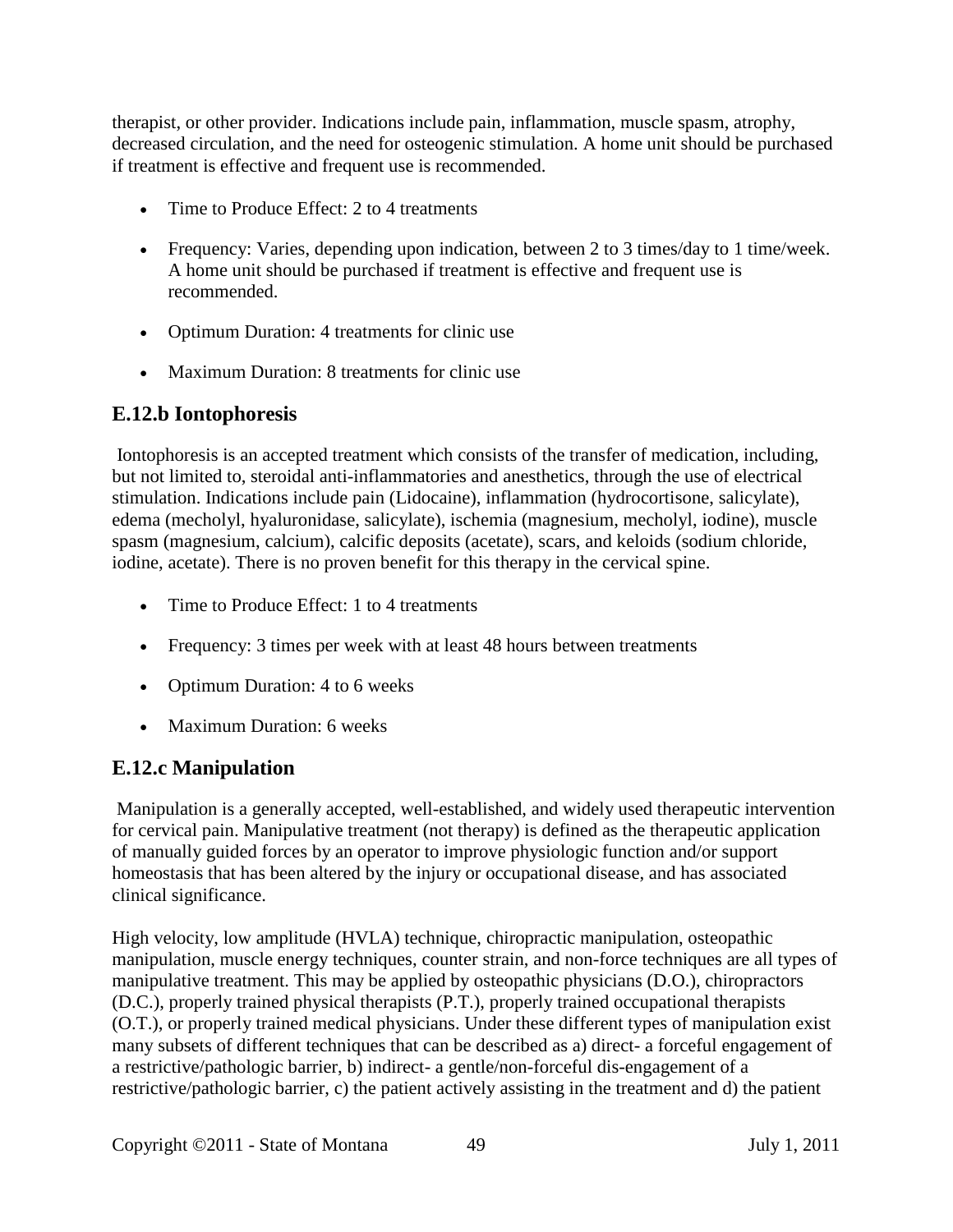relaxing, allowing the practitioner to move the body tissues. When the proper diagnosis is made and coupled with the appropriate technique, manipulation has no contraindications and can be applied to all tissues of the body. Pre-treatment assessment should be performed as part of each manipulative treatment visit to ensure that the correct diagnosis and correct treatment is employed.

High velocity, low amplitude (HVLA) manipulation is performed by taking a joint to its end range of motion and moving the articulation into the zone of accessory joint movement, well within the limits of anatomical integrity. There is good scientific evidence to suggest that HVLA manipulation can be effective for relieving pain and decreasing muscle spasm to improve function for patients with cervical pain. There is some evidence to show that manipulation of the cervical spine with exercise may be effective prophylactic treatment for cervicogenic headaches. Contraindications to HVLA manipulation include joint instability, fractures, severe osteoporosis, infection, metastatic cancer, active inflammatory arthritides, and signs of progressive neurologic deficits, myelopathy, vertebrobasilar insufficiency, or carotid artery disease. Relative contraindications include stenosis, spondylosis, and disc herniation.

- Time to produce effect for all types of manipulative treatment: 1 to 6 treatments.
- Frequency: Up to 3 times per week for the first 4 weeks as indicated by the severity of involvement and the desired effect, then up to 2 treatments per week for the next 4 weeks. For further treatments, twice per week or less to maintain function.
- Optimum Duration: 8 to 12 weeks
- Maximum Duration: 3 months. Extended durations of care beyond what is considered "maximum" may be necessary in cases of re-injury, interrupted continuity of care, exacerbation of symptoms, and in those patients with comorbidities. Refer to the Chronic Pain Guidelines for care beyond 3 months.

## **E.12.d Manipulation under General Anesthesia (MUA)**

Manipulation under General Anesthesia (MUA) refers to manual manipulation of the cervical spine in combination with the use of a general anesthetic or conscious sedation. It is intended to improve the success of manipulation when pain, muscle spasm, guarding, and fibrosis appear to be limiting its application in patients otherwise suitable for its use. There have been no high quality studies to justify MUAs benefits. Given the risks of general anesthetic and conscious sedation, it is not recommended.

## **E.12.e Manipulation under Joint Anesthesia (MUJA)**

Manipulation under Joint Anesthesia (MUJA) refers to manipulation of the cervical spine in combination with a fluoroscopically guided injection of anesthetic with or without corticosteroid agents into the facet joint at the level being manipulated. There are no controlled clinical trials to support its use. It is not recommended.

#### **E.12.f Massage - Manual or Mechanical Massage**

Copyright ©2011 - State of Montana 50 July 1, 2011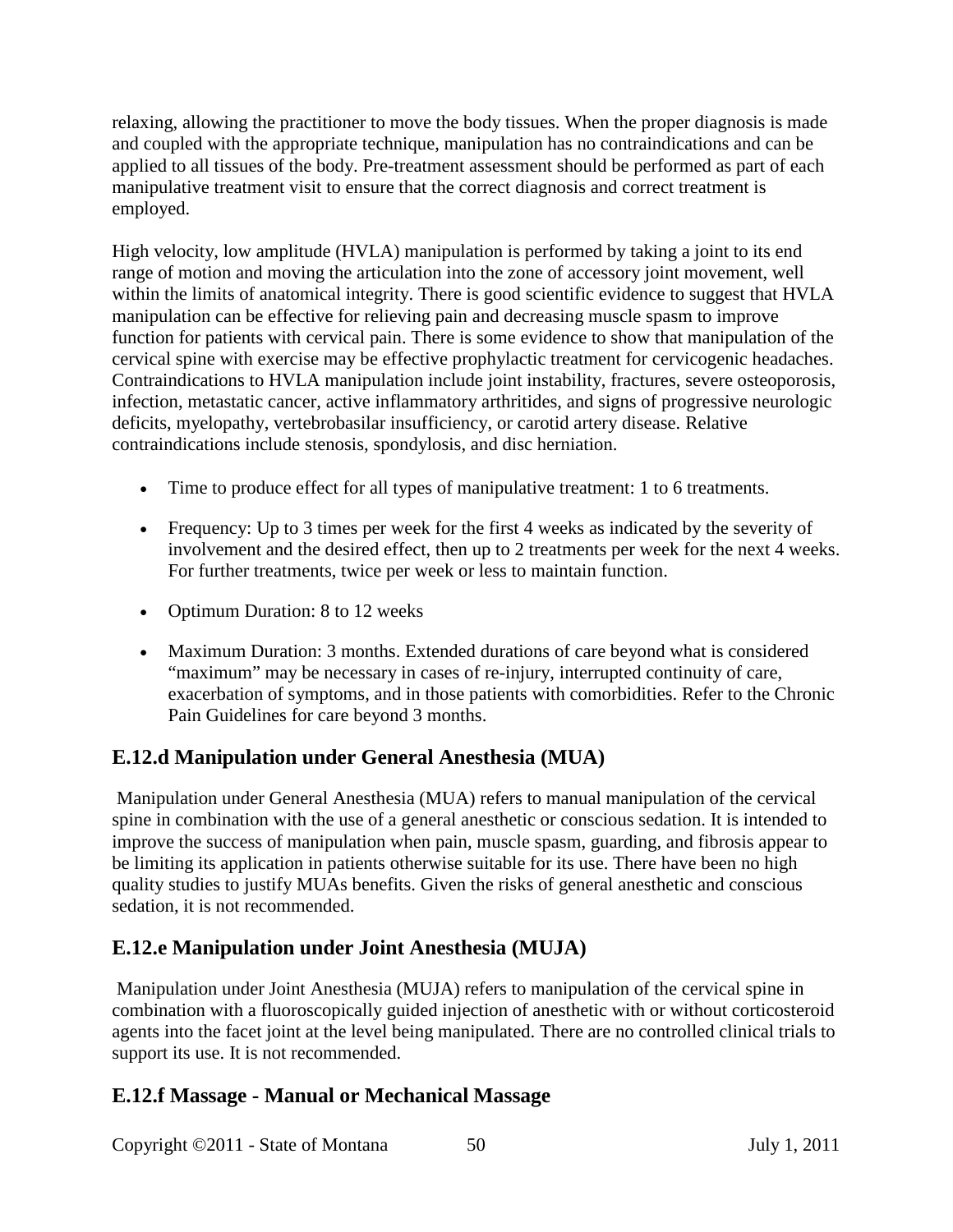Massage - Manual or Mechanical Massage is a generally well-accepted treatment consisting of manipulation of soft tissue with broad ranging relaxation and circulatory benefits. This may include stimulation of acupuncture points and acupuncture channels (acupressure), application of suction cups and techniques that include pressing, lifting, rubbing, pinching of soft tissues by or with the practitioner's hands. Indications include edema (peripheral or hard and non-pliable edema), muscle spasm, adhesions, the need to improve peripheral circulation and range-ofmotion, or to increase muscle relaxation and flexibility prior to exercise.

As with all passive therapies, massage must be accompanied by exercise and patient education.

- Time to Produce Effect: Immediate
- Frequency: 1 to 2 times per week
- Optimum Duration: 6 weeks
- Maximum Duration: 2 months

## **E.12.g Mobilization (Joint)**

Mobilization (Joint) is a generally well-accepted treatment consisting of passive movement involving oscillatory motions to the vertebral segment(s). The passive mobility is performed in a graded manner (I, II, III, IV, or V), which depicts the speed and depth of joint motion during the maneuver. For further discussion on Level V joint mobilization please see section on HVLA manipulation [Section 12. c.]. It may include skilled manual joint tissue stretching. Indications include the need to improve joint play, segmental alignment, improve intracapsular arthrokinematics, or reduce pain associated with tissue impingement. Mobilization should be accompanied by active therapy. For Level V mobilization, contraindications include joint instability, fractures, severe osteoporosis, infection, metastatic cancer, active inflammatory arthritides, and signs of progressive neurologic deficits, myelopathy, vertebrobasilar insufficiency, or carotid artery disease. Relative contraindications include stenosis, spondylosis, and disc herniation.

- Time to Produce Effect: 6 to 9 treatments
- Frequency: Up to 3 times per week
- Optimum Duration: 4 to 6 weeks
- Maximum Duration: 6 weeks

# **E.12.h Mobilization (Soft Tissue)**

Mobilization (Soft Tissue) is a generally well-accepted treatment. Mobilization of soft tissue is the skilled application of muscle energy, strain/counter strain, myofascial release, manual trigger point release, and other manual therapy techniques designed to improve or normalize movement patterns through the reduction of soft tissue pain and restrictions. These can be interactive with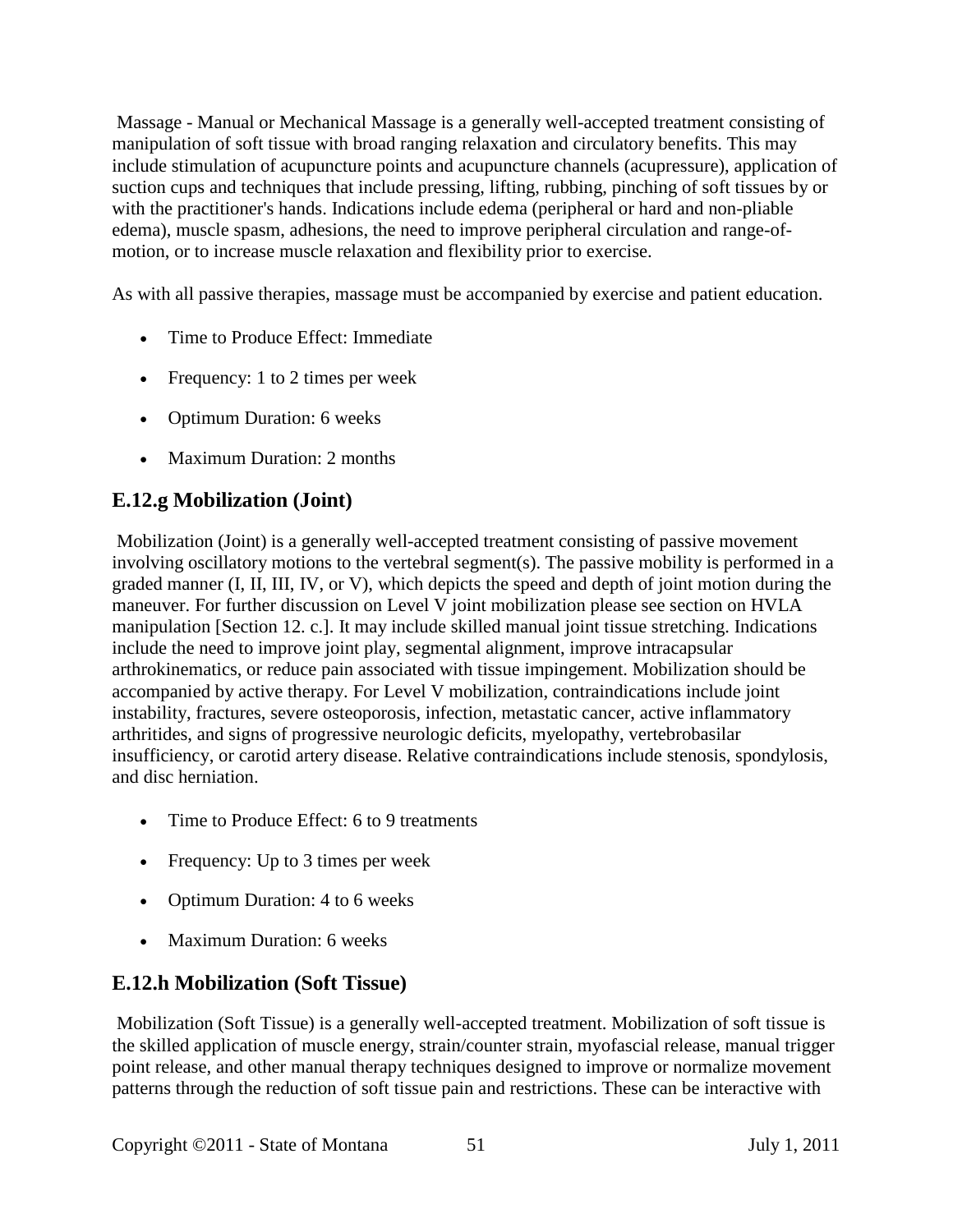the patient participating or can be with the patient relaxing and letting the practitioner move the body tissues. Indications include muscle spasm around a joint, trigger points, adhesions, and neural compression. Mobilization should be accompanied by active therapy.

- Time to Produce Effect: 4 to 9 treatments
- Frequency: Up to 3 times per week
- Optimum Duration: 4 to 6 weeks
- Maximum Duration: 6 weeks

#### **E.12.i Short-Wave Diathermy**

Short-Wave Diathermy is an accepted treatment which involves the use of equipment that exposes soft tissue to a magnetic or electrical field. Indications include enhanced collagen extensibility before stretching, reduced muscle guarding, reduced inflammatory response, and enhanced reabsorption of hemorrhage/hematoma or edema.

- Time to Produce Effect: 2 to 4 treatments
- Frequency: 2 to 3 times per week up to 3 weeks
- Optimum Duration: 3 to 5 weeks
- Maximum Duration: 5 weeks

## **E.12.j Subcutaneous Carbon-Dioxide Insufflations**

Subcutaneous Carbon-Dioxide Insufflations is used as a modality in naturopathy. Sources were often medical carbon-dioxide or gas from natural springs. The gas from natural springs contained more than just carbon-dioxide like nitrogen, argon, helium, and methane.

Subcutaneous carbon-dioxide insufflation is moderately not recommended for treatment of acute, subacute, or chronic cervicothoracic pain with or without radiculopathy.

## **E.12.k Superficial Heat and Cold Therapy (Excluding Infrared Therapy)**

Superficial Heat and Cold Therapy (Excluding Infrared Therapy) is a generally accepted treatment. Superficial heat and cold are thermal agents applied in various manners that lower or raise the body tissue temperature for the reduction of pain, inflammation, and/or effusion resulting from injury or induced by exercise. It includes application of heat just above the surface of the skin at acupuncture points. Indications include acute pain, edema and hemorrhage, need to increase pain threshold, reduce muscle spasm, and promote stretching/flexibility. Cold and heat packs can be used at home as an extension of therapy in the clinic setting.

• Time to Produce Effect: Immediate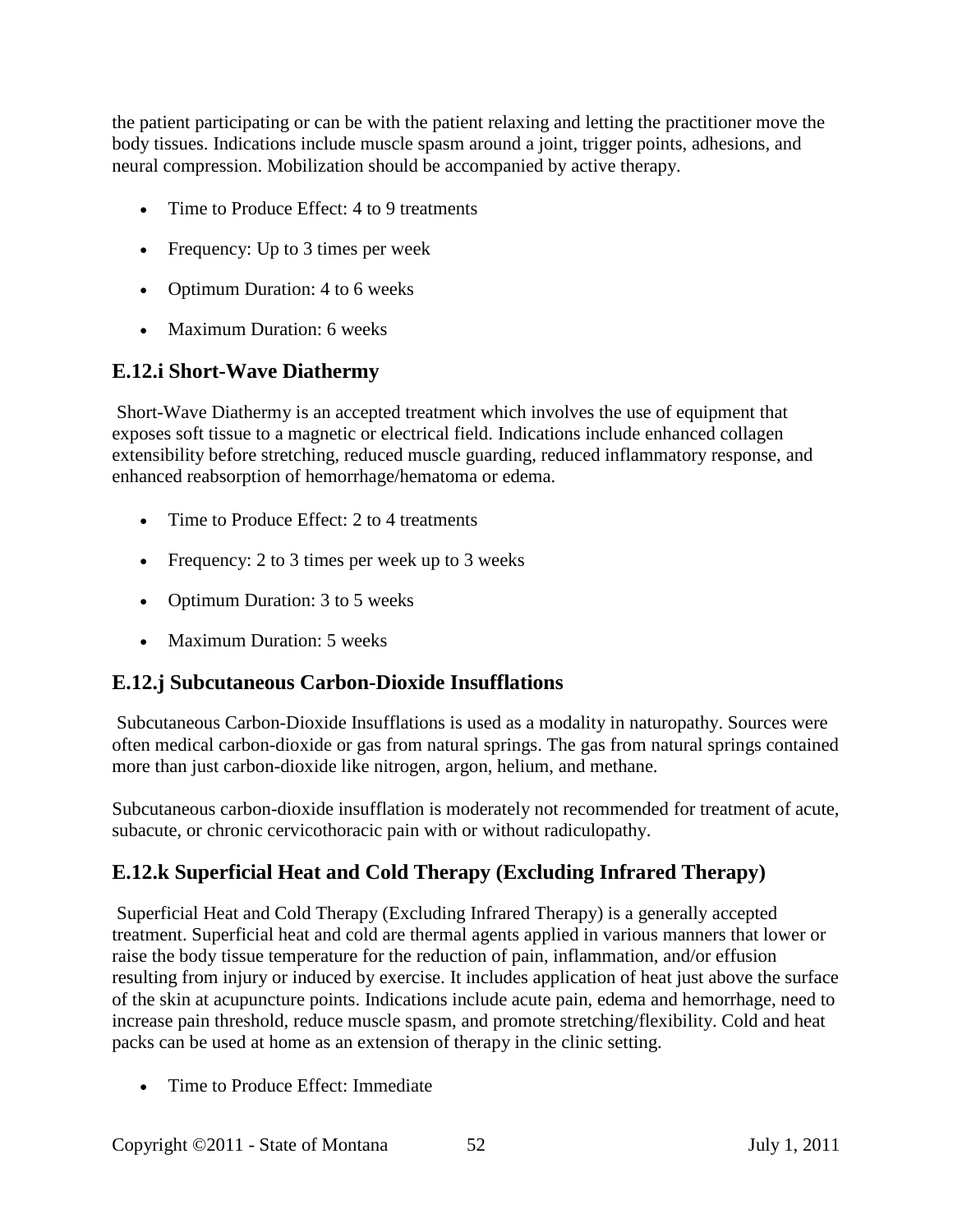- Frequency: 2 to 5 times per week
- Optimum Duration: 3 weeks as primary or intermittently as an adjunct to other therapeutic procedures up to 2 months
- Maximum Duration: 2 months

#### **E.12.l Traction - Manual**

Traction - Manual: is an accepted treatment and an integral part of manual manipulation or joint mobilization. Indications include decreased joint space, muscle spasm around joints, and the need for increased synovial nutrition and response. Manual traction is contraindicated in patients with tumor, infection, fracture, or fracture dislocation.

- Time to Produce Effect: 1 to 3 sessions
- Frequency: 2 to 3 times per week
- Optimum Duration: 30 days
- Maximum Duration: 1 month

#### **E.12.m Traction - Mechanical**

Traction - Mechanical: is a generally accepted treatment and most commonly used for patients with radicular findings. It is sometimes used to treat symptoms from decreased joint space and muscle spasm around the joints. If successful it should be shifted to home traction. Traction modalities are contraindicated in patients with tumor, infections, fracture, or fracture dislocation. Non-oscillating inversion traction methods are contraindicated in patients with glaucoma or hypertension. A home cervical traction unit may be purchased if therapy proves effective.

- Time to Produce Effect: 1 to 3 sessions up to 30 minutes. If response is negative after 3 treatments, discontinue this modality
- Frequency: 2 to 3 times per week. A home cervical traction unit may be purchased if therapy proves effective.
- Optimum Duration: 4 weeks
- Maximum Duration: 4 weeks

## **E.12.n Transcutaneous Electrical Nerve Stimulation (TENS)**

Transcutaneous Electrical Nerve Stimulation (TENS) is a generally accepted treatment which should include at least one instructional session for proper application and use. Indications include muscle spasm, atrophy, and decreased circulation and pain control. Minimal TENS unit parameters should include pulse rate, pulse width and amplitude modulation. Consistent, measurable, functional improvement must be documented prior to the purchase of a home unit.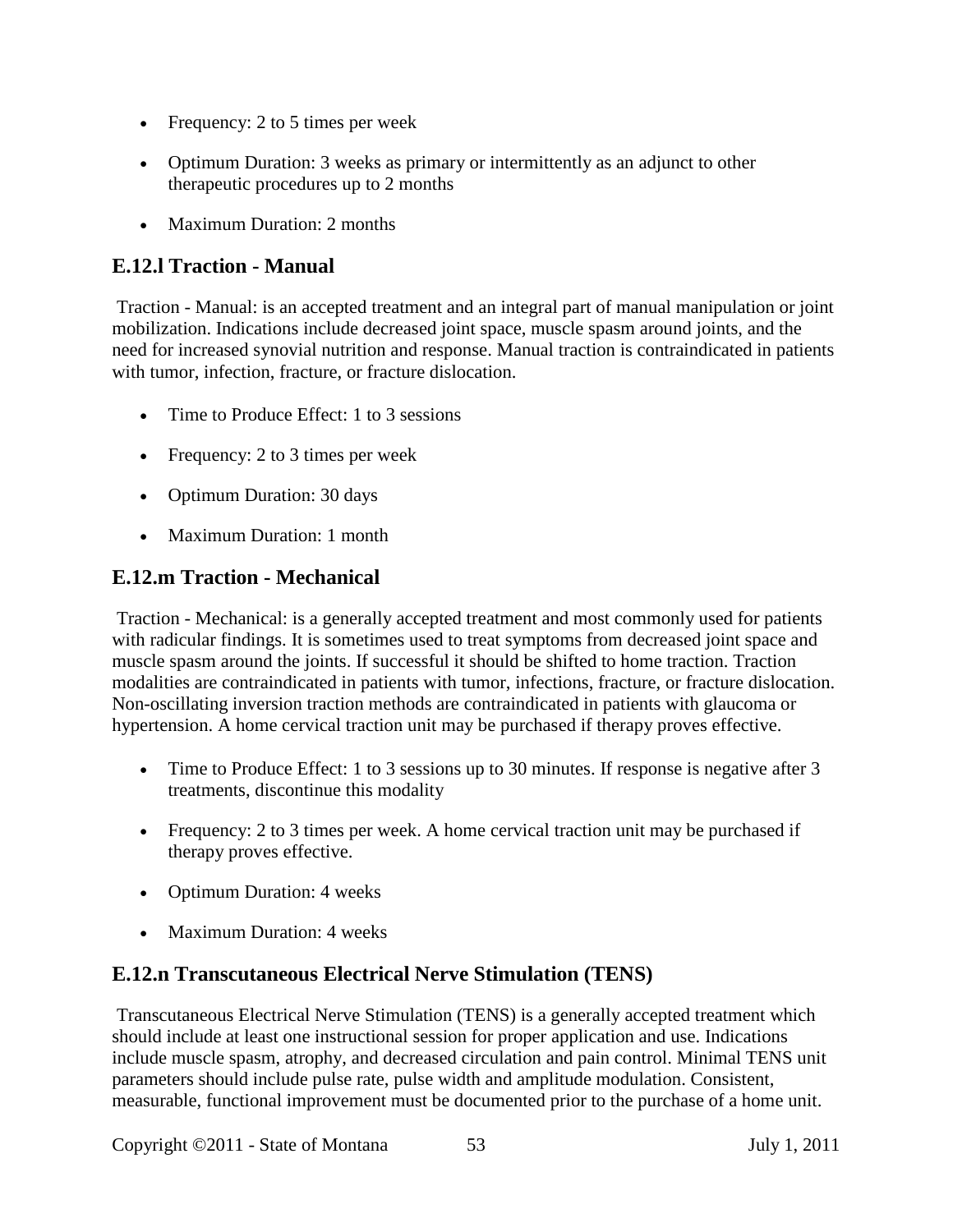- Time to Produce Effect: Immediate
- Frequency: Variable
- Optimum Duration: 3 sessions
- Maximum Duration: 3 sessions. Purchase or provide with home unit if effective.

## **E.12.o Ultrasound (Including Phonophoresis)**

Ultrasound (Including Phonophoresis) is an accepted treatment which uses sonic generators to deliver acoustic energy for therapeutic thermal and/or non-thermal soft tissue effects. Indications include scar tissue, adhesions, collagen fiber and muscle spasm, and the need to extend muscle tissue or accelerate the soft tissue healing. Ultrasound with electrical stimulation is concurrent delivery of electrical energy that involves dispersive electrode placement. Indications include muscle spasm, scar tissue, pain modulation, and muscle facilitation.

Phonophoresis is the transfer of medication through the use of sonic generators to the target tissue to control inflammation and pain. These topical medications include, but are not limited to, steroidal anti-inflammatory and anesthetics.

- Time to Produce Effect: 6 to 15 treatments
- Frequency: 3 times per week
- Optimum Duration: 4 to 8 weeks
- Maximum Duration: 8 weeks

## <span id="page-53-0"></span>**E.13 Vocational Rehabilitation**

Vocational Rehabilitation is a generally accepted intervention. Initiation of vocational rehabilitation requires adequate evaluation of patients for quantification highest functional level, motivation, and achievement of maximum medical improvement. Vocational rehabilitation may be as simple as returning to the original job or as complicated as being retrained for a new occupation.

It may also be beneficial for full vocational rehabilitation to be started before MMI if it is evident that the injured worker will be unable to return to his/her previous occupation. A positive goal and direction may aid the patient in decreasing stress and depression and promote optimum rehabilitation.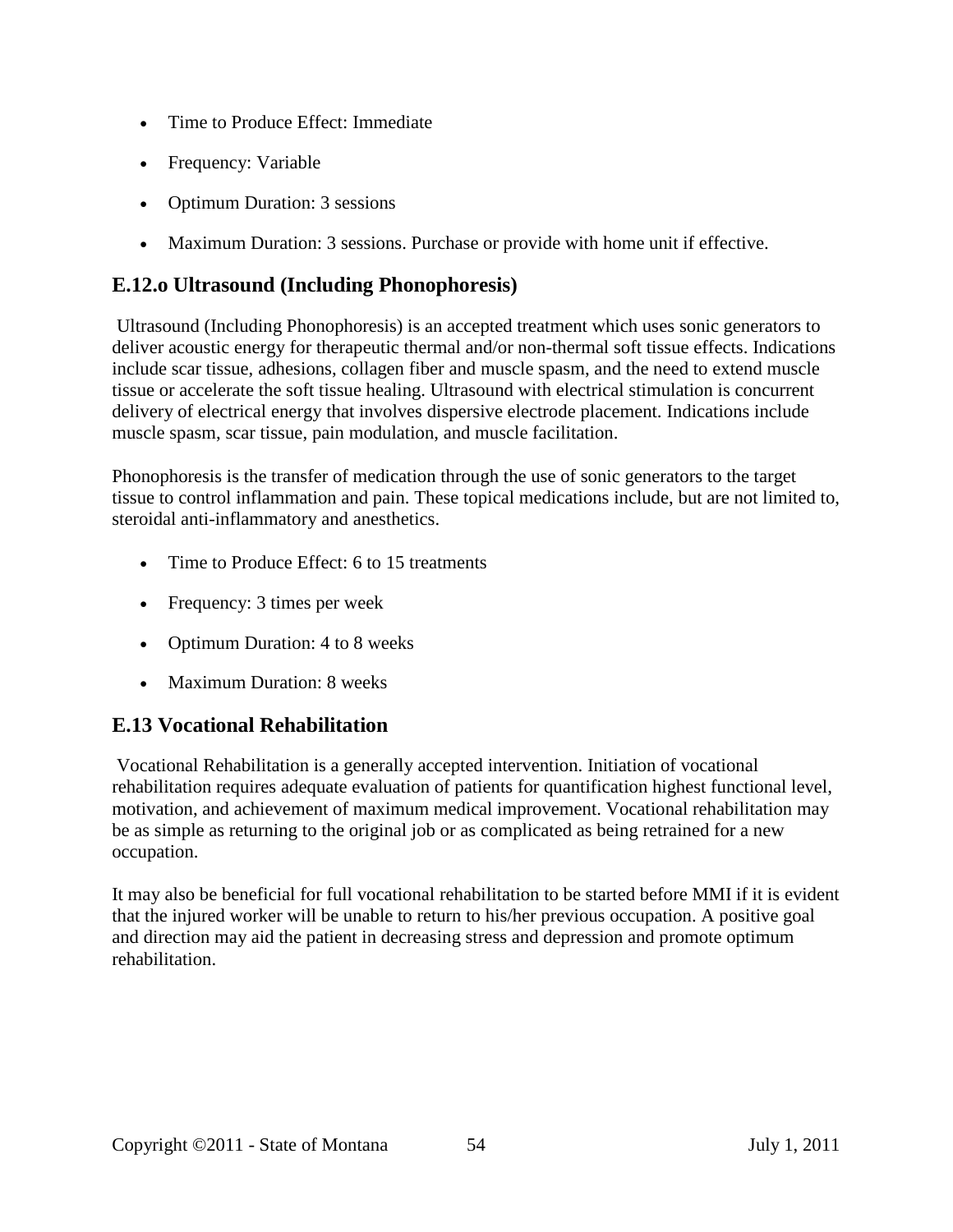# <span id="page-54-0"></span>**F. Therapeutic Procedures - Operative**

## **F. Operative Procedures**

All operative interventions should be based on a positive correlation with clinical findings, the natural history of the disease, the clinical course, and diagnostic tests. A comprehensive assimilation of these factors should have led to a specific diagnosis with positive identification of the pathologic condition(s). It is imperative for the clinician to rule out non-physiologic modifiers of pain presentation, or non-operative conditions mimicking radiculopathy or instability (peripheral compressive neuropathy, chronic soft tissue injuries, and psychological conditions), prior to consideration of elective surgical intervention. Early intervention may be required in acute incapacitating pain or in the presence of progressive neurological deficits. Patients who are not candidates for or refuse surgical treatment should be treated with nonoperative therapy as indicated.

Operative treatment is indicated when the natural history of surgically treated lesions is better than the natural history for non-operatively treated lesions. All patients being considered for surgical intervention should first undergo a comprehensive neuromusculoskeletal examination to identify mechanical pain generators that may respond to non-surgical techniques, or may be refractory to surgical intervention.

In situations requiring the possible need for re-surgery, a second opinion may be necessary. Psychological evaluation is strongly encouraged when surgery is being performed for isolated axial pain to determine if the patient will likely benefit from the treatment.

Interdisciplinary interventions should be strongly considered post-operatively in patients not making functional progress within expected time frames (Refer to Interdisciplinary Programs, Section E. 5. b).

Return to work activity restrictions should be specific according to the recommendations in Section E 10, Return to Work. Most cervical non-fusion surgical patients can return to a limited level of duty between 3 to 6 weeks. Full activity is generally achieved between 6 weeks to 6 months, depending on the procedure and healing of the individual.

## **F.1 Acute Fractures and Dislocations**

Decisions regarding the need for surgery in acute traumatic injury will depend on the specific injury type and possibility of long-term neurologic damage. Acute disc herniations may occur in the presence of traumatic injury.

#### **Halo Immobilization**:

1. Description — Intervention that restricts flexion-extension motion. Halo vest will provide significant but not complete rotational control and is the most effective device for treating unstable injuries to the cervical spine.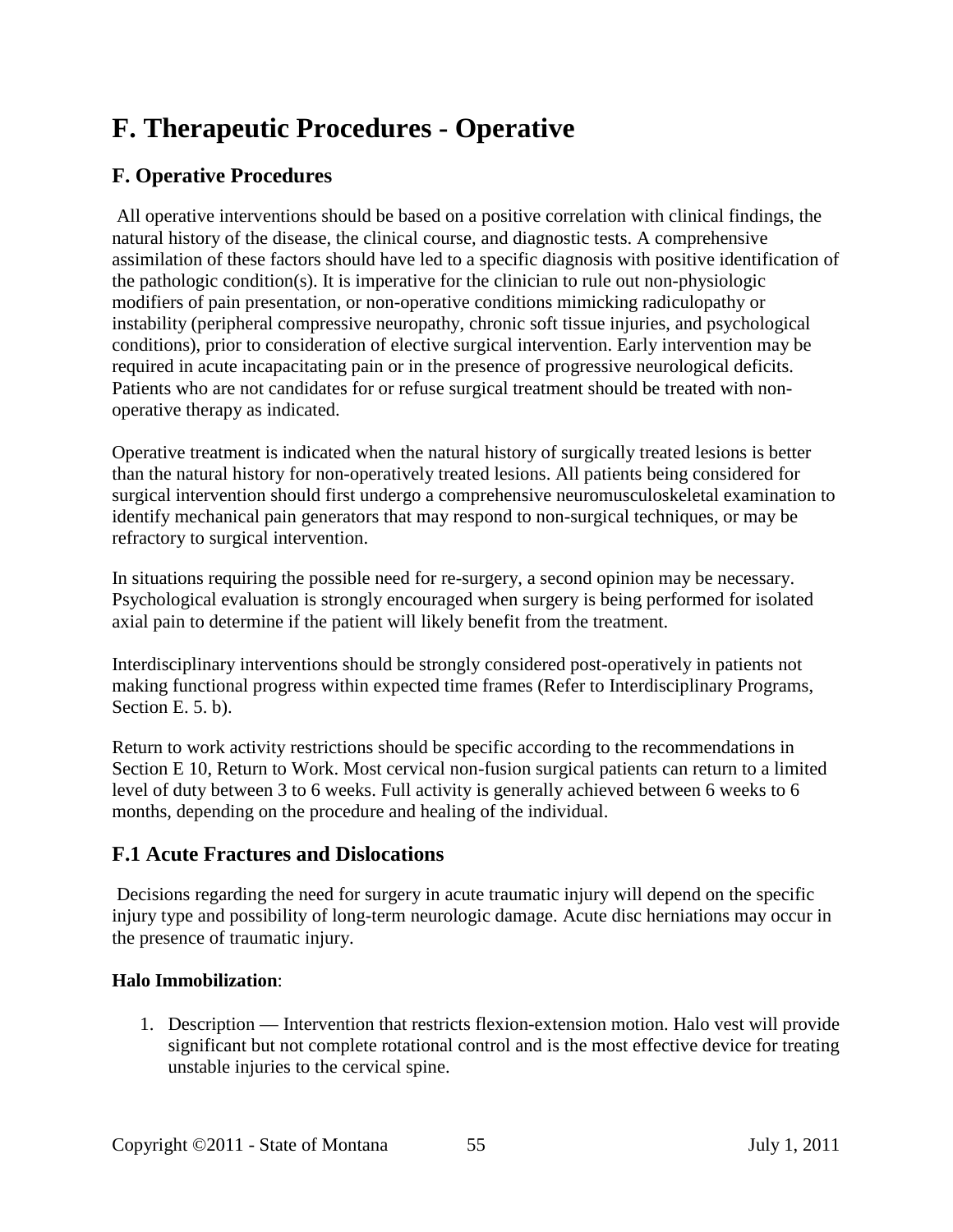- 2. Complications May include pin infection, pin loosening, and palsy of the sixth cranial nerve.
- 3. Surgical Indications Cervical fractures requiring the need for nearly complete restriction of rotational control, and to prevent graft dislodgment, spine mal-alignment, or pseudarthrosis. Decision for use of halo is at the discretion of the surgeon based upon the patients' specific injury. Not indicated for unstable skull fractures or if skin overlying pin sites is traumatized.
- 4. Operative Treatment Placement of the pins and apparatus.
- 5. Post-Operative Therapy Traction may be required for re-alignment and or fracture reduction (amount to be determined by surgeon), active and/or passive therapy, pin care.

#### **Anterior or Posterior Decompression with Fusion**:

- 1. Description To provide relief of pressure on the cervical spinal cord and nerve roots, and alignment and stabilization of the spine. May involve the use of bone grafts, sometimes combined with metal devices, to produce a rigid connection between two or more adjacent vertebrae.
- 2. Complications Instrumentation failure such as screw loosening, plate failure, or dislodgement (more common in posterior instrumentation), bone graft donor site pain, inhospital mortality, deep wound infection, superficial infection, graft extrusion, cerebral spinal fluid (CSF) leak, laryngeal nerve damage (anterior approach), and iatrogenic kyphosis.
- 3. Surgical Indications When a significant or progressive neurological deficit exists in the presence of spinal canal compromise. Whether early decompression and reduction of neural structures enhances neurological recovery continues to be debated. Currently, a reasonable approach would be to treat non-progressive neurological deficits on a semiurgent basis, when the patient's systemic condition is medically stable.
- 4. Operative Treatment Both anterior and posterior surgical decompression of the cervical spine are widely accepted. The approach is guided by location of the compressive pathology as well as the presence of other concomitant injuries. Posterior stabilization and fusion alone may be indicated for patients who have been realigned with traction and do not have significant canal compromise. The anterior approach is acceptable if there is disc and/or vertebral body anteriorly compromising the canal. The posterior approach may be indicated in radiculopathy in the absence of myelopathy and with evidence of pseudarthrosis on radiographs, or if the compression pathology is arising posteriorly.

The number of levels involved in the fracture pattern determines the choice between the use of wire techniques versus spinal plates. In injuries treated with an anterior decompression procedure, anterior bone grafting alone does not provide immediate internal fixation and an anterior cervical plate is significantly beneficial. Patients who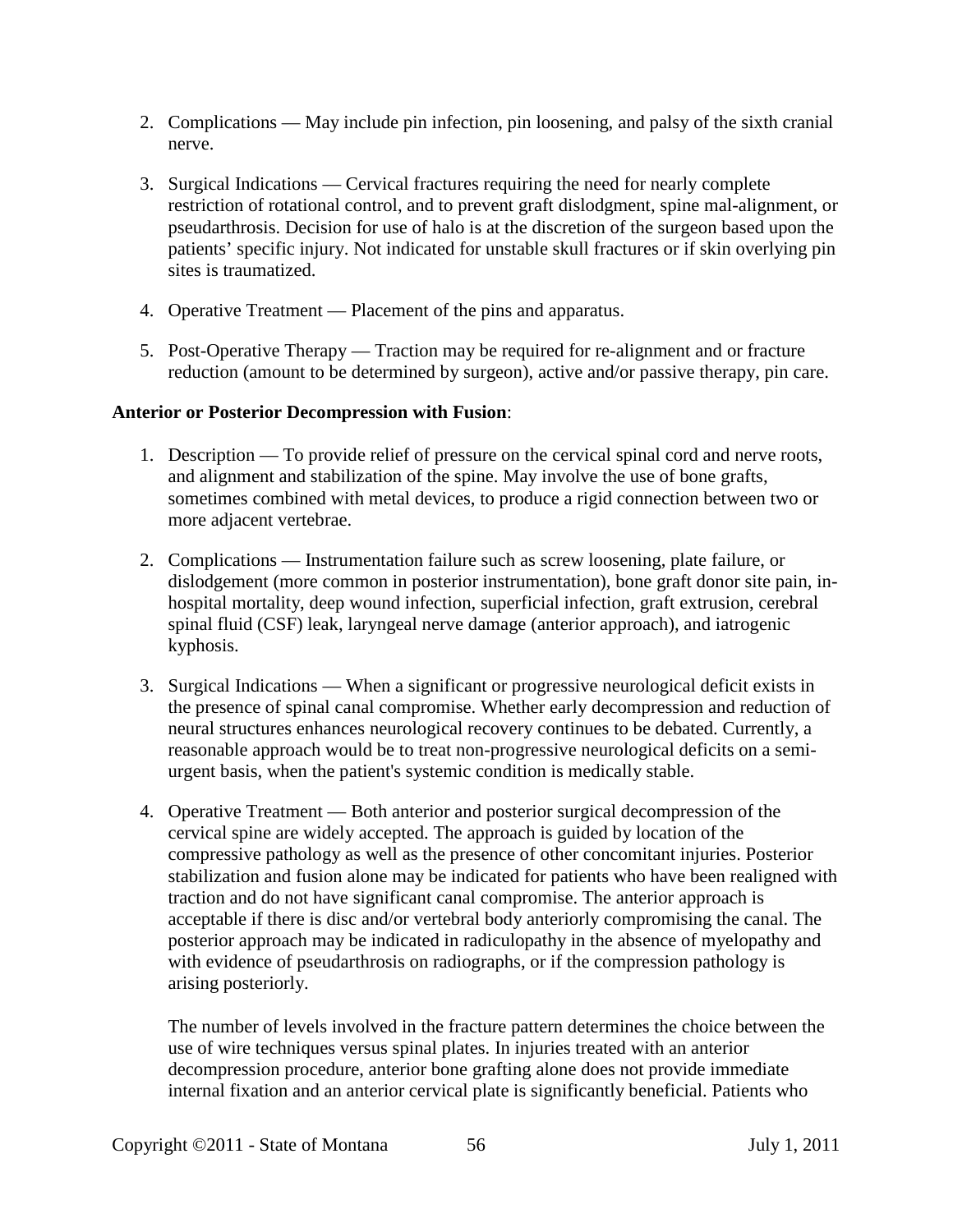undergo surgery for significant fracture dislocations of the spine (three level injury) with canal compromise are best managed with anterior cervical decompression, fusion, and plating but in some cases posterior stabilization and fusion are also considered.

**Recombinant Human Bone Morphogenetic Protein (rhBMP-2)** is a member of a family of cytokines capable of inducing bone formation. It is produced from genetically modified cell lines using molecular cloning techniques. Use of rhBMP-2 in the cervical spine may carry a risk of swelling and ectopic bone formation which can encroach on neurovascular structures and on the esophagus. As of the date of adoption the FDA had not approved its use in the cervical spine. At the time of this guideline, cervical application of rhBMP-2 is investigational and remains outside the purview of the guidelines. If the FDA approves its use in the cervical spine, prior authorization is required. The patient must meet all indications on the device manufacturer's list and have no contraindications.

5. Post-Operative Treatment — Cervical bracing may be appropriate (usually 6-12 weeks with fusion). Home programs with instruction in ADLs, sitting, posture, and a daily walking program should be an early part of the rehabilitation process. Referral to a formal rehabilitation program, with emphasis on cervical, scapular, and thoracic strengthening, and restoration of ROM, is appropriate once the fusion is solid and without complication. Active treatment, which patients should have had prior to surgery, will frequently require a repeat of the sessions previously ordered. The goals of the therapy program should include instruction in a long-term home-based exercise program. (Refer to Section E. 11-Active Therapy).

# **F.2 Disc Herniation and other Cervical Conditions**

Operative treatment is indicated only when the natural history of an operatively treatable problem is better than the natural history of the problem without operative treatment. All patients being considered for surgical intervention should undergo a comprehensive neuromuscular examination to identify pain generators that may respond to nonsurgical techniques or may be refractory to surgical intervention. Timely decision making for operative intervention is critical to avoid deconditioning, and increased disability of the cervical spine.

General Recommendations — There is some evidence to suggest that recovery from cervical radiculopathy in patients without clinical signs of spinal cord compression at one year is similar with one-level fusion, physical therapy, or rigid cervical collar use. For patients with whiplash injury (Quebec Classification Grade Levels I or II), there is no evidence of any beneficial effect of operative treatment. Refer to Section C. 1. f, (Soft Tissue Injury Evaluation), for Discussion on Quebec Classification Levels.

If cervical fusion is being considered, it is recommended that the injured worker refrain from smoking for at least six weeks prior to surgery and during the time of healing. Because smokers have a higher risk of non-union and higher post-operative costs, it is recommended that insurers cover a smoking cessation program peri-operatively.

General Indications for Surgery — Operative intervention should be considered and a consultation obtained when improvement of symptoms has plateaued and the residual symptoms

Copyright ©2011 - State of Montana 57 July 1, 2011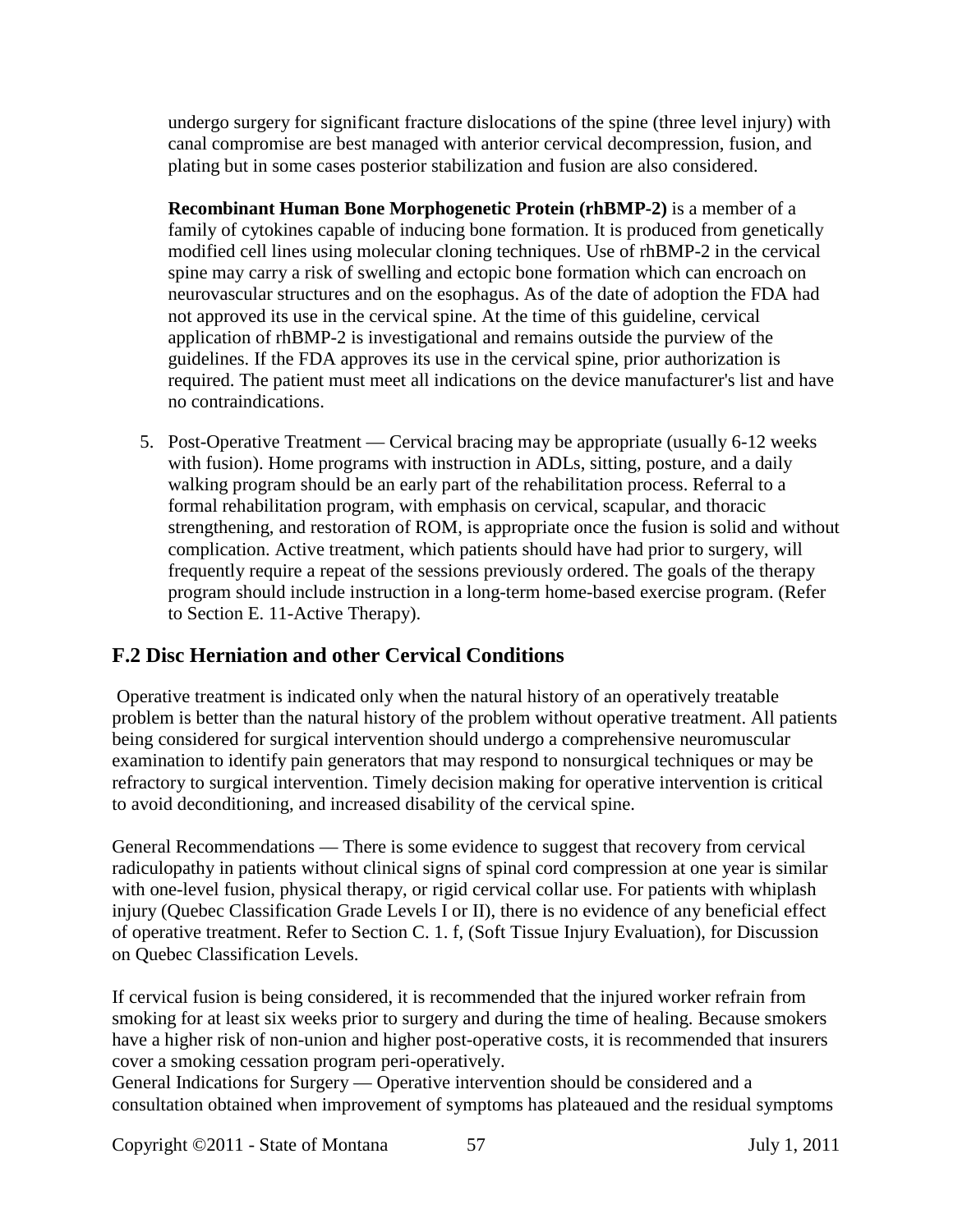of pain and functional disability are unacceptable at the end of six weeks of treatment, or at the end of longer duration of non-operative intervention for debilitated patients with complex problems. Choice of hardware instrumentation is based on anatomy, the patient's pathology, and surgeon's experience and preference.

## **F.2.a Specific Indications include**

- 1. For Patients with Myelopathy: immediate surgical evaluation and treatment is indicated.
- 2. For Patients with Cervical Radiculopathy:

A) Early intervention may be required for acute incapacitating pain or in the presence of progressive neurological deficits.

B) Persistent or recurrent arm pain with functional limitations, unresponsive to conservative treatment after six weeks; or

C) Progressive functional neurological deficit; or

D) Static neurological deficit associated with significant radicular pain; and

E) Confirmatory imaging studies consistent with clinical findings.

3. For Patients with Persistent Non-radicular Cervical Pain: in the absence of a radiculopathy, it is recommended that a decisive commitment to surgical or nonsurgical interventions be made within 4 to 5 months following injury. The effectiveness of threelevel cervical fusion for non-radicular pain has not been established. In patients with nonradicular cervical pain for whom fusion is being considered, required pre-operative indications include all of the following:

A) In general, if the program of non-operative treatment fails, operative treatment is indicated when:

• Improvement of the symptoms has plateaued, and the residual symptoms of pain and functional disability are unacceptable at the end of 6 to 12 weeks of active treatment, or at the end of longer duration of non-operative programs for debilitated patients with complex problems; and/or

• Frequent recurrences of symptoms cause serious functional limitations even if a nonoperative active treatment program provides satisfactory relief of symptoms, and restoration of function on each recurrence.

• Mere passage of time with poorly guided treatment is not considered an active treatment program.

B) All pain generators are adequately defined and treated; and

C) All physical medicine and manual therapy interventions are completed; and

D) X-ray, MRI, or CT/discography demonstrating disc pathology or spinal instability; and

D) Spine pathology limited to two levels; and

F) Psychosocial evaluation for confounding issues addressed.

G) For any potential surgery, it is recommended that the injured worker refrain from smoking for at least six weeks prior to surgery and during the period of healing. Because smokers have a higher risk of non-union and higher post-operative costs, it is recommended that insurers cover a smoking cessation program peri-operatively.

## **F.2.b.i Cervical Discectomy with or without Fusion**

Copyright ©2011 - State of Montana 58 July 1, 2011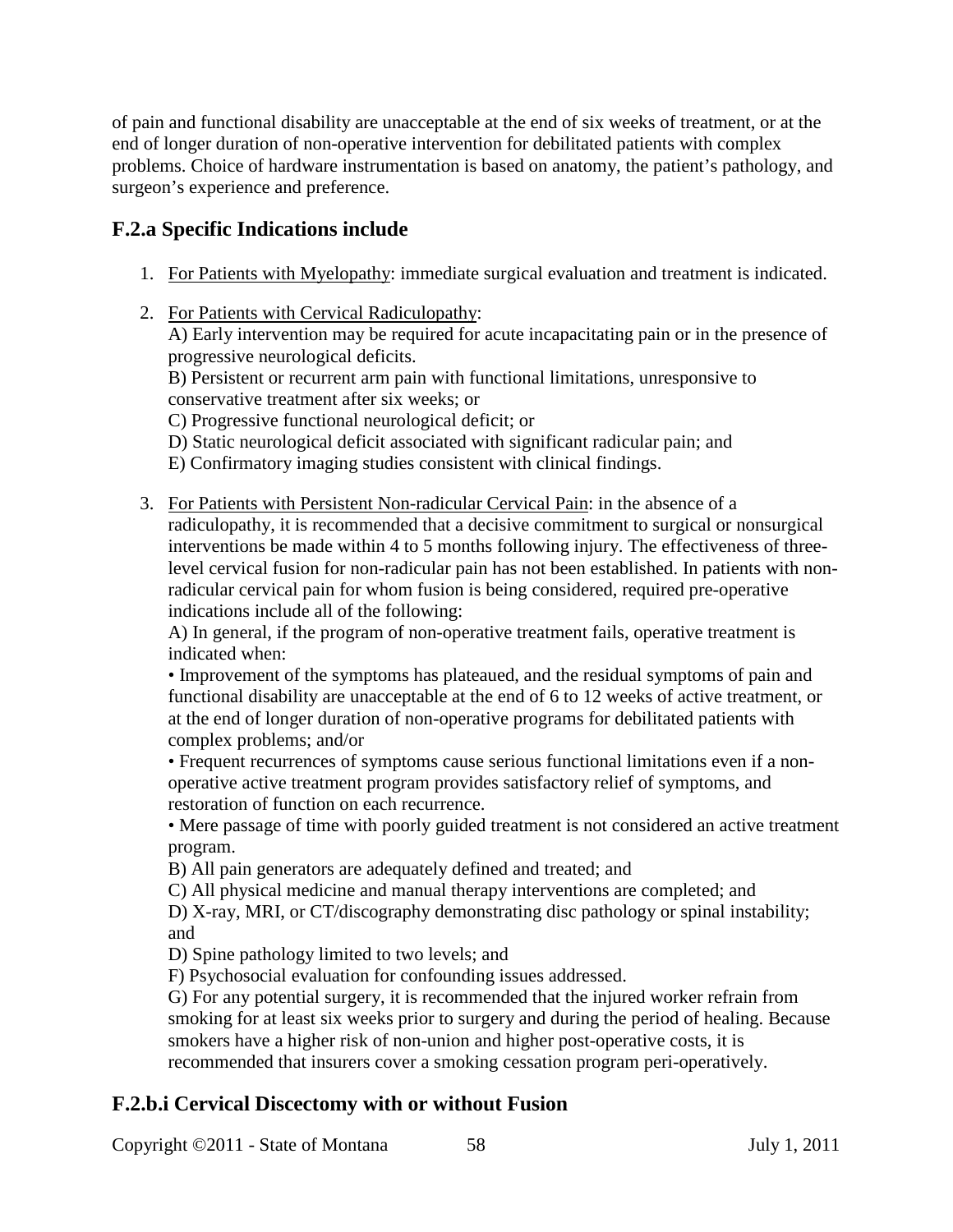Cervical Discectomy with or without Fusion

A) Description — Procedure to relieve pressure on one or more nerve roots or spinal cord. It may be performed with or without the use of a microscope.

B) Complications — May include strut graft dislodgment (multi-level decompression), infection, hemorrhage, CSF leak, hematoma, catastrophic spinal cord injury causing varying degrees of paralysis, pseudarthrosis, in-hospital mortality, non-union of fusion, donor site pain (autograft only). Anterior approach: permanent or transient dysphonia, permanent or transitory dysphagia, denervation, esophageal perforation, and airway obstruction.

C) Surgical Indications — Radiculopathy from ruptured disc or spondylosis, spinal instability, or patients with non-radicular neck pain meeting fusion criteria. There is no evidence that discectomy with fusion versus discectomy without fusion has superior long-term results. Discectomy alone is generally considered in patients with pure radicular symptoms from their herniated disc and who have sufficiently large foramen that disc space collapse is unlikely to further compromise the nerve root. Failure rates increase with disease at more than two levels.

D) Operative Treatment — Cervical plating may be used to prevent graft dislodgment especially for multi-level disease.

Recombinant Human Bone Morphogenetic Protein (rhBMP-2) is a member of a family of cytokines capable of inducing bone formation. It is produced from genetically modified cell lines using molecular cloning techniques. Use of rhBMP-2 in the cervical spine may carry a risk of swelling and ectopic bone formation which can encroach on neurovascular structures and on the esophagus. As of the date of adoption the FDA has not approved its use in the cervical spine. At the time of this guideline, cervical application of rhBMP-2 is investigational and remains outside the purview of the guidelines. If the FDA approves its use in the cervical spine, prior authorization is required. The patient must meet all indications on the device manufacturer's list and have no contraindications.

E) Post-Operative Therapy — Cervical bracing may be appropriate (usually 6 - 12 weeks with fusion). Home programs with instruction in ADLs, sitting, posture, and a daily walking program should be an early part of the rehabilitation process. Referral to a formal rehabilitation program, with emphasis on cervical, scapular, and thoracic strengthening and restoration of ROM is appropriate, once fusion is solid and without complication. Active treatment, which patients should have had prior to surgery, will frequently require a repeat of the sessions previously ordered. The goals of the therapy program should include instruction in a long-term home-based exercise program. (Refer to Section E. 11, Active Therapy).

There is some evidence that pulsed electromagnetic field stimulation for cervical spine fusion should not be used as a routine treatment for these patients, including patients with multiple spine fusion levels or in smokers, therefore it is not recommended.

Autologous platelet gel for cervical spine fusion is not recommended, supported by some evidence.

## **F.2.b.ii Cervical Corpectomy**

Copyright ©2011 - State of Montana 59 July 1, 2011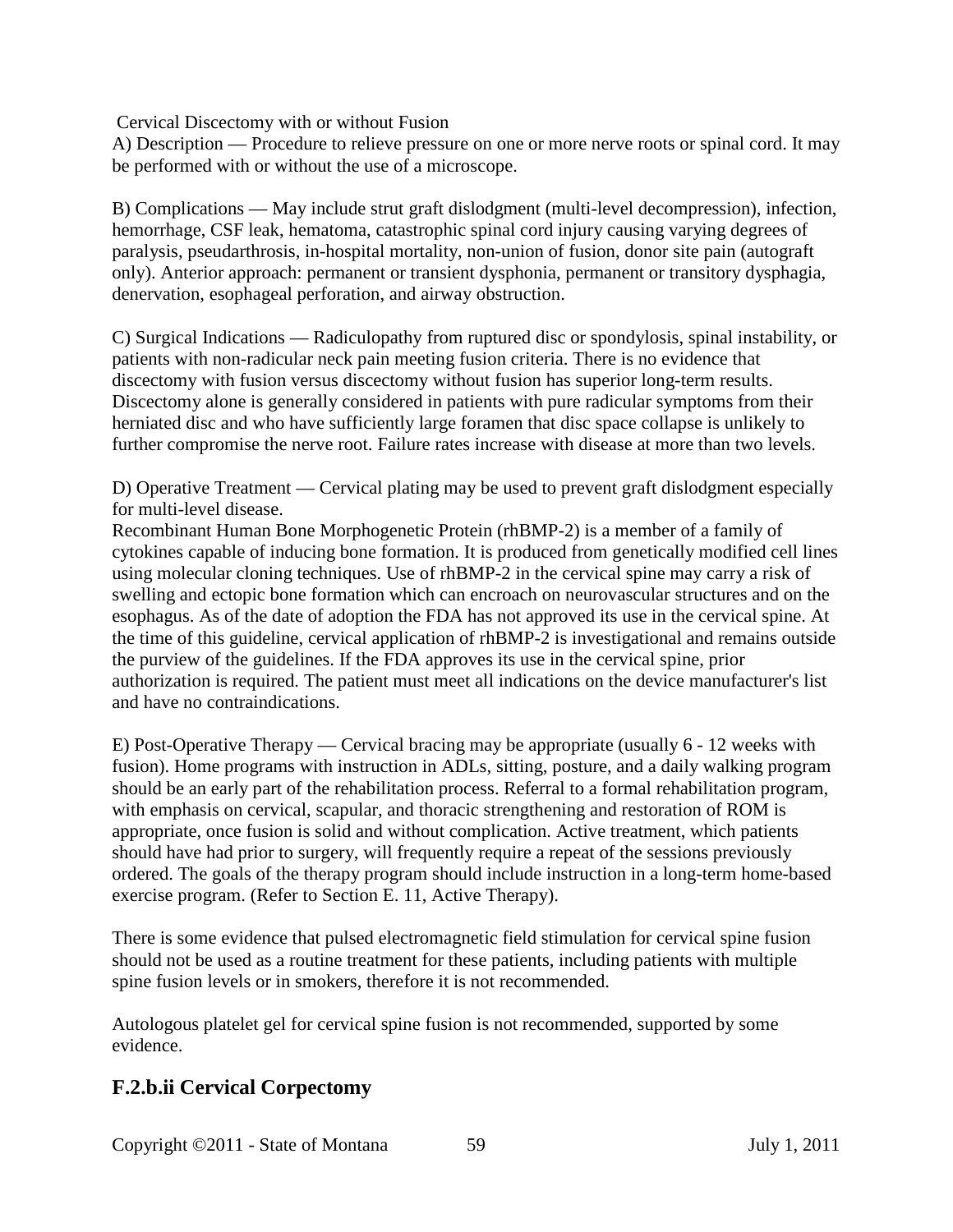A) Description — Removal of a portion or the entire vertebral body from the front of the spine. May also include removal of the adjacent discs. Usually involves fusion.

B) Complications — May include strut graft dislodgment (multi-level decompression), infection, hemorrhage, CSF leak, hematoma, catastrophic spinal cord injury causing varying degrees of paralysis, pseudarthrosis, in-hospital mortality, non-union of fusion, donor site pain (autograft only). Anterior approach: permanent or transient dysphonia, permanent or transitory dysphagia, denervation, esophageal perforation, and airway obstruction.

C) Surgical Indications — Single or two-level spinal stenosis, spondylolisthesis, or severe kyphosis, with cord compression.

D) Operative Treatment — Neural decompression, fusion with instrumentation, or halo vest placement to maintain cervical position. Hemicorpectomy may be done when only a portion of the vertebral body needs to be resected. Allografts may be used for single bone graft fusion; however, autografts are generally preferable for multi-level fusions unless a large strut graft is required.

E) Post-Operative Therapy — Dependent upon number of vertebral bodies involved, healing time may be longer than discectomy. Halo vest care is required. Home programs with instruction in ADLs, sitting, posture, and a daily walking program should be an early part of the rehabilitation process. Referral to a formal rehabilitation program with emphasis on cervical, scapular, and thoracic strengthening is appropriate for most patients once the cervical spine is deemed stable and without complication. The goals of the therapy program should include instruction in a long-term home-based exercise program. (Refer to Section E. 11, Active Therapy).

# **F.2.b.iii Cervical Laminectomy with or without Foraminotomy or Fusion**

A) Description — Surgical removal of the posterior portion of a vertebrae in order to gain access to the spinal cord or nerve roots.

B) Complications — May include perineural fibrosis, kyphosis in fractures without fusion or with failed fusion, nerve injury, post surgical instability (with foraminotomies), CSF leak, infection, in-hospital mortality, non-union of fusion, donor site pain (autograft only).

C) Surgical Indications — Neural compression.

D) Operative Treatment — Laminotomy, partial discectomy, and nerve root decompression.

E) Post-Operative Therapy — Cervical bracing may be appropriate (usually 6 to 12 weeks with fusion). Home programs with instruction in ADLs, sitting, posture, and a daily walking program should be an early part of the rehabilitation process. Referral to a formal rehabilitation program with emphasis on cervical, scapular, and thoracic strengthening and restoration of ROM is appropriate for most patients once the cervical spine is deemed stable and without complication. The goals of the therapy program should include instruction in a long-term home-based exercise program. (Refer to Section E. 11, Active Therapy).

Copyright ©2011 - State of Montana 60 July 1, 2011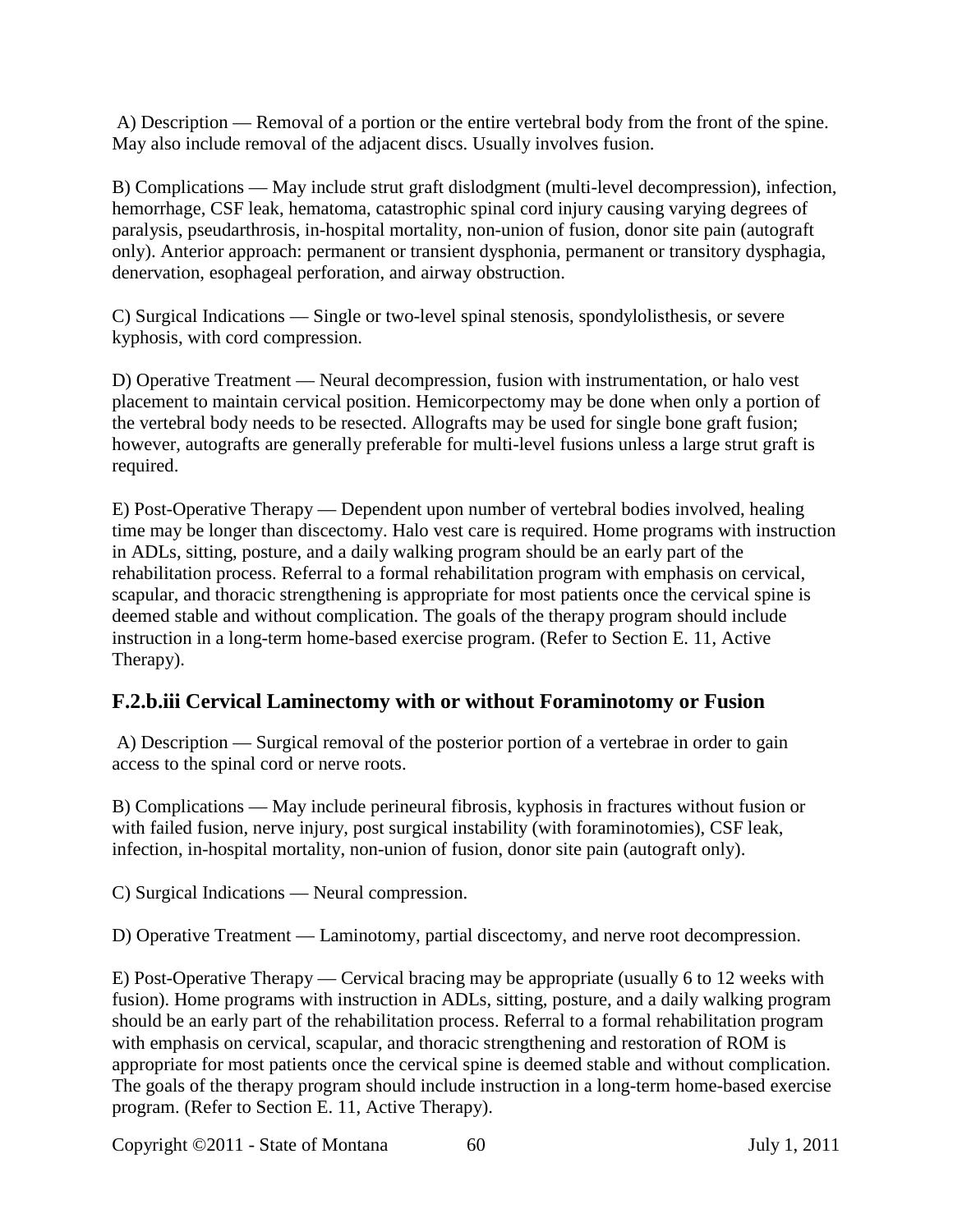## **F.2.b.iv Cervical Laminoplasty**

A) Description — Technique that increases anterior or posterior dimensions of the spinal canal while leaving posterior elements partially intact. It may be performed with or without the use of a microscope.

B) Complications — Loss of cervical motion, especially extension.

C) Surgical Indications — Multi-level disease: cervical spinal stenosis or spondylitic myelopathy. Not indicated in cervical kyphosis.

D) Operative Treatment — Posterior approach, with or without instrumentation.

E) Post-Operative Therapy — May include 4 to 12 weeks of cervical bracing. Home programs with instruction in ADLs, sitting, posture, and daily walking program should be an early part of the rehabilitation process. Referral to a formal rehabilitation program with emphasis on cervical, scapular, and thoracic strengthening and restoration of ROM is appropriate once the cervical spine is stable and without complication. Active treatment which patients should have had prior to surgery will frequently require a repeat of the sessions previously ordered. The goals of the therapy program should include instruction in a long-term, home-based exercise program. (Refer to Section E. 11, Active Therapy).

#### **F.2.b.v Percutaneous Discectomy**

A) Description — An invasive operative procedure to accomplish partial removal of the disc through a needle which allows aspiration of a portion of the disc trocar under imaging control.

B) Complications: — Include, but are not limited to, injuries to the nerve or vessel, infection, and hematoma.

C) Surgical Indications — Percutaneous discectomy is indicated only in cases of suspected septic discitis in order to obtain diagnostic tissue. The procedure is not recommended for contained disc herniations or bulges with associated radiculopathy due to lack of evidence to support long-term improvement.

D) Operative Treatment — Partial discectomy

#### **F.3 Thoracic Discectomy**

Thoracic Discectomy is recommended for treatment of patients with ongoing nerve root compression who continue to have significant pain and functional limitation after at least 3 months of time and appropriate non-operative therapy. The decision as to which type of discectomy procedure to perform should be left to the surgeon and the patient until quality evidence becomes available to provide evidence-based guidance.

• Indications – All of the following present: 1) radicular pain syndrome with current dermatomal pain and/or numbness consistent with a herniated disc; 2) imaging findings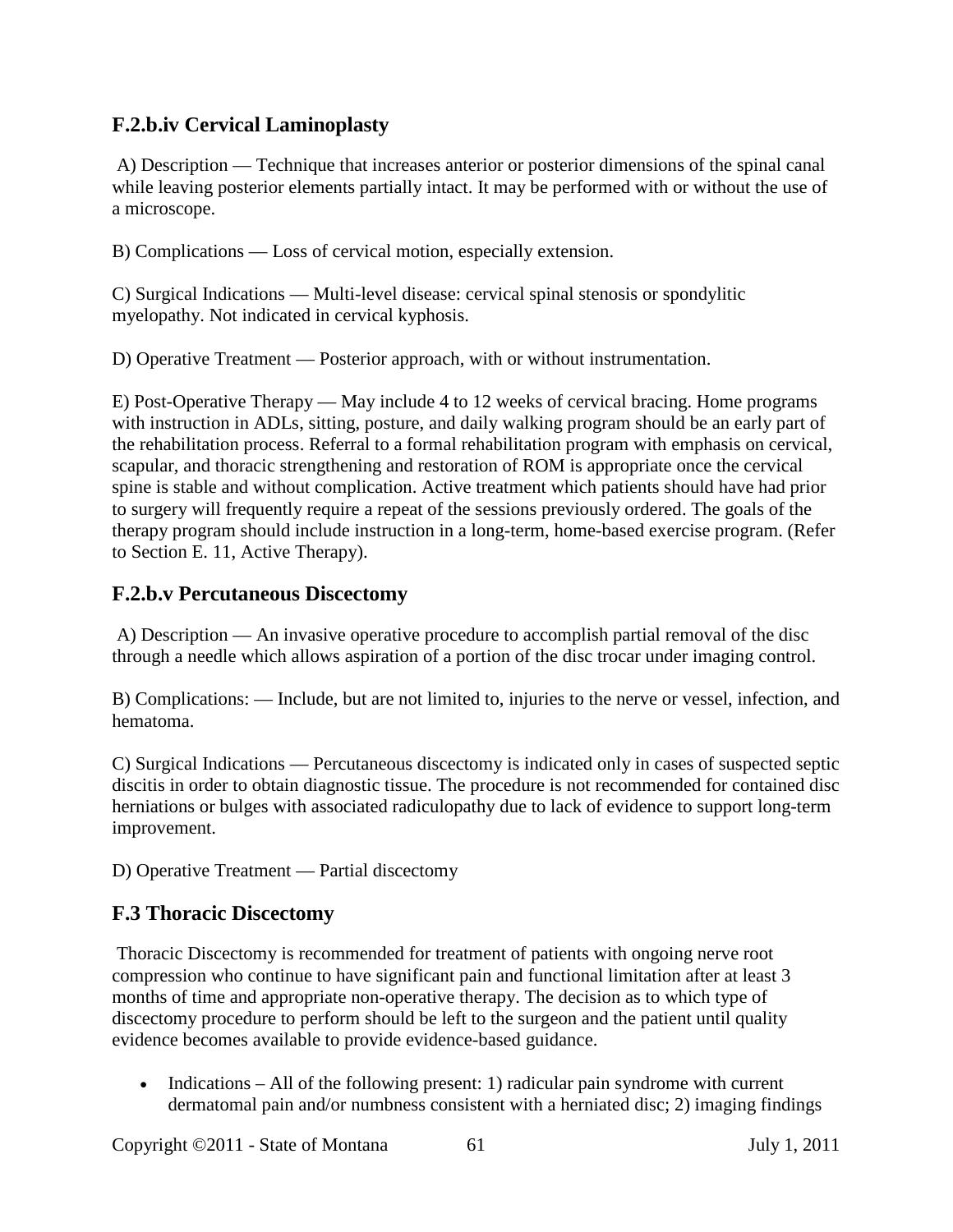by MRI, or CT with or without myelography that confirm persisting nerve root compression at the level and on the side predicted by the history and clinical examination; and 3) continued significant pain and functional limitation after at least 3 months of time and appropriate non-operative treatment.

## **F.4 Artificial Disc Replacement**

Artificial Disc Replacement involves the insertion of a prosthetic device into the cervical intervertebral space with the goal of permitting physiologic motion at the treated cervical segment. Cervical disc replacements have been developed as an alternative to fusion for treatment of intractable radiculopathy and myelopathy patients (see evidence table) and have been approved by the FDA. An argument used to support disc replacement surgery is that it allows more natural movement of the vertebral segments, thus reducing biomechanical forces on the neighboring segment and presumably reducing the risk of adjacent segments becoming clinically diseased. A comparative study found no differences in kinematics. The term "adjacent segment disease" is used to describe patients with degenerative changes (that are presumed to be painful) at the spinal level above or below a spinal motion segment that has been treated, for example by spinal fusion. Disc replacement has also been reportedly used to treat adjacent level disc disease.

Artificial disc replacement is moderately recommended as a treatment for subacute or chronic radiculopathy or myelopathy.

• Indications – Select patients with symptomatic cervical radiculopathy with or without myelopathy that is resistant to at least 6 weeks of non-operative care. Symptoms should have a consistent dermatomal or myotomal pattern. MRI, CT or myelogram findings should correlate with clinical findings. Patients should be thought to be better candidates for this procedure than simple discectomy or traditional anterior cervical discectomy and fusion (see evidence table). **Caution should be noted particularly for surgery in younger workers as there are no reports of long-term follow-up (10 to 20 years) after this surgery.** 

#### **F.5 Percutaneous Radiofrequency Disc Decompression**

Percutaneous Radiofrequency Disc Decompression of the cervical spine is an investigational procedure which introduces a 19 gauge cannula under local anesthesia and fluoroscopic guidance into the nucleus pulposus of a contained herniated disc, using radiofrequency energy to dissolve and remove disc material. Pressure inside the disc is lowered as a result. There have been no randomized clinical trials of this procedure at this time. It is not recommended.

#### **F.6 Epiduroscopy and Epidural Lysis of Adhesions**

Epiduroscopy and Epidural Lysis of Adhesions - Refer to Section E. 3, Therapeutic Injections.

## **F.7 Intraoperative Monitoring**